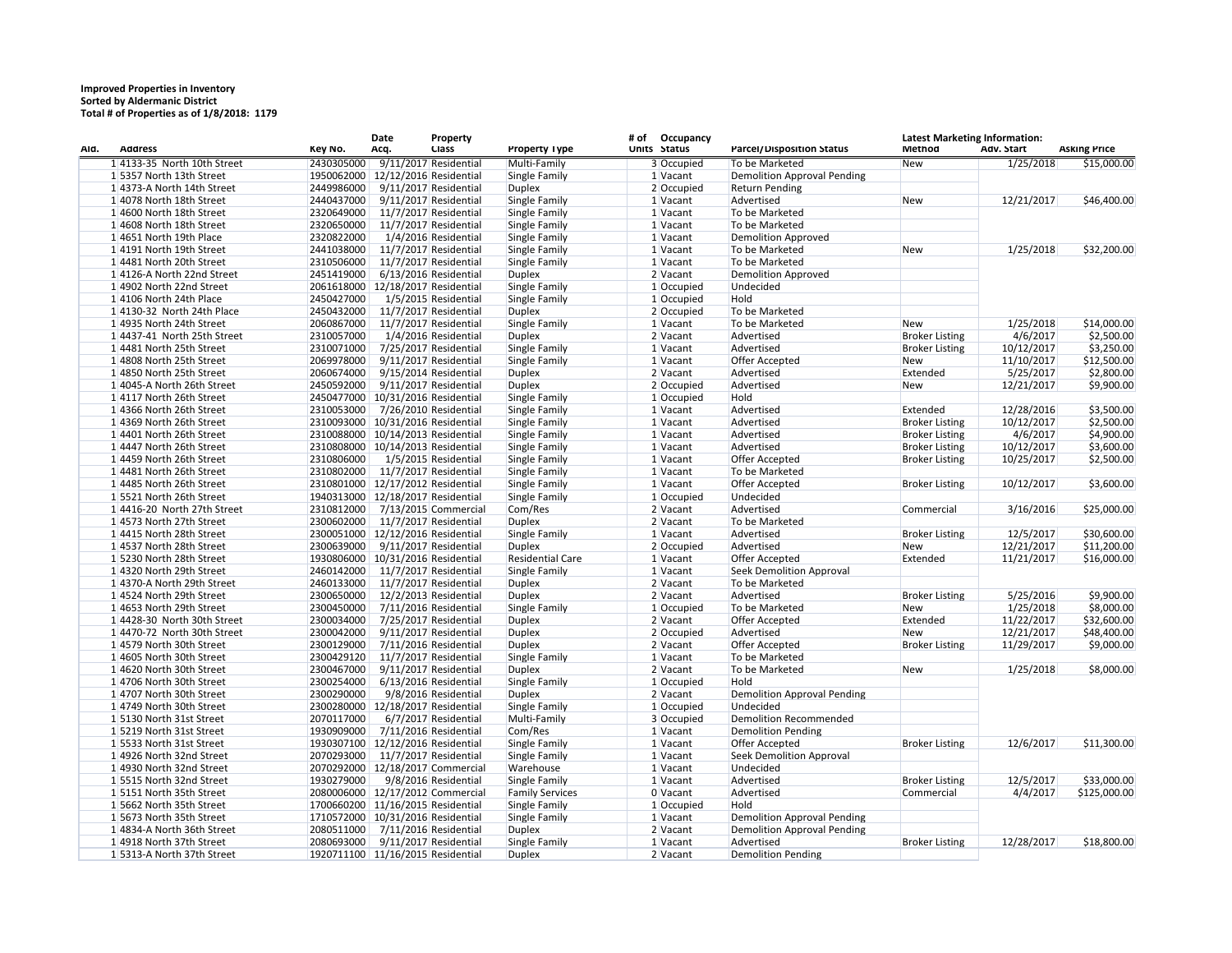| 15634 North 37th Street       | 1719832000<br>$9/11/2017$ Residential | Single Family               | 1 Vacant     | Advertised                         | <b>New</b>            | 12/21/2017 | \$38,900.00 |
|-------------------------------|---------------------------------------|-----------------------------|--------------|------------------------------------|-----------------------|------------|-------------|
| 15036 North 38th Street       | 2080812000<br>9/15/2014 Residential   | Single Family               | 1 Vacant     | Advertised                         | Extended              | 6/5/2017   | \$2,500.00  |
| 15408 North 38th Street       | 1920047000 12/18/2017 Residential     | <b>Duplex</b>               | 2 Occupied   | Undecided                          |                       |            |             |
| 15541 North 38th Street       | 1920101000<br>1/4/2016 Residential    | Single Family               | 1 Vacant     | <b>Demolition Pending</b>          |                       |            |             |
| 15565 North 38th Street       | 1920097000<br>12/2/2013 Residential   | Single Family               | 1 Vacant     | Offer Accepted                     | Extended              | 3/2/2017   | \$6,800.00  |
| 1 4844 North 39th Street      | 2080613000<br>7/25/2017 Residential   | Single Family               | 1 Vacant     | Advertised                         | <b>Broker Listing</b> | 10/12/2017 | \$7,300.00  |
| 15041 North 39th Street       | 2081341100<br>7/9/2012 Residential    | Duplex                      | 2 Vacant     | Demolition Recommended             |                       |            |             |
| 15160 North 39th Street       | 2080867000 12/18/2017 Residential     | Single Family               | 1 Occupied   | Undecided                          |                       |            |             |
| 15552 North 39th Street       | 1920119000 12/12/2016 Residential     | Single Family               | 1 Vacant     | Demolition Approval Pending        |                       |            |             |
| 15726 North 39th Street       | 1710388000<br>7/25/2017 Residential   | Single Family               | 1 Vacant     | Advertised                         | <b>Broker Listing</b> | 11/8/2017  | \$26,000.00 |
|                               |                                       |                             |              |                                    |                       |            |             |
| 1 5813 North 39th Street      | 1719601000<br>9/11/2017 Residential   | Single Family               | 1 Vacant     | Advertised                         | New                   | 12/21/2017 | \$41,500.00 |
| 1 6001 North 39th Street      | 1580451000<br>9/11/2017 Residential   | Single Family               | 1 Vacant     | Offer Accepted                     | <b>Broker Listing</b> | 12/13/2017 | \$25,000.00 |
| 1 6044 North 39th Street      | 1580347000<br>11/7/2017 Residential   | Single Family               | 1 Occupied   | To be Marketed                     |                       |            |             |
| 15741 North 41st Street       | 1710445000 11/16/2015 Residential     | Single Family               | $1$ Vacant   | <b>Demolition Approval Pending</b> |                       |            |             |
| 1 5948-50 North 42nd Street   | 1719748000 12/18/2017 Residential     | <b>Duplex</b>               | 2 Unknown    | Undecided                          |                       |            |             |
| 15350 North 45th Street       | 1910628000<br>6/7/2017 Residential    | Single Family               | 1 Vacant     | To be Marketed                     | <b>New</b>            | 1/25/2018  | \$9,300.00  |
| 1 4861 North 46th Street      | 2090670000<br>6/7/2017 Residential    | Single Family               | 1 Vacant     | Advertised                         | <b>Broker Listing</b> | 12/18/2017 | \$13,000.00 |
| 15045 North 47th Street       | 2090339000<br>11/7/2017 Residential   | Single Family               | 1 Occupied   | To be Marketed                     |                       |            |             |
| 15335 North 47th Street       | 1919896000<br>12/2/2013 Residential   | Single Family               | 1 Vacant     | <b>Offer Received</b>              |                       |            |             |
|                               |                                       |                             |              |                                    |                       |            |             |
| 14904 North 48th Street       | 2090309111<br>11/7/2017 Residential   | Single Family               | 1 Vacant     | To be Marketed                     |                       |            |             |
| 15034 North 48th Street       | 2090341000<br>7/25/2017 Residential   | Duplex                      | 2 Vacant     | <b>Demolition Pending</b>          |                       |            |             |
| 1 4933 North 49th Street      | 2090905000<br>9/11/2017 Residential   | Single Family               | 1 Vacant     | <b>Return Pending</b>              | <b>New</b>            | 11/10/2017 | \$11,300.00 |
| 1 5342 North 49th Street      | 1919881000 12/18/2017 Residential     | Single Family               | 1 Occupied   | Undecided                          |                       |            |             |
| 1 5361 North 49th Street      | 1919993000<br>$9/11/2017$ Residential | Single Family               | 1 Occupied   | Hold                               |                       |            |             |
| 15229 North 51st Blvd.        | 1909999000<br>12/2/2013 Exempt        | Church & Single Family      | 1 Occupied   | Undecided                          |                       |            |             |
| 15535 North 52nd Street       | 1909887000<br>12/18/2017 Residential  | Single Family               | 1 Occupied   | Undecided                          |                       |            |             |
| 14841 North 53rd Street       | 2100537000<br>8/16/2013 Residential   | Single Family               | 1 Vacant     | <b>Demolition Pending</b>          |                       |            |             |
| 15352 North 55th Street       | 1909873000<br>$9/11/2017$ Residential | Single Family               | $1$ Vacant   |                                    |                       |            |             |
|                               |                                       |                             |              | <b>Demolition Approval Pending</b> |                       |            |             |
| 15450 North 55th Street       | 1900005000 12/18/2017 Residential     | Single Family               | $1$ Occupied | Undecided                          |                       |            |             |
| 1 2116-A West Atkinson Avenue | 2451119000<br>1/4/2016 Residential    | <b>Duplex</b>               | 2 Vacant     | Advertised                         | <b>Broker Listing</b> | 7/21/2016  | \$3,500.00  |
| 1 2729 West Atkinson Avenue   | 2300061000<br>8/16/2013 Commercial    | Restaurant                  | 0 Occupied   | Hold                               |                       |            |             |
| 1 2928 West Atkinson Avenue   | 2300117000<br>1/4/2016 Commercial     | Com/Res                     | 2 Vacant     | Undecided                          |                       |            |             |
| 1 2700 West Carmen Avenue     | 1709938100 12/18/2017 Residential     | Single Family               | 1 Vacant     | Undecided                          |                       |            |             |
| 13604 West Custer Avenue      | 1920536000<br>$6/13/2016$ Apartments  | Multi-Family                | 4 Vacant     | <b>Demolition Approval Pending</b> |                       |            |             |
| 13215 West Fairmount Avenue   | 2070269000<br>9/11/2017 Residential   | Single Family               | 1 Vacant     | Advertised                         | New                   | 12/21/2017 | \$30,600.00 |
| 13226 West Fairmount Avenue   | 2070197000<br>7/11/2016 Residential   | Single Family               | 1 Occupied   | Hold                               |                       |            |             |
| 1 4331 West Fairmount Avenue  | 2090505000 11/7/2017 Residential      | Child Day Care Center       |              | To be Marketed                     |                       |            |             |
|                               |                                       |                             | 1 Vacant     |                                    |                       |            |             |
| 1 5384 North Green Bay Avenue | 1950007000<br>9/11/2017 Residential   | Duplex                      | 2 Vacant     | Advertised                         | New                   | 12/21/2017 | \$10,200.00 |
| 13502 West Hampton Avenue     | 2080522000<br>9/11/2017 Residential   | Duplex                      | 2 Vacant     | Hold                               |                       |            |             |
| 1 2307 West Olive Street      | 2452133000 12/12/2016 Residential     | Single Family               | 1 Occupied   | Hold                               |                       |            |             |
| 14744 North Parkway Avenue    | 2320503000<br>9/8/2016 Residential    | Single Family               | 1 Occupied   | Hold                               |                       |            |             |
| 1 2602 West Port Sunlight Way | 2310809000<br>7/14/2014 Residential   | Single Family               | 1 Vacant     | Advertised                         | <b>Broker Listing</b> | 4/6/2017   | \$7,300.00  |
| 1 2610 West Port Sunlight Way | 2310810000<br>7/25/2017 Residential   | Single Family               | 1 Vacant     | Offer Accepted                     | <b>New</b>            | 11/10/2017 | \$4,400.00  |
| 1 4829 North Sherman Blvd.    | 2090763000 12/18/2017 Residential     | Single Family               | 1 Occupied   | Undecided                          |                       |            |             |
| 12718 West Stark Street       | 2070720000<br>9/8/2016 Residential    | <b>Duplex</b>               | 2 Vacant     | <b>Demolition Pending</b>          |                       |            |             |
| 1 4232 North Teutonia Avenue  | 2452156100<br>7/28/2008 Commercial    | Com/Res                     | 1 Vacant     | Demolition Pending                 |                       |            |             |
| 1 4278 North Teutonia Avenue  | 2452164000 12/17/2012 Commercial      | <b>Office Building</b>      | 0 Vacant     | <b>Demolition Pending</b>          |                       |            |             |
|                               |                                       |                             |              |                                    |                       |            |             |
| 1 5769 North Teutonia Avenue  | 1700409000<br>11/7/2017 Residential   | Single Family               | $1$ Vacant   | <b>Seek Demolition Approval</b>    |                       |            |             |
| 1 6600 North Teutonia Avenue  | 1360022100<br>$6/29/2011$ Commercial  | Social Services             | 0 Vacant     | Transfer                           |                       |            |             |
| 1 6618 North Teutonia Avenue  | 1360021000<br>$6/29/2011$ Commercial  | <b>Commercial Mixed-Use</b> | 0 Vacant     | Transfer                           |                       |            |             |
| 13608 West Villard Avenue     | 1920312000<br>6/8/2015 Commercial     | Church                      | $0$ Vacant   | Advertised                         | Commercial            | 2/22/2017  | \$20,000.00 |
| 13621-25 West Villard Avenue  | 2080014100<br>$6/2/2014$ Special      | Com/Res                     | 3 Vacant     | <b>Demolition Pending</b>          | Commercial            |            |             |
| 13721 West Villard Avenue     | 2080017000<br>10/8/2012 Residential   | Com/Res                     | 1 Vacant     | Advertised                         | Commercial            | 5/7/2015   | \$10,000.00 |
| 14400 West Villard Avenue     | 1910028000<br>9/11/2017 Residential   | Single Family               | 1 Vacant     | <b>Demolition Approval Pending</b> |                       |            |             |
| 1 5200 West Villard Avenue    | 1909945000<br>7/25/2017 Commercial    | Com/Res                     | 2 Vacant     | To be Marketed                     |                       |            |             |
| 24141 North 60th Street       | 2509986000<br>6/7/2017 Residential    | Single Family               | 1 Vacant     | Advertised                         | <b>Broker Listing</b> | 9/14/2017  |             |
|                               |                                       |                             |              |                                    |                       |            | \$48,300.00 |
| 2 5321 North 62nd Street      | 1890178000<br>7/26/2010 Residential   | Single Family               | 1 Vacant     | <b>Demolition Pending</b>          |                       |            |             |
| 2 5268 North 63rd Street      | 1890169110<br>6/7/2017 Residential    | Single Family               | 1 Vacant     | Advertised                         | <b>Broker Listing</b> | 9/14/2017  | \$31,000.00 |
| 2 4314 North 65th Street      | 2261109000<br>11/7/2017 Residential   | Single Family               | 1 Vacant     | <b>Demolition Approved</b>         |                       |            |             |
| 2 4432 North 65th Street      | 2260905000<br>9/11/2017 Residential   | <b>Duplex</b>               | 2 Vacant     | Advertised                         | <b>New</b>            | 12/21/2017 | \$40,900.00 |
| 2 5875 North 66th Street      | 1740677000<br>9/11/2017 Residential   | Single Family               | 1 Vacant     | Advertised                         | <b>New</b>            | 12/21/2017 | \$28,000.00 |
| 2 4054-56 North 68th Street   | 2500432000<br>11/7/2017 Residential   | <b>Duplex</b>               | 2 Occupied   | To be Marketed                     |                       |            |             |
| 2 5049 North 69th Street      | 2120232000<br>1/4/2016 Residential    | Single Family               | 1 Occupied   | Hold                               |                       |            |             |
|                               |                                       |                             |              |                                    |                       |            |             |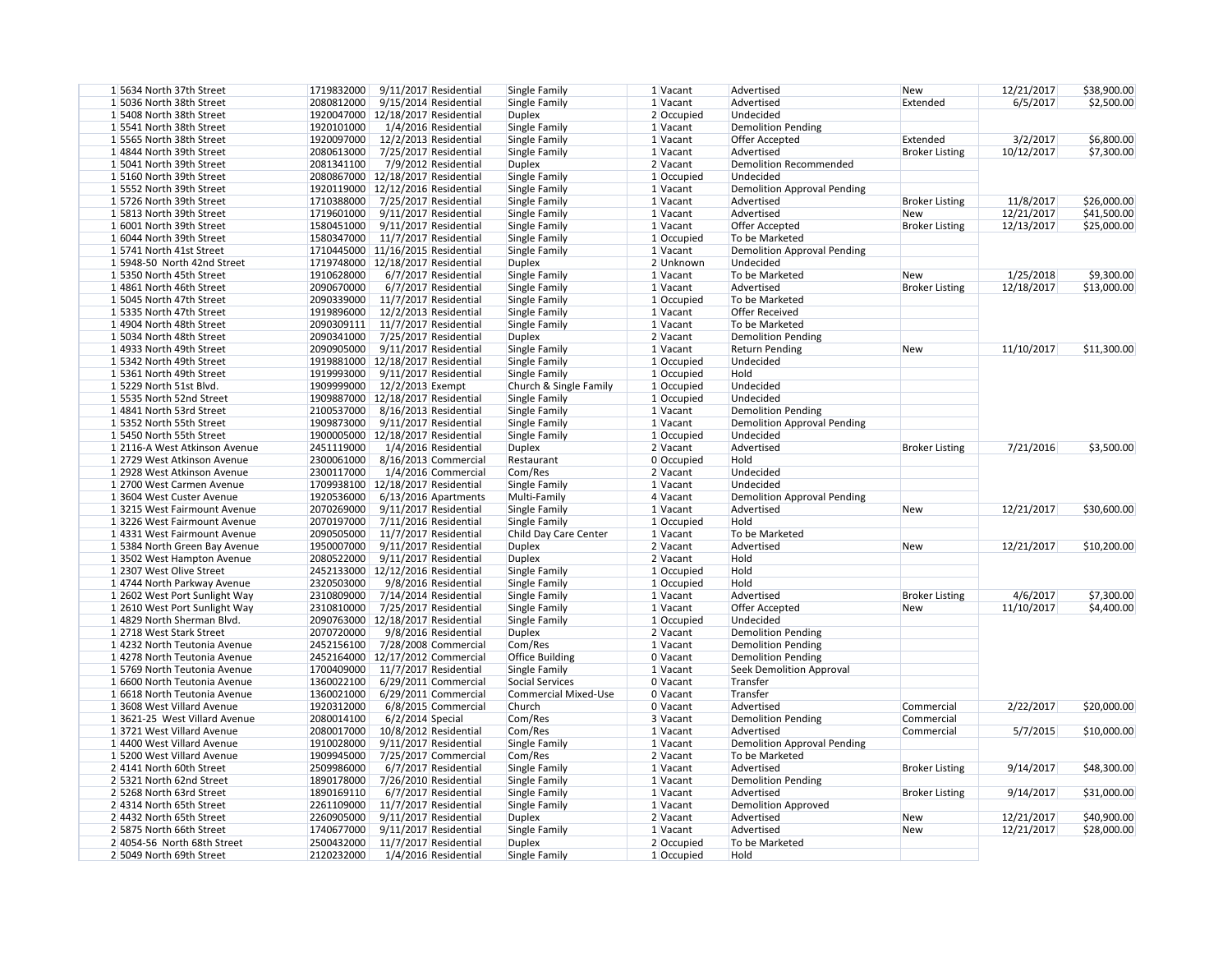| 2 5302 North 69th Street        | 11/7/2017 Residential<br>1880754000   | Single Family          | $1$ Vacant   | To be Marketed                     |                       |            |              |
|---------------------------------|---------------------------------------|------------------------|--------------|------------------------------------|-----------------------|------------|--------------|
| 2 5915 North 69th Street        | 1750643000 10/31/2016 Residential     | Single Family          | 1 Vacant     | Advertised                         | <b>Broker Listing</b> | 5/25/2017  | \$38,000.00  |
| 2 4047 North 70th Street        | 2510353000<br>7/25/2017 Residential   | Single Family          | 1 Occupied   | Advertised                         | <b>New</b>            | 12/21/2017 | \$67,200.00  |
| 2 4556 North 71st Street        | 2251116000<br>7/25/2017 Residential   | Single Family          | 1 Vacant     | Offer Accepted                     | <b>New</b>            | 10/6/2017  | \$29,600.00  |
| 2 5832 North 71st Street        | 1750742000<br>$9/11/2017$ Residential | Single Family          | 1 Occupied   | Advertised                         | <b>New</b>            | 12/21/2017 | \$17,200.00  |
| 2 4502 North 73rd Street        | 2250089000<br>7/25/2017 Residential   | Single Family          | 1 Vacant     | Advertised                         | <b>Broker Listing</b> | 10/4/2017  | \$44,600.00  |
| 2 4866 North 73rd Street        | 2120825000<br>6/7/2017 Residential    | Single Family          | 1 Vacant     | Advertised                         | <b>Broker Listing</b> | 9/14/2017  | \$50,500.00  |
| 2 5469 North 75th Court         | 1880061000<br>9/11/2017 Residential   | Single Family          | 1 Vacant     | Advertised                         | <b>New</b>            | 12/21/2017 | \$37,100.00  |
|                                 |                                       |                        |              |                                    |                       |            |              |
| 2 5242 North 82nd Court         | 1870122000<br>11/7/2017 Residential   | Single Family          | $1$ Occupied | To be Marketed                     |                       |            |              |
| 2 5731-33 North 90th Street     | 1770026000<br>6/2/2014 Residential    | <b>Duplex</b>          | $2$ Occupied | Hold                               | <b>New</b>            | 10/9/2014  | \$63,000.00  |
| 29551 West Beckett Avenue       | 1850265000<br>9/11/2017 Residential   | Single Family          | 1 Vacant     | Advertised                         | <b>Broker Listing</b> | 12/13/2017 | \$60,200.00  |
| 2 7222 West Fond du Lac Avenue  | 2120286110<br>4/13/1983 Commercial    | <b>Public Facility</b> | 0 Occupied   | Advertised                         | <b>RFP</b>            | 12/17/2008 | \$250,000.00 |
| 2 7318 West Fond du Lac Avenue  | 2120292111<br>9/26/1986 Commercial    | <b>Public Facility</b> | 0 Vacant     | Advertised                         | <b>RFP</b>            | 12/17/2008 | \$250,000.00 |
| 2 6954 West Hampton Avenue      | 2120686100 12/18/2017 Residential     | Single Family          | $1$ Occupied | Undecided                          |                       |            |              |
| 28132 West Kathryn Avenue       | 2130313000<br>9/11/2017 Residential   | Single Family          | 1 Occupied   | Advertised                         | <b>New</b>            | 12/21/2017 | \$42,500.00  |
| 2 7312 West Medford Avenue      | 2120027000<br>9/11/2017 Residential   | Single Family          | $1$ Occupied | Advertised                         | <b>New</b>            | 12/21/2017 | \$72,000.00  |
| 2 6604 West Silver Spring Drive | 1740818110 12/18/2017 Residential     | Single Family          | $1$ Occupied | Undecided                          |                       |            |              |
| 3 2588 North Bartlett Avenue    | 3200815000<br>9/11/2017 Residential   | Single Family          | $1$ Occupied | <b>Return Pending</b>              |                       |            |              |
| 4 1129 North 13th Street        | 3900544000<br>7/25/2017 Residential   | Single Family          | 1 Vacant     | <b>Demolition Approval Pending</b> |                       |            |              |
| 4 1228 North 14th Street        | 3630504000<br>9/11/2017 Residential   | <b>Duplex</b>          | 2 Vacant     | Offer Accepted                     | <b>New</b>            | 11/10/2017 | \$4,400.00   |
|                                 |                                       |                        |              |                                    |                       |            |              |
| 4 1236-38 North 14th Street     | 3630502000<br>7/20/2009 Residential   | <b>Duplex</b>          | 2 Vacant     | Advertised                         | <b>Broker Listing</b> | 8/3/2015   | \$2,500.00   |
| 4 924-26 North 16th Street      | 3900257000 11/7/2017 Apartments       | Multi-Family           | 6 Occupied   | <b>Return Pending</b>              |                       |            |              |
| 4 1712 West 18th Court          | 3633029000<br>9/11/2017 Residential   | Single Family          | $1$ Vacant   | To be Marketed                     | <b>New</b>            | 1/25/2018  | \$27,000.00  |
| 4 1319-21 North 23rd Street     | 3641377000 10/14/2013 Residential     | <b>Duplex</b>          | 2 Vacant     | Advertised                         | <b>Broker Listing</b> | 10/21/2016 | \$7,000.00   |
| 4 1330-32 North 23rd Street     | 3641339100<br>7/13/2015 Residential   | <b>Duplex</b>          | 2 Vacant     | Advertised                         | <b>Broker Listing</b> | 12/3/2015  | \$2,500.00   |
| 4 1124 North 24th Place         | 3890783000<br>1/5/2015 Residential    | <b>Duplex</b>          | 2 Vacant     | <b>Demolition Recommended</b>      |                       |            |              |
| 4 1123-25 North 24th Street     | 3890784000<br>$6/13/2016$ Apartments  | Multi-Family           | $4$ Vacant   | Advertised                         | <b>Broker Listing</b> | 10/13/2016 | \$9,800.00   |
| 4 1221-23 North 24th Street     | 3641472000<br>8/16/2013 Residential   | <b>Duplex</b>          | 2 Vacant     | <b>Demolition Recommended</b>      |                       |            |              |
| 4 1254 North 24th Street        | 3641530000<br>10/13/2016 Residential  | Multi-Family           | 3 Vacant     | Advertised                         | <b>Broker Listing</b> | 11/15/2017 | \$14,400.00  |
| 4 1104-10 North 26th Street     | 3890842000<br>$11/7/2017$ Apartments  | Multi-Family           | 10 Vacant    | To be Marketed                     |                       |            |              |
| 4 1118-20 North 26th Street     | 3890841000<br>7/25/2017 Residential   | <b>Duplex</b>          | 2 Vacant     | <b>Demolition Approval Pending</b> |                       |            |              |
| 4 540-42 North 28th Street      | 4010997000 10/31/2016 Residential     | Duplex & Single Family | $3$ Occupied | Hold                               |                       |            |              |
| 4 500-02 North 29th Street      | 4010960000<br>7/25/2017 Commercial    | Com/Res                | 3 Vacant     | To be Marketed                     |                       |            |              |
|                                 | 3880216000<br>7/20/2009 Residential   |                        |              |                                    |                       | 12/8/2016  |              |
| 4 749 North 31st Street         |                                       | Single Family          | $1$ Vacant   | Advertised                         | <b>Broker Listing</b> |            | \$12,000.00  |
| 4 1231-33 North 32nd Street     | 3651445000 12/17/2012 Apartments      | Multi-Family           | $4$ Vacant   | Advertised                         | <b>Broker Listing</b> | 4/27/2015  | \$5,200.00   |
| 4 1348 North 32nd Street        | 3650055000<br>6/13/2016 Residential   | <b>Duplex</b>          | 2 Vacant     | Advertised                         | <b>Broker Listing</b> | 10/13/2016 | \$8,100.00   |
| 4 964-66 North 35th Street      | 3880650000 12/2/2013 Commercial       | Com/Res                | 1 Vacant     | Advertised                         | Commercial            | 12/7/2015  | \$10,000.00  |
| 43123 West Clybourn Street      | 1/4/2016 Residential<br>4010132000    | Single Family          | 1 Vacant     | Advertised                         | <b>Broker Listing</b> | 6/9/2016   | \$3,000.00   |
| 4 3424-26 West Highland Blvd    | 3881011000 11/16/2015 Residential     | Multi-Family           | 5 Vacant     | Offer Accepted                     | New                   | 1/29/2016  | \$10,000.00  |
| 4 2915 West Highland Blvd.      | 3881702000 12/18/2017 Residential     | Single Family          | 1 Unknown    | Undecided                          |                       |            |              |
| 4 1201-07 West Juneau Avenue    | 3910248100<br>6/8/2015 Residential    | Duplex & Single Family | 3 Vacant     | <b>Demolition Pending</b>          |                       |            |              |
| 4 2019 West Juneau Avenue       | 3891873000 12/12/2016 Residential     | Single Family          | 1 Vacant     | Offer Accepted                     | <b>New</b>            | 11/10/2017 | \$16,000.00  |
| 4 2336 West Juneau Avenue       | 3641536000<br>1/4/2016 Apartments     | Multi-Family           | 4 Vacant     | <b>Demolition Recommended</b>      |                       |            |              |
| 4 3024-26 West Juneau Avenue    | 3651479000<br>1/5/2015 Apartments     | Multi-Family           | 4 Vacant     | Advertised                         | <b>Broker Listing</b> | 1/8/2016   | \$12,700.00  |
| 4 131 East Kilbourn Avenue      | 3922402000<br>7/25/2005 Commercial    | Common Area            | 0 N/A        | Hold                               |                       |            |              |
| 4 1521 West Kilbourn Avenue     | 3900289100<br>6/7/2017 Apartments     | Multi-Family           | 52 Occupied  | <b>Return Pending</b>              |                       |            |              |
|                                 |                                       |                        |              |                                    |                       |            |              |
| 4 2813 West Kilbourn Avenue     | 3880811000 10/31/2016 Residential     | Single Family          | $1$ Vacant   | <b>Seek Restoration Approval</b>   |                       |            |              |
| 4 2844 West Kilbourn Avenue     | 3880921000<br>9/15/2014 Residential   | Single Family          | $1$ Vacant   | Advertised                         | <b>Broker Listing</b> | 7/21/2016  | \$40,000.00  |
| 4 2939 West Kilbourn Avenue     | 3880034100<br>1/4/2016 Commercial     | Child Day Care Center  | 2 Occupied   | Undecided                          |                       |            |              |
| 4 3005 West Kilbourn Avenue     | 3880033000<br>9/14/2015 Residential   | Single Family          | $1$ Vacant   | Offer Accepted                     | <b>Broker Listing</b> | 5/11/2017  | \$28,500.00  |
| 4 1234 West McKinley Avenue     | 3630337110 1/30/2012 Residential      | Single Family          | $1$ Vacant   | Advertised                         | Extended              | 2/11/2013  | \$2,500.00   |
| 4 1315 West McKinley Avenue     | 3630372100<br>7/9/2012 Residential    | Single Family          | $1$ Vacant   | Advertised                         | Extended              | 2/11/2013  | \$2,500.00   |
| 4 2330 West McKinley Avenue     | 3641370100 11/16/2015 Residential     | Single Family          | $1$ Vacant   | Offer Accepted                     | <b>Broker Listing</b> | 4/6/2017   | \$40,000.00  |
| 4 3330-32 West McKinley Blvd    | 3651380000<br>6/8/2015 Residential    | <b>Duplex</b>          | 2 Vacant     | Advertised                         | <b>Broker Listing</b> | 1/5/2018   | \$21,200.00  |
| 43307-09 West McKinley Blvd.    | 3651392000<br>1/4/2016 Residential    | <b>Duplex</b>          | 2 Vacant     | Advertised                         | <b>Broker Listing</b> | 7/24/2017  | \$11,600.00  |
| 43125 West Michigan Street      | 4012051000<br>7/11/2016 Residential   | Single Family          | 1 Vacant     | Advertised                         | <b>Broker Listing</b> | 1/6/2017   | \$11,500.00  |
| 43215 West Michigan Street      | 4010601000<br>7/11/2016 Residential   | Multi-Family           | 3 Vacant     | <b>Seek Demolition Approval</b>    |                       |            |              |
| 4 3224 West Mt Vernon Avenue    | 4010012100<br>1/4/2016 Residential    | Single Family          | $1$ Vacant   | Advertised                         | <b>Broker Listing</b> | 7/21/2016  | \$4,000.00   |
|                                 |                                       |                        |              | Advertised                         |                       |            |              |
| 4 2807-09 West State Street     | 3881804000<br>7/9/2012 Residential    | <b>Duplex</b>          | 2 Vacant     |                                    | <b>Broker Listing</b> | 12/1/2017  | \$27,900.00  |
| 4 2825 West State Street        | 3881807000<br>9/11/2017 Residential   | Multi-Family           | 4 Vacant     | Advertised                         | <b>Broker Listing</b> | 12/13/2017 | \$6,200.00   |
| 4 2833 West State Street        | 3881808000 12/12/2016 Residential     | Multi-Family           | $1$ Vacant   | Hold                               |                       |            |              |
| 4 2001 West Vliet Street        | 7/11/2016 Commercial<br>3641201111    | Day Care Center        | 0 Vacant     | Hold                               |                       |            |              |
| 4 2713-17 West Vliet Street     | 3650003100<br>1/5/2015 Commercial     | Com/Res                | 2 Vacant     | To be Marketed                     |                       |            |              |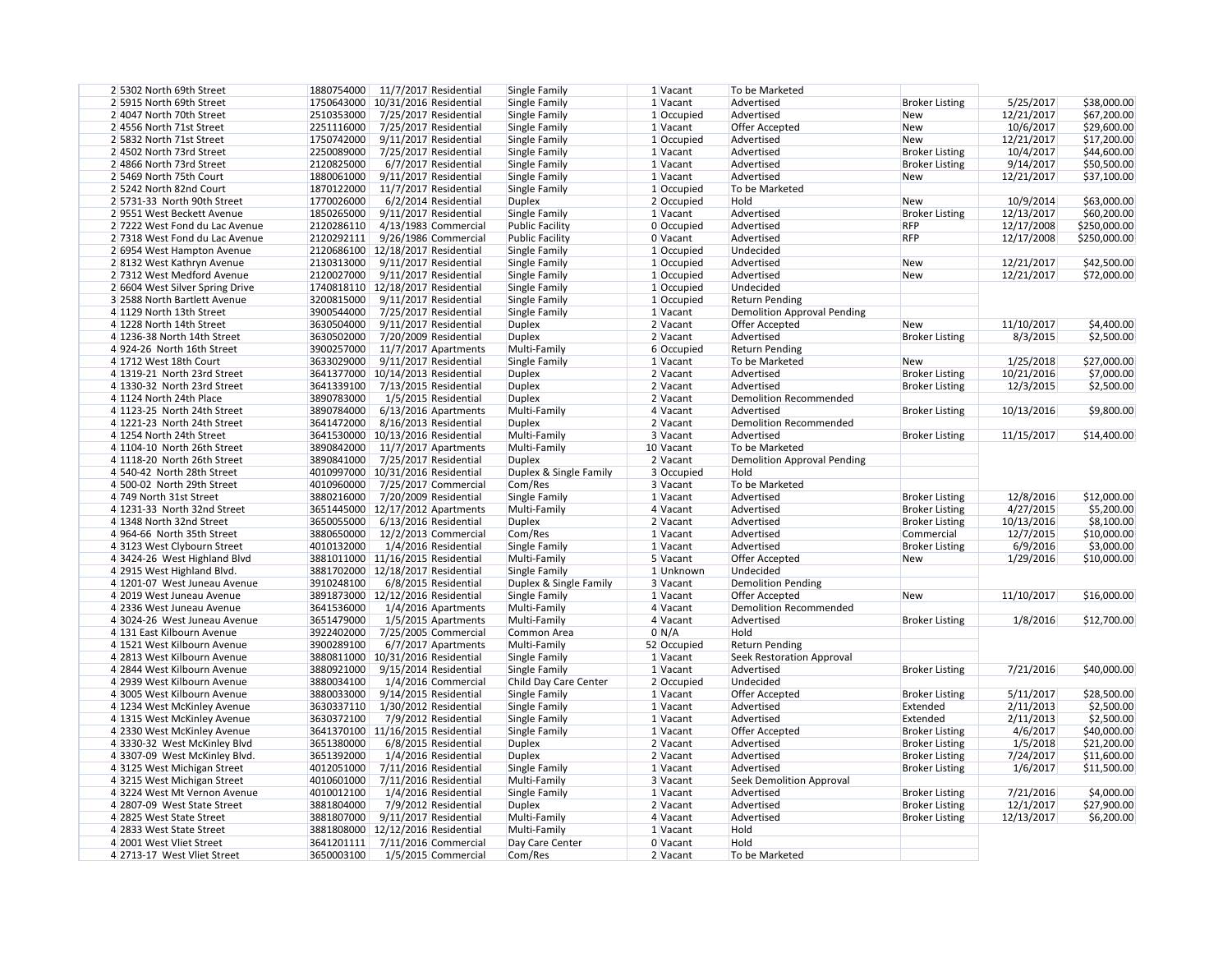| 4 122 East Wells Street      | 3922343200 7/25/2005 Commercial       | Common Area                 | $0 \mid N/A$ | Hold                               |                       |            |              |
|------------------------------|---------------------------------------|-----------------------------|--------------|------------------------------------|-----------------------|------------|--------------|
| 4 2719 West Wisconsin Avenue | 4010504100 11/16/2015 Commercial      | <b>Commercial Mixed-Use</b> | 2 Vacant     | To be Marketed                     |                       |            |              |
| 5 3953 North 76th Street     | 2630416110 11/14/2011 Commercial      | <b>Office Building</b>      | $0$ Vacant   | Advertised                         | Commercial            | 11/29/2016 | \$190,000.00 |
| 5 4473-A North 76th Street   | 2240699000<br>9/8/2016 Special        | Child Day Care Center       | 0 Vacant     | To be Marketed                     |                       |            |              |
| 5 3029 North 84th Street     | 3020321000<br>9/11/2017 Residential   | Single Family               | 1 Vacant     | Advertised                         | <b>Broker Listing</b> | 12/13/2017 | \$123,900.00 |
| 5 4901 North 103rd Street    | 2169997113   12/18/2017 Residential   | Single Family               | $1$ Occupied | Undecided                          |                       |            |              |
| 6 2936-38 North 1st Street   | 3130548000<br>1/4/2016 Residential    | <b>Duplex</b>               | 2 Vacant     | Hold                               |                       |            |              |
| 6 3051-53 North 1st Street   | 3131642000<br>10/8/2012 Residential   | <b>Duplex</b>               | 2 Vacant     | Hold                               |                       |            |              |
| 6 3128 North 1st Street      | 2820510000<br>9/8/2016 Residential    | Single Family               | 1 Vacant     | Demolition Approval Pending        |                       |            |              |
| 6 3321 North 1st Street      | 2820345000 12/12/2016 Residential     | <b>Duplex</b>               | $2$ Vacant   | Advertised                         | <b>Broker Listing</b> | 6/15/2017  | \$8,100.00   |
| 6 3434 North 1st Street      | 2822641100 12/12/2016 Residential     | Single Family               | $1$ Occupied | Offer Accepted                     | Extended              | 6/15/2017  | \$5,500.00   |
| 6 1851 North 2nd Street      | 3530828000                            |                             |              | <b>Offer Accepted</b>              | Extended              |            |              |
|                              | 1/4/2016 Residential                  | <b>Duplex</b>               | 2 Vacant     |                                    |                       | 8/8/2017   | \$96,100.00  |
| 6 2430 North 2nd Street      | 3220810000<br>7/11/2016 Residential   | Single Family               | 1 Vacant     | Seek Restoration Approval          |                       |            |              |
| 6 2762-64 North 2nd Street   | 3131226000<br>11/7/2017 Residential   | <b>Duplex</b>               | 2 Vacant     | Seek Demolition Approval           |                       |            |              |
| 6 2831 North 2nd Street      | 3131373000 12/18/2017 Residential     | Single Family               | 1 Vacant     | Undecided                          |                       |            |              |
| 6 2973-75 North 2nd Street   | 3130504100<br>7/14/2014 Residential   | <b>Duplex</b>               | 2 Vacant     | Hold                               | <b>New</b>            | 1/6/2015   | \$8,000.00   |
| 6 3117 North 2nd Street      | 2821505000<br>9/8/2016 Residential    | Single Family               | 3 Vacant     | Demolition Approval Pending        |                       |            |              |
| 6 3243 North 2nd Street      | 2821541000<br>1/5/2015 Residential    | Single Family               | 1 Vacant     | Demolition Pending                 |                       |            |              |
| 6 3297-99 North 2nd Street   | 2821564100<br>12/2/2013 Apartments    | Multi-Family                | 3 Vacant     | Hold                               |                       |            |              |
| 6 3406A North 2nd Street     | 2820005100 7/14/2014 Residential      | Single Family               | 3 Vacant     | Demolition Recommended             |                       |            |              |
| 6 3432 North 2nd Street      | 2822122000<br>9/8/2016 Residential    | <b>Duplex</b>               | 2 Vacant     | Advertised                         | Extended              | 3/24/2017  | \$2,500.00   |
| 6 3434-36 North 2nd Street   | 2822121000<br>9/11/2017 Residential   | <b>Duplex</b>               | 2 Vacant     | To be Marketed                     | <b>New</b>            | 1/25/2018  | \$5,000.00   |
| 6 3621 North 2nd Street      | 2730313000 10/14/2013 Residential     | <b>Duplex</b>               | 2 Vacant     | Offer Accepted                     | <b>Broker Listing</b> | 1/9/2017   | \$3,500.00   |
| 6 3222 North 3rd Street      | 2821534000<br>7/11/2016 Residential   | Single Family               | $1$ Occupied | Hold                               | New                   | 2/20/2017  | \$6,000.00   |
| 6 3354 North 3rd Street      | 2821305000 12/18/2017 Residential     | <b>Duplex</b>               | 2 Unknown    | Undecided                          |                       |            |              |
| 6 3358-60 North 3rd Street   | 2821306100 10/14/2013 Residential     | <b>Duplex</b>               | 2 Vacant     | Hold                               |                       |            |              |
| 6 3460 North 3rd Street      | 2822313000 12/17/2012 Residential     | <b>Duplex</b>               | 2 Vacant     | Hold                               |                       |            |              |
| 6 3538 North 3rd Street      | 2730640000<br>1/5/2015 Residential    | <b>Duplex</b>               | 2 Vacant     | Hold                               |                       |            |              |
| 6 3620 North 3rd Street      | 2730633100<br>9/11/2017 Residential   | Single Family               | $1$ Occupied | <b>Return Pending</b>              |                       |            |              |
| 6 3628-30 North 3rd Street   | 2730631100<br>7/25/2017 Residential   |                             | 2 Vacant     | Advertised                         | <b>Broker Listing</b> | 11/8/2017  | \$5,900.00   |
|                              |                                       | <b>Duplex</b>               |              | Hold                               |                       |            |              |
| 6 3629 North 3rd Street      | 2730608000 11/11/2014 Residential     | <b>Duplex</b>               | 2 Vacant     |                                    | Extended              | 4/9/2015   | \$5,600.00   |
| 6 3741 North 3rd Street      | 2730430000<br>11/7/2017 Residential   | Single Family               | $1$ Occupied | To be Marketed                     |                       |            |              |
| 6 3763 North 3rd Street      | 2730426000<br>9/15/2014 Residential   | Single Family               | 1 Vacant     | Hold                               |                       |            |              |
| 6 2345-47 North 4th Street   | 3221193000<br>6/13/2016 Residential   | <b>Duplex</b>               | $2$ Vacant   | Hold                               |                       |            |              |
| 6 2361-63 North 4th Street   | 3221190100<br>7/11/2016 Residential   | <b>Duplex</b>               | 2 Vacant     | Seek Restoration Approval          |                       |            |              |
| 6 2420 North 4th Street      | 3221107100 10/31/2016 Residential     | Single Family               | 1 Vacant     | To be Marketed                     | <b>New</b>            | 1/25/2018  | \$9,700.00   |
| 6 2619 North 4th Street      | 3220950000 10/31/2016 Residential     | Duplex & Single Family      | $3$ Vacant   | Demolition Approval Pending        |                       |            |              |
| 6 2646 North 4th Street      | 3220929111 7/11/2016 Residential      | Single Family               | 1 Vacant     | <b>Hold</b>                        |                       |            |              |
| 6 2729 North 4th Street      | 3130051100 7/11/2016 Residential      | Single Family               | 1 Vacant     | Hold                               |                       |            |              |
| 6 2950-52 North 4th Street   | 3132003000<br>1/4/2016 Residential    | Duplex                      | $2$ Vacant   | Hold                               |                       |            |              |
| 6 3348-50 North 4th Street   | 2821316000<br>9/11/2017 Residential   | <b>Duplex</b>               | $2$ Vacant   | Demolition Approval Pending        |                       |            |              |
| 6 3427 North 4th Street      | 2822217000<br>6/13/2016 Residential   | Single Family               | $1$ Vacant   | Demolition Approval Pending        |                       |            |              |
| 6 3521 North 4th Street      | 2731328000 10/31/2016 Residential     | <b>Duplex</b>               | $2$ Vacant   | Demolition Approval Pending        |                       |            |              |
| 6 3874 North 4th Street      | 2731603000<br>9/11/2017 Residential   | Single Family               | $1$ Vacant   | Offer Accepted                     | <b>Broker Listing</b> | 12/13/2017 | \$19,000.00  |
| 6 3875 North 4th Street      | 2731576000<br>9/15/2014 Residential   | <b>Duplex</b>               | $2$ Vacant   | Hold                               |                       |            |              |
| 6 3879 North 4th Street      | 2731574000 12/12/2016 Residential     | Single Family               | 1 Vacant     | Hold                               | <b>New</b>            | 4/20/2017  | \$8,100.00   |
| 6 2322 North 5th Street      | 3221203000<br>9/8/2016 Residential    | Duplex & Single Family      | 3 Vacant     | Hold                               |                       |            |              |
| 6 2360-62 North 5th Street   | 3221212100<br>9/8/2016 Residential    | <b>Duplex</b>               | 2 Vacant     | Hold                               |                       |            |              |
| 6 2449 North 5th Street      | 3221160000<br>1/4/2016 Residential    | Duplex & Single Family      | 3 Vacant     | <b>Demolition Approved</b>         |                       |            |              |
| 6 2464-66 North 5th Street   | 3221148000<br>9/8/2016 Residential    | Multi-Family & Single       | 5 Vacant     | Seek Demolition Approval           |                       |            |              |
| 6 2534-36 North 5th Street   | 3221041110<br>7/13/2015 Residential   | <b>Duplex</b>               | 2 Occupied   | Hold                               |                       |            |              |
|                              |                                       |                             |              |                                    |                       |            |              |
| 6 2565-67 North 5th Street   | 3220997110 11/16/2015 Residential     | Duplex & Single Family      | 3 Vacant     | <b>Demolition Pending</b>          |                       |            |              |
| 6 2633 North 5th Street      | 3220982000<br>9/8/2016 Residential    | Single Family               | 1 Vacant     | Demolition Approved                |                       |            |              |
| 6 2867 North 5th Street      | 3130131000<br>9/8/2016 Residential    | Single Family - 2           | $2$ Vacant   | Demolition Approval Pending        |                       |            |              |
| 63754 North 5th Street       | 2731112000<br>$9/15/2014$ Residential | <b>Duplex</b>               | $2$ Occupied | Offer Accepted                     |                       |            |              |
| 6 2351 North 6th Street      | 3230668111<br>1/4/2016 Residential    | Single Family               | $1$ Vacant   | Hold                               |                       |            |              |
| 6 2365-67 North 6th Street   | 3230671000 11/16/2015 Residential     | <b>Duplex</b>               | $2$ Vacant   | Hold                               | <b>New</b>            | 1/29/2016  | \$3,000.00   |
| 6 2421A North 6th Street     | 3230587100<br>6/13/2016 Residential   | <b>Duplex</b>               | $2$ Vacant   | Hold                               |                       |            |              |
| 6 2759-61 North 6th Street   | 3123001000<br>6/2/2014 Residential    | <b>Duplex</b>               | 2 Vacant     | Hold                               | Extended              | 5/25/2016  | \$5,000.00   |
| 6 2763 North 6th Street      | 3120925000<br>8/16/2013 Residential   | Single Family               | $1$ Vacant   | Hold                               | Extended              | 3/3/2016   | \$7,700.00   |
| 6 2839 North 6th Street      | 3120913000<br>9/21/2015 Residential   | Single Family               | 1 Vacant     | Hold                               |                       |            |              |
| 6 2912-14 North 6th Street   | 3121717000   10/14/2013 Residential   | <b>Duplex</b>               | $2$ Vacant   | Hold                               | <b>Broker Listing</b> | 6/11/2015  | \$4,000.00   |
| 6 2921-23 North 6th Street   | 3121673000 7/25/2017 Residential      | Duplex                      | $2$ Vacant   | <b>Demolition Approval Pending</b> |                       |            |              |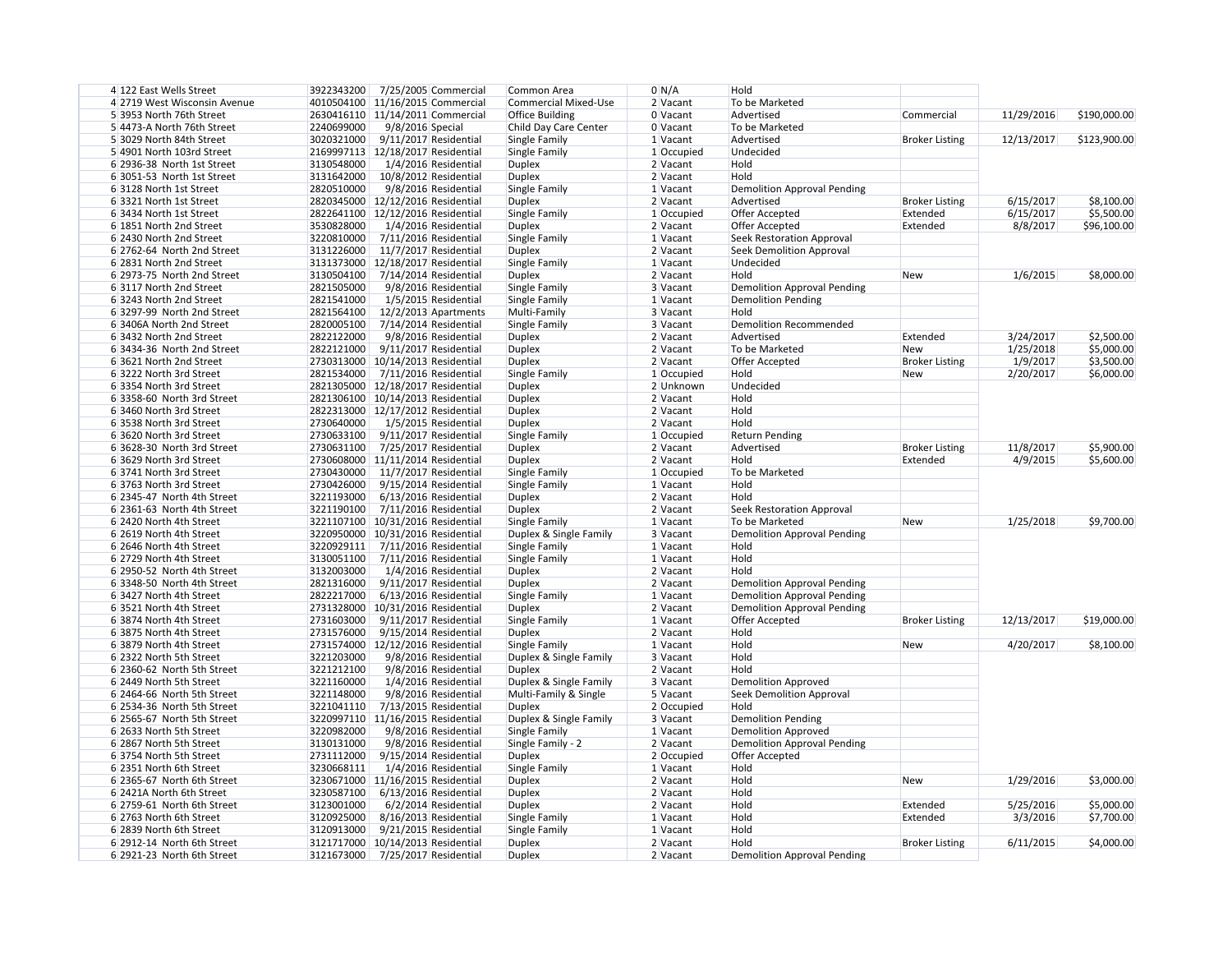| 6 2938 North 6th Street     | 3121710100<br>9/8/2016 Residential  | Duplex & Single Family | 3 Vacant     | <b>Demolition Approval Pending</b> |                       |            |             |
|-----------------------------|-------------------------------------|------------------------|--------------|------------------------------------|-----------------------|------------|-------------|
| 6 2946 North 6th Street     | 3121708000<br>7/13/2015 Residential | Single Family          | 1 Vacant     | Hold                               | <b>Broker Listing</b> | 12/3/2015  | \$3,300.00  |
| 6 2950 North 6th Street     | 3121707000   10/14/2013 Residential | Single Family          | 1 Vacant     | <b>Demolition Approval Pending</b> | Extended              | 7/17/2014  | \$4,000.00  |
| 6 3041-43 North 6th Street  | 3121532000<br>6/29/2011 Residential | Duplex                 | 2 Vacant     | Demolition Pending                 |                       |            |             |
| 6 3212-14 North 6th Street  | 2831132000 12/18/2017 Residential   | <b>Duplex</b>          | 2 Vacant     | Undecided                          |                       |            |             |
| 6 4042 North 6th Street     | 2430722000 12/18/2017 Residential   | Single Family          | 1 Occupied   | Undecided                          |                       |            |             |
| 6 2208-10 North 7th Street  | 3520602000<br>9/8/2016 Residential  | <b>Duplex</b>          | 2 Vacant     | Hold                               |                       |            |             |
| 6 2338-40 North 7th Street  | 3230647000<br>9/8/2016 Residential  | <b>Duplex</b>          | 2 Vacant     | Hold                               |                       |            |             |
| 6 2660-62 North 7th Street  | 3230441000 11/16/2015 Residential   | <b>Duplex</b>          | $2$ Vacant   | Hold                               |                       |            |             |
| 6 2948 North 7th Street     | 3121692000<br>6/7/2017 Residential  | Single Family          | 1 Vacant     | <b>Demolition Approval Pending</b> |                       |            |             |
| 6 3046 North 7th Street     | 3121554000<br>7/25/2017 Residential | Single Family          | 1 Vacant     | Demolition Approval Pending        |                       |            |             |
| 63733 North 7th Street      | 2720335000   12/18/2017 Commercial  | Com/Res                | $4$ Vacant   | Undecided                          |                       |            |             |
| 6 4086 North 7th Street     | 2430120000<br>11/7/2017 Residential | Single Family          | $1$ Occupied | To be Marketed                     |                       |            |             |
| 6 3035 North 8th Street     | 3121575000<br>11/7/2017 Residential | <b>Duplex</b>          | $1$ Occupied | To be Marketed                     |                       |            |             |
| 63201-03 North 8th Street   | 2830011000<br>9/11/2017 Residential | <b>Duplex</b>          | $2$ Occupied | To be Marketed                     | <b>New</b>            | 1/25/2018  | \$2,500.00  |
| 6 3291 North 8th Street     | 2831232100<br>7/11/2016 Residential | <b>Duplex</b>          | 2 Vacant     | Advertised                         | <b>Broker Listing</b> | 1/6/2017   | \$4,900.00  |
| 6 3343 North 8th Street     | 2831272000<br>1/4/2016 Residential  | Single Family          | 1 Vacant     | Demolition Recommended             |                       |            |             |
| 6 3633 North 8th Street     | 2722204000<br>7/25/2017 Residential |                        |              | Advertised                         | <b>Broker Listing</b> | 11/8/2017  | \$7,200.00  |
|                             |                                     | <b>Duplex</b>          | 2 Vacant     |                                    |                       |            |             |
| 6 3020-22 North 9th Street  | 3121313000<br>8/16/2013 Residential | Multi-Family           | $2$ Vacant   | Advertised                         | <b>Broker Listing</b> | 6/11/2015  | \$5,500.00  |
| 6 3218-20 North 9th Street  | 2830020000 12/18/2017 Residential   | <b>Duplex</b>          | $2$ Occupied | Undecided                          |                       |            |             |
| 6 3242-44 North 9th Street  | 2830025000<br>9/11/2017 Residential | <b>Duplex</b>          | 2 Occupied   | To be Marketed                     | <b>New</b>            | 1/25/2018  | \$2,500.00  |
| 6 3028 North 10th Lane      | 3120126000 11/16/2015 Residential   | Single Family          | 1 Vacant     | Advertised                         | Extended              | 9/1/2016   | \$3,000.00  |
| 6 3058 North 10th Lane      | 3120131110<br>6/2/2014 Residential  | <b>Single Family</b>   | 1 Vacant     | Advertised                         | <b>Broker Listing</b> | 9/3/2015   | \$2,500.00  |
| 6 3031 North 10th Street    | 3120332000<br>7/14/2014 Residential | <b>Duplex</b>          | 2 Vacant     | <b>Demolition Approval Pending</b> | <b>Broker Listing</b> | 9/3/2015   | \$2,500.00  |
| 6 3041 North 10th Street    | 3120330000<br>9/8/2016 Residential  | Single Family          | 1 Vacant     | Advertised                         | Extended              | 3/24/2017  | \$2,500.00  |
| 6 3043 North 10th Street    | 3120329000<br>1/5/2015 Residential  | Single Family          | 1 Vacant     | Seek Demolition Approval           |                       |            |             |
| 6 3047 North 10th Street    | 3120328000<br>6/13/2016 Residential | <b>Duplex</b>          | 2 Vacant     | <b>Demolition Recommended</b>      |                       |            |             |
| 6 3054 North 10th Street    | 3120305100<br>6/13/2016 Residential | Single Family          | 1 Vacant     | <b>Demolition Recommended</b>      |                       |            |             |
| 6 3061 North 10th Street    | 3120325000 10/31/2016 Residential   | Single Family          | 1 Vacant     | <b>Demolition Approval Pending</b> |                       |            |             |
| 6 3121 North 10th Street    | 2830640000<br>9/8/2016 Residential  | Single Family          | 1 Vacant     | Seek Demolition Approval           |                       |            |             |
| 6 3122-24 North 10th Street | 2830698110<br>9/11/2017 Residential | <b>Duplex</b>          | 2 Vacant     | Advertised                         | <b>New</b>            | 12/21/2017 | \$2,700.00  |
| 6 3127 North 10th Street    | 2830639000<br>6/8/2015 Residential  | <b>Duplex</b>          | 2 Vacant     | Advertised                         | <b>Broker Listing</b> | 10/22/2015 | \$3,000.00  |
| 6 3143-45 North 10th Street | 2830635000<br>7/25/2017 Residential | Duplex                 | 2 Vacant     | <b>Demolition Approval Pending</b> |                       |            |             |
| 6 3286 North 10th Street    | 2830406000<br>12/2/2013 Residential | Single Family          | 1 Vacant     | <b>Demolition Recommended</b>      |                       |            |             |
| 6 3328 North 10th Street    | 2830350000<br>1/4/2016 Residential  | Single Family          | 1 Vacant     | <b>Demolition Approval Pending</b> |                       |            |             |
| 6 3332 North 10th Street    | 2830349000<br>7/13/2015 Exempt      | <b>Duplex</b>          | 2 Vacant     | <b>Demolition Approval Pending</b> |                       |            |             |
| 6 3566 North 10th Street    | 2720807000<br>7/14/2014 Residential | Single Family          | 1 Vacant     | Advertised                         | <b>Broker Listing</b> | 10/13/2016 | \$5,600.00  |
| 6 3751 North 10th Street    | 2720503000 9/14/2015 Residential    | Duplex                 | 2 Vacant     | Demolition Recommended             |                       |            |             |
| 6 2961 North 11th Lane      | 3120180100<br>9/11/2017 Residential | Single Family          | 1 Vacant     | Advertised                         | <b>New</b>            | 12/21/2017 | \$3,000.00  |
| 6 3056 North 11th Lane      | 3120417000                          |                        | 2 Occupied   | To be Marketed                     |                       |            |             |
|                             | 11/7/2017 Residential               | Duplex                 |              |                                    |                       |            |             |
| 6 2920-22 North 11th Street | 3120146000<br>9/14/2015 Residential | <b>Duplex</b>          | 2 Vacant     | Advertised                         | <b>Broker Listing</b> | 6/15/2017  | \$10,200.00 |
| 6 3040 North 11th Street    | 3122320100<br>11/7/2017 Residential | Single Family          | 1 Vacant     | To be Marketed                     | New                   | 1/25/2018  | \$2,500.00  |
| 63115 North 11th Street     | 2830580000 10/31/2016 Residential   | Single Family          | 1 Vacant     | Demolition Recommended             |                       |            |             |
| 6 3151-53 North 11th Street | 2830571000<br>9/8/2016 Residential  | <b>Duplex</b>          | $2$ Vacant   | Offer Accepted                     | <b>Broker Listing</b> | 7/31/2017  | \$3,500.00  |
| 63252 North 11th Street     | 2830424000<br>9/8/2016 Residential  | Single Family          | 1 Vacant     | Advertised                         | <b>Broker Listing</b> | 3/24/2017  | \$3,000.00  |
| 6 3260 North 11th Street    | 2830426000<br>7/11/2016 Residential | Duplex                 | 1 Vacant     | <b>Demolition Approval Pending</b> |                       |            |             |
| 6 3299 North 11th Street    | 2830437000 12/17/2012 Commercial    | Com/Res                | 1 Vacant     | To be Marketed                     |                       |            |             |
| 6 3332 North 11th Street    | 2830287000 12/18/2017 Residential   | Single Family          | $1$ Occupied | Undecided                          |                       |            |             |
| 6 3337 North 11th Street    | 2830241000<br>9/8/2016 Residential  | Duplex                 | 2 Vacant     | Advertised                         | Extended              | 4/3/2017   | \$2,500.00  |
| 6 3438 North 11th Street    | 2830271000<br>6/8/2015 Residential  | <b>Duplex</b>          | 2 Vacant     | Demolition Recommended             |                       |            |             |
| 6 3552 North 11th Street    | 2722820000 12/18/2017 Residential   | Single Family          | 1 Occupied   | Undecided                          |                       |            |             |
| 6 2948-50 North 12th Street | 3122520000 7/13/2015 Residential    | Duplex                 | 2 Vacant     | Demolition Approval Pending        |                       |            |             |
| 6 2963-65 North 12th Street | 3122501000 12/18/2017 Residential   | <b>Duplex</b>          | 2 Occupied   | Undecided                          |                       |            |             |
| 6 2975-79 North 12th Street | 3129954000 7/20/2009 Commercial     | Com/Res                | 2 Vacant     | To be Marketed                     |                       |            |             |
| 6 3018 North 12th Street    | 3123325100 12/18/2017 Residential   | <b>Duplex</b>          | 2 Vacant     | Undecided                          |                       |            |             |
| 6 3036-38 North 12th Street | 3123329100<br>9/8/2016 Residential  | <b>Duplex</b>          | 2 Vacant     | Demolition Approval Pending        |                       |            |             |
| 63270 North 12th Street     | 2830456000 10/14/2013 Residential   | <b>Duplex</b>          | 2 Vacant     | Demolition Pending                 | <b>Broker Listing</b> | 6/11/2015  | \$7,070.00  |
| 6 3312 North 12th Street    | 2830229000<br>12/2/2013 Residential | Single Family          | 1 Vacant     | Advertised                         | Extended              | 5/25/2016  | \$4,200.00  |
| 6 3321-23 North 12th Street | 2830177200 12/18/2017 Residential   | Duplex & Single Family | 3 Occupied   | Undecided                          |                       |            |             |
| 6 3329-31 North 12th Street | 2830179000<br>7/11/2016 Residential | Duplex - 2             | 4 Vacant     | <b>Demolition Approval Pending</b> |                       |            |             |
|                             | 2830222000 12/17/2012 Residential   |                        |              | Hold                               | <b>Broker Listing</b> | 9/3/2015   |             |
| 6 3342 North 12th Street    |                                     | Single Family          | 1 Vacant     |                                    |                       |            | \$2,500.00  |
| 6 3359 North 12th Street    | 2830186000<br>6/2/2014 Residential  | Duplex & Single Family | 3 Vacant     | Advertised                         | Extended              | 9/2/2016   | \$4,500.00  |
| 6 3409 North 12th Street    | 2830189100<br>9/8/2016 Residential  | Single Family          | 1 Vacant     | Advertised                         | <b>Broker Listing</b> | 3/24/2017  | \$3,500.00  |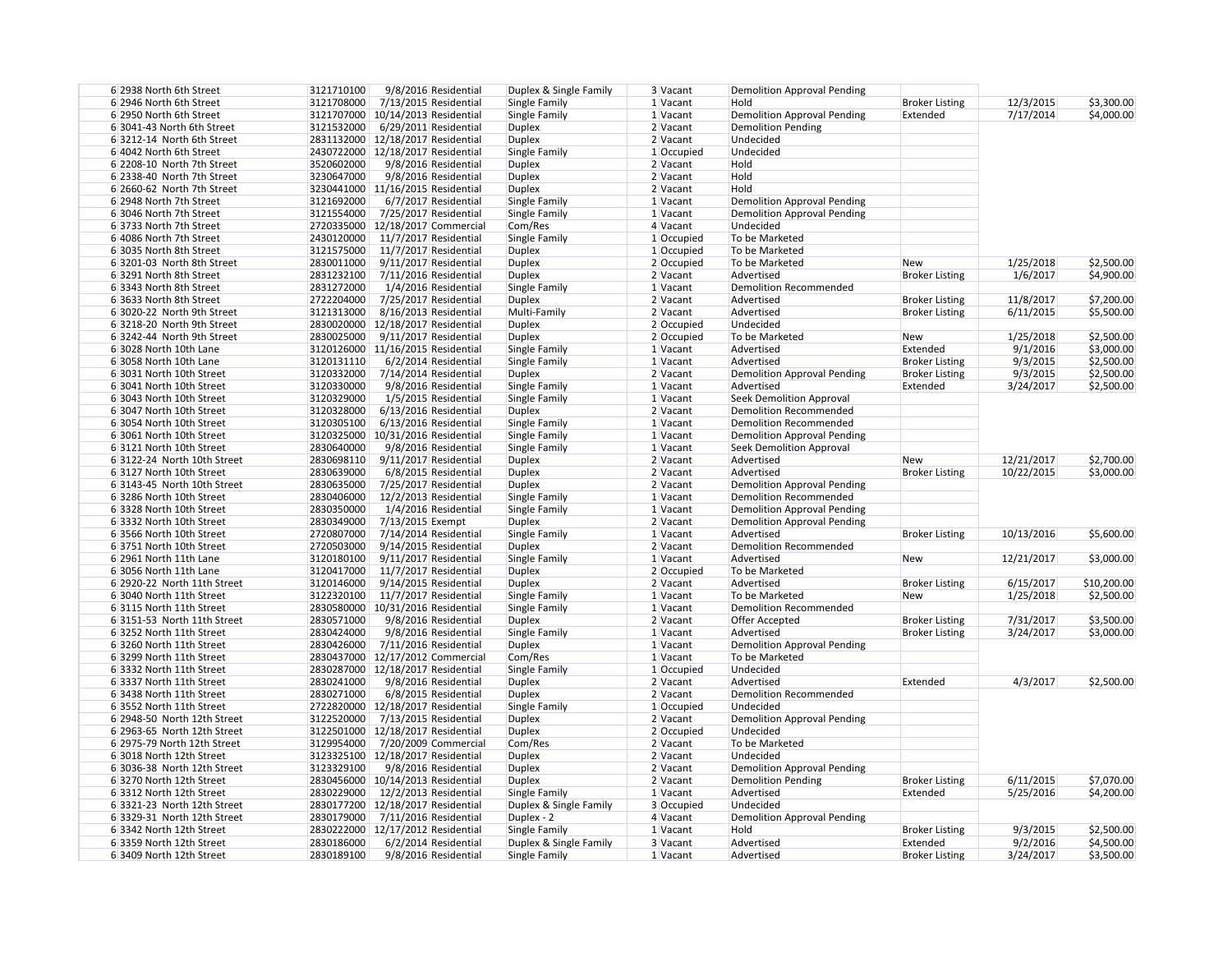| 6 3418 North 12th Street    | 2830214000 | 9/14/2015 Residential              | Child Day Care | 0 Vacant     | <b>Demolition Approval Pending</b> |                       |            |             |
|-----------------------------|------------|------------------------------------|----------------|--------------|------------------------------------|-----------------------|------------|-------------|
| 6 3445 North 12th Street    |            | 2830197000 12/17/2012 Residential  | Single Family  | 1 Vacant     | <b>Seek Demolition Approval</b>    | <b>Broker Listing</b> | 2/6/2015   | \$2,500.00  |
| 6 3608 North 12th Street    | 2722722000 | 9/8/2016 Residential               | Single Family  | 1 Vacant     | Advertised                         | <b>Broker Listing</b> | 12/4/2017  | \$10,500.00 |
| 6 3626 North 12th Street    |            | 2722726000 12/18/2017 Residential  | Single Family  | 1 Unknown    | Undecided                          |                       |            |             |
| 6 3649 North 12th Street    | 2722739000 | 6/13/2016 Residential              | Single Family  | 1 Vacant     | <b>Demolition Approval Pending</b> |                       |            |             |
| 6 3787 North 12th Street    |            | 2722409000 12/18/2017 Residential  | Single Family  | $1$ Occupied | Undecided                          |                       |            |             |
| 6 3927 North 12th Street    | 2720219000 | $11/7/2017$ Residential            | Single Family  | $1$ Occupied | To be Marketed                     |                       |            |             |
| 6 3935 North 12th Street    | 2720217000 | 7/25/2017 Residential              | <b>Duplex</b>  | 2 Vacant     | To be Marketed                     | <b>New</b>            | 1/25/2018  | \$11,000.00 |
|                             |            |                                    |                |              |                                    |                       |            |             |
| 6 3163 North 13th Street    | 2840505000 | 12/2/2013 Residential              | Single Family  | 1 Vacant     | <b>Seek Demolition Approval</b>    | <b>Broker Listing</b> | 2/6/2015   | \$4,000.00  |
| 6 3205 North 13th Street    | 2841111000 | 9/11/2017 Residential              | <b>Duplex</b>  | $2$ Vacant   | To be Marketed                     | <b>New</b>            | 1/25/2018  | \$6,000.00  |
| 63211 North 13th Street     |            | 2841110000 10/31/2016 Residential  | <b>Duplex</b>  | 2 Vacant     | Advertised                         | Extended              | 8/15/2017  | \$3,000.00  |
| 63270 North 13th Street     |            | 2830483100 12/12/2016 Residential  | Single Family  | 1 Vacant     | Advertised                         | <b>Broker Listing</b> | 5/25/2017  | \$5,900.00  |
| 6 3321-23 North 13th Street |            | 2840101000 10/31/2016 Residential  | <b>Duplex</b>  | 2 Vacant     | <b>Demolition Approval Pending</b> |                       |            |             |
| 6 3415 North 13th Street    |            | 2842136111 12/18/2017 Residential  | Single Family  | 1 Vacant     | Undecided                          |                       |            |             |
| 6 3437 North 13th Street    |            | 2842131000 11/7/2017 Residential   | Single Family  | $1$ Occupied | To be Marketed                     |                       |            |             |
| 6 3523 North 13th Street    |            | 2710751100 11/7/2017 Residential   | Single Family  | 1 Vacant     | To be Marketed                     | <b>New</b>            | 1/25/2018  | \$5,000.00  |
| 6 3538 North 13th Street    |            | 2722779000 12/12/2016 Residential  | Single Family  | 1 Vacant     | Advertised                         | <b>Broker Listing</b> | 5/25/2017  | \$6,000.00  |
| 6 3542 North 13th Street    |            | 2722780000 10/31/2016 Residential  | Single Family  | 1 Vacant     | Offer Accepted                     | <b>Broker Listing</b> | 4/6/2017   | \$2,500.00  |
| 6 3721-23 North 13th Street | 2710718000 | 6/8/2015 Residential               | <b>Duplex</b>  | $2$ Vacant   | <b>Demolition Pending</b>          | <b>Broker Listing</b> | 10/22/2015 | \$3,700.00  |
| 6 2949 North 14th Street    | 3111015000 | 9/15/2014 Residential              | <b>Duplex</b>  | 2 Vacant     | <b>Demolition Approval Pending</b> | <b>Broker Listing</b> | 3/5/2015   | \$3,800.00  |
| 6 2971-73 North 14th Street | 3110104000 | 8/16/2013 Residential              | <b>Duplex</b>  | $2$ Vacant   | <b>Demolition Approval Pending</b> | <b>Broker Listing</b> | 2/18/2014  | \$2,500.00  |
| 6 2974 North 14th Street    | 3112334000 | 1/5/2015 Residential               | <b>Duplex</b>  | $2$ Occupied | Hold                               |                       |            |             |
| 6 3037 North 14th Street    |            | 3113036000 11/7/2017 Residential   | <b>Duplex</b>  | 2 Occupied   | To be Marketed                     |                       |            |             |
| 6 3075-77 North 14th Street |            | 3110301000   12/17/2012 Commercial | Com/Res        | $2$ Occupied | To be Marketed                     |                       |            |             |
|                             |            |                                    |                |              |                                    |                       |            |             |
| 6 3171 North 14th Street    |            | 2841029000 7/25/2017 Residential   | <b>Duplex</b>  | 2 Vacant     | <b>Demolition Approval Pending</b> |                       |            |             |
| 6 3229 North 14th Street    | 2841018000 | 1/4/2016 Residential               | <b>Duplex</b>  | 2 Vacant     | Advertised                         | <b>Broker Listing</b> | 7/21/2016  | \$2,500.00  |
| 6 3267-69 North 14th Street | 2842207000 | 9/8/2016 Residential               | <b>Duplex</b>  | 2 Vacant     | Advertised                         | <b>Broker Listing</b> | 8/15/2017  | \$5,500.00  |
| 6 3445-47 North 14th Street | 2842089000 | $9/11/2017$ Residential            | <b>Duplex</b>  | $2$ Occupied | To be Marketed                     | <b>New</b>            | 1/25/2018  | \$5,000.00  |
| 6 3446-48 North 14th Street | 2842164000 | 11/7/2017 Residential              | <b>Duplex</b>  | $2$ Occupied | To be Marketed                     |                       |            |             |
| 6 3455-57 North 14th Street | 2842087000 | 6/8/2015 Residential               | <b>Duplex</b>  | 2 Vacant     | Advertised                         | <b>Broker Listing</b> | 10/15/2015 | \$3,500.00  |
| 6 3619 North 14th Street    | 2710796000 | $9/11/2017$ Residential            | Single Family  | 1 Vacant     | <b>Demolition Approval Pending</b> |                       |            |             |
| 6 3127 North 15th Street    | 2840315000 | 6/8/2015 Residential               | <b>Duplex</b>  | 2 Vacant     | Advertised                         | <b>Broker Listing</b> | 10/22/2015 | \$2,500.00  |
| 6 3139 North 15th Street    | 2840312100 | 9/11/2017 Residential              | <b>Duplex</b>  | 2 Vacant     | <b>Demolition Approval Pending</b> |                       |            |             |
| 6 3183 North 15th Street    | 2840301000 | 7/11/2016 Residential              | <b>Duplex</b>  | 2 Vacant     | <b>Demolition Approval Pending</b> |                       |            |             |
| 6 3186 North 15th Street    | 2840759000 | 6/7/2017 Residential               | <b>Duplex</b>  | 2 Vacant     | Advertised                         | Extended              | 10/12/2017 | \$2,700.00  |
| 6 3254-56 North 15th Street | 2842214000 | $9/11/2017$ Residential            | <b>Duplex</b>  | 2 Vacant     | To be Marketed                     | <b>New</b>            | 1/25/2018  | \$2,500.00  |
| 6 3411 North 15th Street    |            | 2842057000 10/31/2016 Residential  | Single Family  | 1 Vacant     | <b>Offer Accepted</b>              |                       |            |             |
| 6 3452 North 15th Street    | 2842121000 | 10/8/2012 Residential              | Single Family  | 1 Vacant     | <b>Demolition Approval Pending</b> | <b>Broker Listing</b> | 2/18/2014  | \$2,500.00  |
| 6 3523 North 15th Street    |            | 2710890000 12/18/2017 Residential  | Single Family  | $1$ Occupied | Undecided                          |                       |            |             |
| 6 3529 North 15th Street    |            | 2710889000 12/18/2017 Residential  | Single Family  | $1$ Occupied | Undecided                          |                       |            |             |
|                             |            |                                    |                |              |                                    |                       |            |             |
| 6 3713 North 15th Street    | 2710845000 | 7/13/2015 Residential              | Single Family  | 1 Vacant     | <b>Demolition Recommended</b>      |                       |            |             |
| 6 3736 North 15th Street    | 2710833000 | 7/25/2017 Residential              | Single Family  | 1 Vacant     | Advertised                         | <b>Broker Listing</b> | 12/5/2017  | \$4,600.00  |
| 6 3869 North 15th Street    |            | 2710216000 12/12/2016 Residential  | Single Family  | 1 Vacant     | Offer Accepted                     |                       |            |             |
| 6 3942 North 15th Street    | 2712425000 | 9/11/2017 Residential              | Single Family  | $1$ Occupied | Advertised                         | <b>New</b>            | 12/21/2017 | \$10,400.00 |
| 6 2914 North 17th Street    | 3111387000 | 7/11/2016 Residential              | <b>Duplex</b>  | 1 Vacant     | Advertised                         | Extended              | 1/6/2017   | \$2,500.00  |
| 6 3273 North 17th Street    | 2840019000 | $9/14/2015$ Apartments             | Multi-Family   | 6 Vacant     | Advertised                         | Multi-Family          | 12/7/2015  | \$18,000.00 |
| 6 3317 North 17th Street    | 2840007000 | 7/26/2010 Residential              | <b>Duplex</b>  | 2 Vacant     | Advertised                         | <b>Broker Listing</b> | 11/10/2014 | \$3,200.00  |
| 6 3327-29 North 17th Street |            | 2840005000 12/18/2017 Residential  | <b>Duplex</b>  | 2 Unknown    | Undecided                          |                       |            |             |
| 6 3336 North 17th Street    | 2842037000 | 9/14/2015 Residential              | Single Family  | 1 Vacant     | Hold                               |                       |            |             |
| 6 3407 North 17th Street    | 2841703000 | 7/25/2017 Residential              | Single Family  | 1 Vacant     | Advertised                         | <b>Broker Listing</b> | 12/28/2017 | \$5,400.00  |
| 6 3424 North 17th Street    | 2841310000 | 9/8/2016 Residential               | <b>Duplex</b>  | $2$ Vacant   | Advertised                         | Extended              | 8/8/2017   | \$2,500.00  |
| 6 2933 North 18th Street    |            | 3111322000 12/18/2017 Residential  | Multi-Family   | 3 Occupied   | Undecided                          |                       |            |             |
| 6 2958 North 18th Street    | 3111338000 | 6/8/2015 Residential               | <b>Duplex</b>  | 2 Vacant     | Advertised                         | <b>Broker Listing</b> | 12/3/2015  | \$4,900.00  |
| 6 3420-22 North 18th Street |            | 2841209000 12/18/2017 Residential  | <b>Duplex</b>  | 2 Occupied   | Undecided                          |                       |            |             |
| 6 3880 North 18th Street    | 2710432000 |                                    |                | 8 Vacant     | Advertised                         | Multi-Family          | 3/24/2014  | \$24,000.00 |
|                             |            | 7/9/2012 Apartments                | Multi-Family   |              |                                    |                       |            |             |
| 6 2920-22 North 19th Street | 3111308000 | 7/9/2012 Residential               | <b>Duplex</b>  | $2$ Vacant   | <b>Demolition Recommended</b>      |                       |            |             |
| 6 2926 North 19th Street    | 3111307000 | 1/4/2016 Residential               | <b>Duplex</b>  | 3 Vacant     | <b>Demolition Pending</b>          |                       |            |             |
| 6 2949 North 19th Street    | 3111277000 | 6/7/2017 Residential               | Single Family  | 1 Vacant     | Offer Accepted                     | Extended              | 10/4/2017  | \$11,300.00 |
| 6 2954 North 19th Street    | 3111300000 | $9/15/2014$ Residential            | <b>Duplex</b>  | 2 Vacant     | <b>Demolition Approval Pending</b> | <b>Broker Listing</b> | 3/5/2015   | \$3,000.00  |
| 6 3536 North 19th Street    | 2711415000 | $9/11/2017$ Residential            | <b>Duplex</b>  | 2 Vacant     | To be Marketed                     | <b>New</b>            | 1/25/2018  | \$2,500.00  |
| 6 3574 North 19th Street    | 2711518000 | 1/4/2016 Residential               | <b>Duplex</b>  | 1 Vacant     | <b>Demolition Recommended</b>      |                       |            |             |
| 6 3607-09 North 19th Street | 2710530000 | 7/14/2014 Residential              | <b>Duplex</b>  | 2 Vacant     | Advertised                         | <b>Broker Listing</b> | 12/23/2014 | \$2,500.00  |
| 6 3613 North 19th Street    | 2710529000 | 12/2/2013 Residential              | Single Family  | 1 Vacant     | <b>Demolition Approval Pending</b> | <b>Broker Listing</b> | 8/21/2014  | \$2,500.00  |
|                             |            |                                    |                |              |                                    |                       |            |             |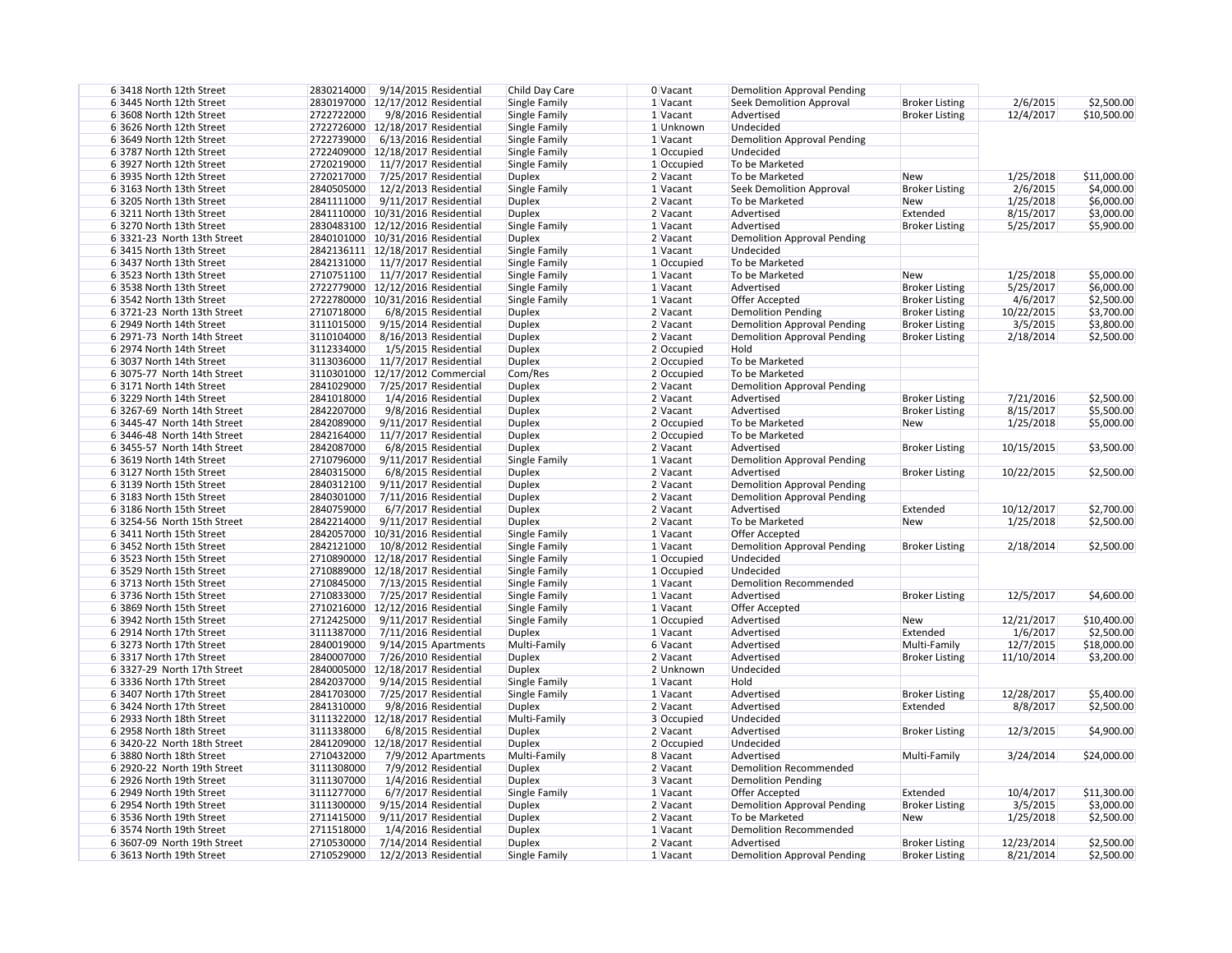| 6 3860 North 19th Street       | 2711905000<br>6/7/2017 Residential   | Single Family | 1 Vacant     | Advertised                         | Extended              | 10/4/2017  | \$10,000.00 |
|--------------------------------|--------------------------------------|---------------|--------------|------------------------------------|-----------------------|------------|-------------|
| 6 3877 North 19th Street       | 2712592000<br>9/15/2014 Residential  | Com/Res       | 1 Vacant     | <b>Demolition Approval Pending</b> | <b>Broker Listing</b> | 3/5/2015   | \$3,000.00  |
| 6 3205-07 North 20th Street    | 2850129000 12/18/2017 Residential    | <b>Duplex</b> | 2 Unknown    | Undecided                          |                       |            |             |
| 6 3277-79 North 20th Street    | 2850112000<br>9/11/2017 Residential  | <b>Duplex</b> | $2$ Occupied | To be Marketed                     | <b>New</b>            | 1/25/2018  | \$8,000.00  |
| 6 3389 North 20th Street       | 2852126100 10/31/2016 Residential    | <b>Duplex</b> | 1 Vacant     | <b>Demolition Approval Pending</b> |                       |            |             |
| 6 3860-62 North 20th Street    | 2712542000<br>1/4/2016 Residential   | <b>Duplex</b> | 2 Vacant     | Advertised                         | <b>Broker Listing</b> | 8/15/2017  | \$8,300.00  |
| 6 3200 North 21st Street       | 2850131000 12/17/2012 Residential    | <b>Duplex</b> | 2 Vacant     | Advertised                         | <b>Broker Listing</b> | 5/19/2016  | \$2,500.00  |
| 6 3252 North 21st Street       | 2850143000<br>12/2/2013 Residential  | <b>Duplex</b> | 2 Vacant     | Hold                               | <b>Broker Listing</b> | 11/6/2014  | \$3,500.00  |
| 6 3327 North 21st Street       | 2852168000<br>10/8/2012 Residential  | Single Family | 1 Vacant     | <b>Demolition Pending</b>          |                       |            |             |
| 6 3818 North 21st Street       | 2701731000   10/31/2016 Residential  | Single Family | $1$ Occupied | Hold                               | <b>New</b>            | 4/20/2017  | \$5,400.00  |
| 6 3303-05 North 22nd Street    | 2850470000 12/18/2017 Residential    | Duplex        | 2 Occupied   | Undecided                          |                       |            |             |
| 6 3341 North 22nd Street       | 2850461000 11/7/2017 Residential     | Single Family | 1 Vacant     | To be Marketed                     | <b>New</b>            | 1/25/2018  | \$9,100.00  |
| 6 3379 North 22nd Street       | 2850452100<br>9/11/2017 Residential  | Single Family | $1$ Occupied | To be Marketed                     | New                   | 1/25/2018  | \$9,500.00  |
| 6 3434 North 22nd Street       | 2850496000 7/11/2016 Residential     | Duplex        | 2 Vacant     | <b>Demolition Approval Pending</b> |                       |            |             |
| 6 3536-38 North 22nd Street    | 2701332000 7/25/2017 Residential     | <b>Duplex</b> | 2 Occupied   | <b>Return Pending</b>              |                       |            |             |
| 6 3843 North 22nd Street       | 2701864000<br>1/4/2016 Residential   | Single Family | 1 Vacant     | <b>Demolition Pending</b>          |                       |            |             |
|                                |                                      |               |              |                                    |                       |            |             |
| 6 3948 North 22nd Street       | 2701820000<br>9/11/2017 Residential  | Single Family | 1 Vacant     | <b>Demolition Approval Pending</b> |                       |            |             |
| 6 3314-16 North 23rd Street    | 2850010000<br>9/11/2017 Residential  | Duplex        | 2 Occupied   | Hold                               |                       |            |             |
| 6 3517-19 North 23rd Street    | 2702020000 12/18/2017 Residential    | <b>Duplex</b> | 2 Occupied   | Undecided                          |                       |            |             |
| 63758 North 23rd Street        | 2701533000 10/14/2013 Residential    | <b>Duplex</b> | 2 Vacant     | <b>Demolition Recommended</b>      |                       |            |             |
| 6 3838 North 23rd Street       | 2701885000 12/18/2017 Residential    | Single Family | 1 Occupied   | Undecided                          |                       |            |             |
| 6 3538-40 North 24th Place     | 2701113000 7/26/2010 Residential     | <b>Duplex</b> | 2 Vacant     | <b>Demolition Pending</b>          |                       |            |             |
| 6 3606 North 24th Place        | 2701108000<br>6/8/2015 Residential   | Single Family | 1 Vacant     | <b>Offer Accepted</b>              | Extended              | 11/3/2016  | \$7,500.00  |
| 6 3609 North 24th Place        | 2701128000<br>6/8/2015 Residential   | Single Family | 1 Vacant     | Hold                               |                       |            |             |
| 6 3342 North 24th Street       | 2851361000 12/17/2012 Residential    | Single Family | 1 Vacant     | Advertised                         | <b>Broker Listing</b> | 9/3/2015   | \$2,500.00  |
| 6 3362 North 24th Street       | 2851357100<br>9/8/2016 Residential   | <b>Duplex</b> | 2 Vacant     | <b>Demolition Approval Pending</b> |                       |            |             |
| 6 3717 North 24th Street       | 2701511000 10/14/2013 Residential    | Single Family | 1 Vacant     | Offer Accepted                     | Extended              | 1/20/2017  | \$2,500.00  |
| 6 3747 North 24th Street       | 2701505000<br>1/4/2016 Residential   | <b>Duplex</b> | 2 Vacant     | <b>Demolition Pending</b>          |                       |            |             |
| 6 3761 North 24th Street       | 2701501000<br>9/11/2017 Residential  | <b>Duplex</b> | 2 Vacant     | <b>Demolition Approval Pending</b> |                       |            |             |
| 6 3553 North 25th Street       | 2701178000<br>7/14/2014 Residential  | <b>Duplex</b> | $2$ Vacant   | <b>Demolition Approved</b>         |                       |            |             |
| 6 3602 North 25th Street       | 2701156100<br>8/16/2013 Residential  | <b>Duplex</b> | 2 Vacant     | <b>Demolition Approval Pending</b> |                       |            |             |
| 6 3639 North 25th Street       | 2701168000<br>6/8/2015 Residential   | <b>Duplex</b> | $2$ Vacant   | Advertised                         | Extended              | 12/11/2015 | \$2,500.00  |
| 6 3264 North Achilles Street   | 2820724000<br>6/2/2014 Residential   | <b>Duplex</b> | 2 Vacant     | Hold                               |                       |            |             |
| 6 636 West Atkinson Avenue     | 2729994100<br>9/8/2016 Residential   | <b>Duplex</b> | $2$ Vacant   | <b>Demolition Approval Pending</b> |                       |            |             |
| 6 1228-32 West Atkinson Avenue | 2722419000<br>8/16/2013 Commercial   | Com/Res       | 3 Vacant     | Demolition Approval Pending        |                       |            |             |
| 6 1246 West Atkinson Avenue    | 2722421000<br>$9/15/2014$ Commercial | Com/Res       | $1$ Vacant   | To be Marketed                     |                       |            |             |
| 6 1412 West Atkinson Avenue    |                                      | Com/Res       | 0 Vacant     | Seek Demolition Approval           |                       |            |             |
|                                | 2712439000 7/28/2008 Commercial      |               |              |                                    |                       |            |             |
| 6 1422-24 West Atkinson Avenue | 2712441000 12/2/2013 Commercial      | Tavern        | 0 Occupied   | To be Marketed                     |                       |            |             |
| 6 1840-46 West Atkinson Avenue | 2711205000<br>1/4/2016 Commercial    | Com/Res       | 10 Vacant    | <b>Demolition Pending</b>          |                       |            |             |
| 6 403-05 East Auer Avenue      | 2812311000 12/17/2012 Residential    | Duplex        | 2 Vacant     | Hold                               |                       |            |             |
| 6 224 West Auer Avenue         | 2821522100<br>9/15/2014 Residential  | Single Family | 1 Vacant     | Hold                               |                       |            |             |
| 6 2408 North Buffum Street     | 3211351111 11/7/2017 Residential     | Single Family | $1$ Occupied | To be Marketed                     |                       |            |             |
| 6 2749 North Buffum Street     | 3140769100<br>9/14/2015 Residential  | Duplex        | $2$ Occupied | Hold                               |                       |            |             |
| 6 2772 North Buffum Street     | 3140761000 10/14/2013 Residential    | <b>Duplex</b> | 2 Vacant     | <b>Demolition Pending</b>          |                       |            |             |
| 6 2908 North Buffum Street     | 3140991000 9/11/2017 Residential     | Single Family | $1$ Occupied | To be Marketed                     | New                   | 1/25/2018  | \$8,000.00  |
| 6 2951 North Buffum Street     | 3141049000 12/18/2017 Residential    | <b>Duplex</b> | 2 Unknown    | Undecided                          |                       |            |             |
| 6 3014A North Buffum Street    | 3140646000<br>9/8/2016 Residential   | <b>Duplex</b> | 2 Vacant     | To be Marketed                     | <b>New</b>            | 1/25/2018  | \$4,300.00  |
| 6 3041-43 North Buffum Street  | 3141181000 12/12/2016 Residential    | <b>Duplex</b> | $2$ Vacant   | Advertised                         | <b>Broker Listing</b> | 5/25/2017  | \$3,600.00  |
| 6 3067 North Buffum Street     | 3141174200 7/11/2016 Residential     | Single Family | 1 Vacant     | <b>Demolition Approval Pending</b> |                       |            |             |
| 6 3201-03 North Buffum Street  | 2812512000   10/31/2016 Apartments   | Multi-Family  | 4 Vacant     | Advertised                         | <b>Broker Listing</b> | 5/25/2017  | \$10,000.00 |
| 63224 North Buffum Street      | 2811412000<br>12/2/2013 Residential  | Single Family | 1 Vacant     | Demolition Pending                 |                       |            |             |
| 6 3254 North Buffum Street     | 2819971000<br>7/13/2015 Residential  | Duplex        | 2 Vacant     | <b>Demolition Pending</b>          |                       |            |             |
| 6 128 East Burleigh Street     | 2820611000 12/17/2012 Commercial     | Com/Res       | $1$ Vacant   | To be Marketed                     |                       |            |             |
| 6 213-15 East Burleigh Street  | 3131610000 9/11/2017 Residential     | <b>Duplex</b> | 2 Vacant     | To be Marketed                     | New                   | 1/25/2018  | \$6,000.00  |
| 6 223-25 East Burleigh Street  | 3131608000 12/18/2017 Residential    | <b>Duplex</b> | 2 Unknown    | Undecided                          |                       |            |             |
| 6 115 West Burleigh Street     | 3130209000<br>7/9/2012 Residential   | Single Family | 1 Vacant     | Hold                               |                       |            |             |
| 6 225-31 West Burleigh Street  | 3130218000 10/31/2016 Commercial     | Church        | 2 Vacant     | To be Marketed                     |                       |            |             |
| 6 434-36 West Burleigh Street  | 2821710000   10/14/2013 Residential  | <b>Duplex</b> | $2$ Vacant   | Hold                               | <b>Broker Listing</b> | 8/21/2014  | \$2,500.00  |
| 6 500-02 West Burleigh Street  | 2821698000 7/25/2017 Residential     | <b>Duplex</b> | 2 Vacant     | Advertised                         | <b>Broker Listing</b> | 11/8/2017  | \$3,800.00  |
| 6 504-06 West Burleigh Street  | 2821699000 11/14/2011 Residential    | <b>Duplex</b> | 2 Vacant     | <b>Demolition Recommended</b>      |                       |            |             |
| 6 616-18 West Burleigh Street  | 2831088000 11/14/2011 Residential    |               | 2 Vacant     | Advertised                         | Extended              | 10/27/2016 | \$2,900.00  |
|                                |                                      | <b>Duplex</b> |              | Offer Accepted                     | Extended              |            | \$7,600.00  |
| 6 812 West Burleigh Street     | 2831213000 7/25/2017 Residential     | <b>Duplex</b> | 2 Occupied   |                                    |                       | 11/8/2017  |             |
| 6 1220-22 West Burleigh Street | 2830520000<br>6/7/2017 Residential   | <b>Duplex</b> | 2 Vacant     | Offer Accepted                     | <b>Broker Listing</b> | 9/14/2017  | \$3,000.00  |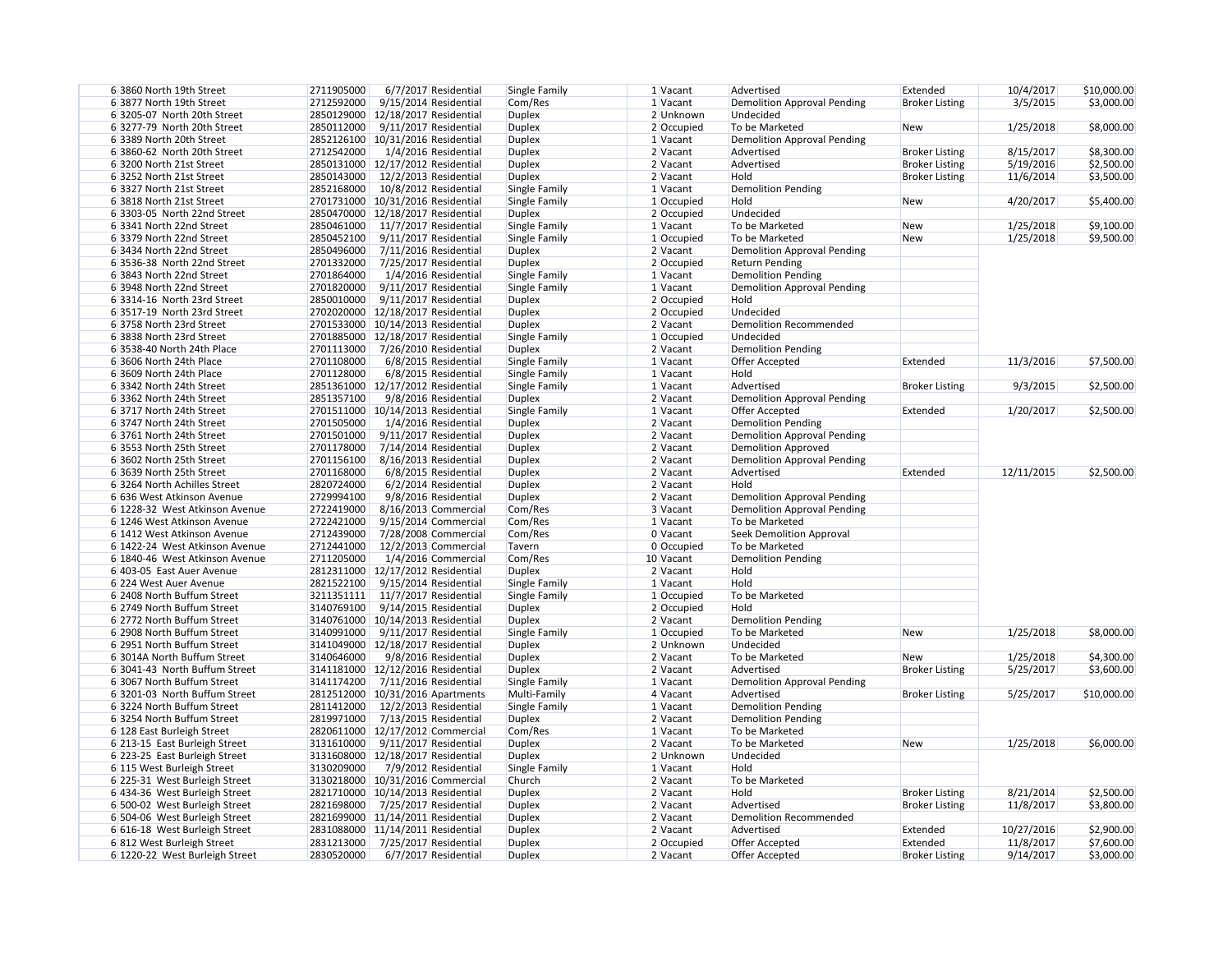| 6 1406-08 West Burleigh Street        | 2841045000<br>9/11/2017 Residential   | <b>Duplex</b>           | 2 Vacant     | To be Marketed                     | <b>New</b>            | 1/25/2018  | \$9,800.00  |
|---------------------------------------|---------------------------------------|-------------------------|--------------|------------------------------------|-----------------------|------------|-------------|
| 6 1410 West Burleigh Street           | 2841046100<br>1/5/2015 Residential    | <b>Duplex</b>           | $2$ Vacant   | Advertised                         | <b>Broker Listing</b> | 9/3/2015   | \$2,500.00  |
| 6 1424-26 West Burleigh Street        | 2841049000<br>8/16/2013 Residential   | <b>Duplex</b>           | 2 Vacant     | Advertised                         | <b>Broker Listing</b> | 7/17/2014  | \$2,500.00  |
| 6 1119 West Capitol Drive             | 2722914000 12/12/2016 Residential     | Single Family           | $1$ Vacant   | To be Marketed                     | <b>New</b>            | 1/25/2018  | \$16,200.00 |
| 6 1971-77 West Capitol Drive          | 2712503000<br>6/7/2017 Commercial     | <b>Medical Office</b>   | 1 Occupied   | <b>Return Pending</b>              |                       |            |             |
| 6 2239 West Capitol Drive             | 2700311000<br>6/2/2014 Commercial     | Com/Res                 | $1$ Vacant   | <b>Seek Demolition Approval</b>    |                       |            |             |
| 6319-21 East Center Street            | 3211701000<br>7/28/2008 Commercial    | Com/Res                 | $1$ Vacant   | To be Marketed                     |                       |            |             |
| 6 209 East Chambers Street            | 3130577000 12/18/2017 Residential     | Single Family           | 1 Occupied   | Undecided                          |                       |            |             |
| 6 433 West Chambers Street            | 3132117000<br>7/13/2015 Residential   |                         | 2 Vacant     | Hold                               | <b>Broker Listing</b> | 1/8/2016   | \$3,000.00  |
| 6920-22 West Chambers Street          | 1/4/2016 Residential                  | <b>Duplex</b>           |              | Advertised                         | <b>Broker Listing</b> |            |             |
|                                       | 3120320000                            | <b>Duplex</b>           | $2$ Vacant   |                                    |                       | 7/21/2016  | \$5,000.00  |
| 6 1102-04 West Chambers Street        | 3120104000<br>6/8/2015 Residential    | <b>Duplex</b>           | 2 Vacant     | <b>Demolition Recommended</b>      |                       |            |             |
| 6 1120 West Chambers Street           | 3120101100<br>6/7/2017 Residential    | <b>Duplex</b>           | 2 Occupied   | Offer Accepted                     | Extended              | 10/4/2017  | \$7,000.00  |
| 6 1125 West Chambers Street           | 3120178000 12/12/2016 Residential     | Single Family           | 1 Vacant     | Advertised                         | <b>Broker Listing</b> | 6/15/2017  | \$3,500.00  |
| 6 1410-12 West Chambers Street        | 3112314000<br>9/11/2017 Residential   | <b>Duplex</b>           | 2 Occupied   | To be Marketed                     | New                   | 1/25/2018  | \$7,500.00  |
| 6 1442 West Chambers Street           | 3112305000<br>3/1/2010 Residential    | Single Family           | 1 Vacant     | Advertised                         | <b>Broker Listing</b> | 8/22/2016  | \$3,000.00  |
| 6 501 West Clarke Street              | 3220995000 12/17/2012 Residential     | Church                  | $1$ Vacant   | <b>Demolition Pending</b>          |                       |            |             |
| 6 629-31 West Clarke Street           | 3230526000<br>1/4/2016 Residential    | <b>Duplex</b>           | 2 Vacant     | Hold                               |                       |            |             |
| 6 1314 West Columbia Street           | 3113009000<br>$11/7/2017$ Residential | <b>Duplex</b>           | 1 Occupied   | To be Marketed                     |                       |            |             |
| 6 1513-A West Columbia Street         | 3113028000<br>9/8/2016 Residential    | <b>Duplex</b>           | 2 Vacant     | <b>Demolition Approval Pending</b> |                       |            |             |
| 6 520-22 West Concordia Avenue        | 2830939100<br>9/8/2016 Residential    | Multi-Family            | $2$ Vacant   | <b>Demolition Approval Pending</b> |                       |            |             |
| 6 625 West Concordia Avenue           | 2830976000 12/18/2017 Residential     | <b>Duplex</b>           | $2$ Occupied | Undecided                          |                       |            |             |
| 6 1337 West Cottage Place             | 3112415000<br>$6/2/2014$ Residential  | <b>Duplex</b>           | $2$ Vacant   | Advertised                         | Extended              | 2/15/2016  | \$2,500.00  |
| 6 1121 West Finn Place                | 2722814000<br>7/25/2017 Residential   | <b>Duplex</b>           | 2 Vacant     | Advertised                         | Extended              | 11/8/2017  | \$2,800.00  |
| 6 1335 West Groeling Avenue           | 3111047100<br>11/7/2017 Residential   | Single Family           | 1 Vacant     | To be Marketed                     | <b>New</b>            | 1/25/2018  | \$3,200.00  |
| 6 2341-45 North Holton Street         | 3211231100<br>9/11/2017 Residential   | Duplex & Single Family  | 3 Vacant     | Offer Accepted                     | <b>Broker Listing</b> | 12/13/2017 | \$43,300.00 |
| 6 2521-25 North Holton Street         | 3211535000<br>7/25/2017 Commercial    | Com/Res                 | 3 Vacant     | Demolition Approval Pending        |                       |            |             |
| 6 2917-23 North Holton Street         | 3140999100<br>9/8/2016 Special        | Church                  | 0 Vacant     | <b>Offer Received</b>              |                       |            |             |
| 6 3052 North Holton Street            | 3141125000 10/31/2016 Residential     | <b>Duplex</b>           | 2 Vacant     | Advertised                         | <b>Broker Listing</b> | 5/25/2017  | \$10,900.00 |
| 6 1560 West Hopkins Street            | 3112213100<br>9/8/2016 Residential    | <b>Duplex</b>           | $2$ Vacant   | <b>Demolition Approval Pending</b> |                       |            |             |
| 6 1572 West Hopkins Street            | 3112201100<br>7/25/2017 Residential   | Single Family           | 1 Vacant     | <b>Demolition Approval Pending</b> |                       |            |             |
| 6 2340 West Hopkins Street            | 2851363100<br>7/25/2017 Commercial    | Com/Res                 | 4 Vacant     | To be Marketed                     |                       |            |             |
| 6 2344-46 West Hopkins Street         | 2851362000   12/18/2017 Apartments    | Multi-Family            | 5 Vacant     | Undecided                          |                       |            |             |
| 6 2414-16 West Hopkins Street         | 2851826000<br>1/4/2016 Commercial     | Com/Res                 | 5 Vacant     | <b>Demolition Approval Pending</b> |                       |            |             |
| 6 2428-30 West Hopkins Street         | 2851829100<br>7/13/2015 Exempt        | Church                  | 1 Vacant     | <b>Demolition Approval Pending</b> |                       |            |             |
| 6 2432-34 West Hopkins Street         | 2851830000<br>6/8/2015 Commercial     | Com/Res                 | 1 Vacant     | <b>Demolition Approval Pending</b> |                       |            |             |
| 6 2460-62 West Hopkins Street         | 2851220000 10/14/2013 Commercial      | Com/Res                 | 2 Vacant     | <b>Demolition Approval Pending</b> |                       |            |             |
| 6 2377 North Hubbard Street           | 3220229100 7/25/2017 Exempt           | Church                  | 1 Vacant     | <b>Return Pending</b>              |                       |            |             |
| 6 2630-32 North Hubbard Street        | 3220445000<br>1/4/2016 Residential    | <b>Duplex</b>           | 2 Vacant     | <b>Demolition Pending</b>          |                       |            |             |
| 6 2633-35 North Hubbard Street        | 3220409000 12/18/2017 Residential     | <b>Duplex</b>           | 2 Unknown    | Undecided                          |                       |            |             |
| 6 2249 North Humboldt Avenue          | 3540501100<br>6/8/2015 Commercial     | Com/Res                 | 1 Vacant     | Hold                               |                       |            |             |
| 63146 North Julia Street              | 2822422100 12/18/2017 Residential     | <b>Duplex</b>           | 2 Occupied   | Undecided                          |                       |            |             |
| 63215 North Julia Street              | 2821705000<br>8/16/2013 Residential   | <b>Duplex</b>           | 2 Vacant     | Hold                               | <b>Broker Listing</b> | 6/11/2015  | \$4,300.00  |
| 6 3227 North Julia Street             | 2821707000 12/17/2012 Residential     | <b>Duplex</b>           | 2 Vacant     | <b>Demolition Pending</b>          |                       |            |             |
| 6 237 West Keefe Avenue               | 2822315100<br>1/5/2015 Residential    | Single Family           | 1 Vacant     | <b>Demolition Approval Pending</b> |                       |            |             |
| 6 301 West Keefe Avenue               | 2820426000<br>7/28/2008 Commercial    | Com/Res                 | 0 Occupied   | To be Marketed                     |                       |            |             |
| 6 1108-10 West Keefe Avenue           | 2830123000<br>11/7/2017 Residential   | <b>Duplex</b>           | 2 Vacant     | To be Marketed                     | <b>New</b>            | 1/25/2018  | \$2,500.00  |
| 6 1109 West Keefe Avenue              | 2830200000<br>7/25/2017 Residential   | Single Family           | 1 Vacant     | <b>Demolition Approval Pending</b> |                       |            |             |
| 6 1116 West Keefe Avenue              | 2830125000 11/16/2015 Residential     | Single Family           | 1 Vacant     | Hold                               |                       |            |             |
| 6 1212-12A West Keefe Avenue          | 2830134100<br>7/25/2017 Residential   | <b>Duplex</b>           | 2 Occupied   | Offer Accepted                     | Extended              | 11/8/2017  | \$5,900.00  |
| 6 1801 West Keefe Avenue              | 2840215000 12/17/2012 Commercial      | Com/Res                 | 1 Vacant     | To be Marketed                     |                       |            |             |
| 6 1802 West Keefe Avenue              | 2840222000 12/18/2017 Residential     | <b>Duplex</b>           | 1 Vacant     | Undecided                          |                       |            |             |
| 6 2132 West Keefe Avenue              | 2701336000<br>1/4/2016 Residential    | Single Family           | $1$ Vacant   | <b>Demolition Recommended</b>      |                       |            |             |
| 6 2430 West Keefe Avenue              | 2851658000<br>1/4/2016 Residential    | Single Family           | 1 Vacant     | Demolition Approval Pending        | <b>Broker Listing</b> | 7/21/2016  | \$2,500.00  |
| 6 2451 West Keefe Avenue              | 2851226000<br>9/8/2016 Residential    | Single Family           | 1 Vacant     | Advertised                         | Extended              | 8/15/2017  | \$2,500.00  |
| 6 2454-56 West Keefe Avenue           | 2701140000<br>6/2/2014 Residential    | Multi-Family            | 3 Vacant     | Hold                               |                       |            |             |
| 6 2455 West Keefe Avenue              | 2851227000<br>8/16/2013 Residential   | Single Family           | 1 Vacant     | <b>Demolition Pending</b>          | <b>Broker Listing</b> | 2/18/2014  | \$5,000.00  |
| 6 400 East Locust Street              | 3140992000<br>6/8/2015 Commercial     | Com/Res                 | $1$ Vacant   | To be Marketed                     |                       |            |             |
| 6 2368-70 North M. L. King, Jr. Drive | 3220759000<br>1/30/2012 Commercial    | Com/Res                 | $1$ Vacant   | <b>Offer Received</b>              | Commercial            | 4/26/2016  | \$15,000.00 |
| 6 2453-57 North M. L. King, Jr. Drive | 3221371000<br>1/30/2012 Commercial    | Church                  | 0 Vacant     | <b>Demolition Approval Pending</b> |                       |            |             |
| 6 2543-47 North M. L. King, Jr. Drive | 3221059000<br>9/11/2017 Commercial    | Com/Res                 | 4 Vacant     | To be Marketed                     |                       |            |             |
| 6 2673-79 North M. L. King, Jr. Drive | 3220901000<br>7/26/2010 Commercial    | Com/Res                 | 3 Vacant     | Hold                               |                       |            |             |
| 6 2977-79 North M. L. King, Jr. Drive | 3132101000 11/16/2015 Commercial      | Com/Res                 | 2 Occupied   | Hold                               |                       |            |             |
| 6 3116 North M. L. King, Jr. Drive    | 2821504110<br>7/9/2012 Exempt         | <b>Funeral Services</b> | 0 Vacant     | Advertised                         | Commercial            | 6/1/2016   | \$30,000.00 |
|                                       |                                       |                         |              |                                    |                       |            |             |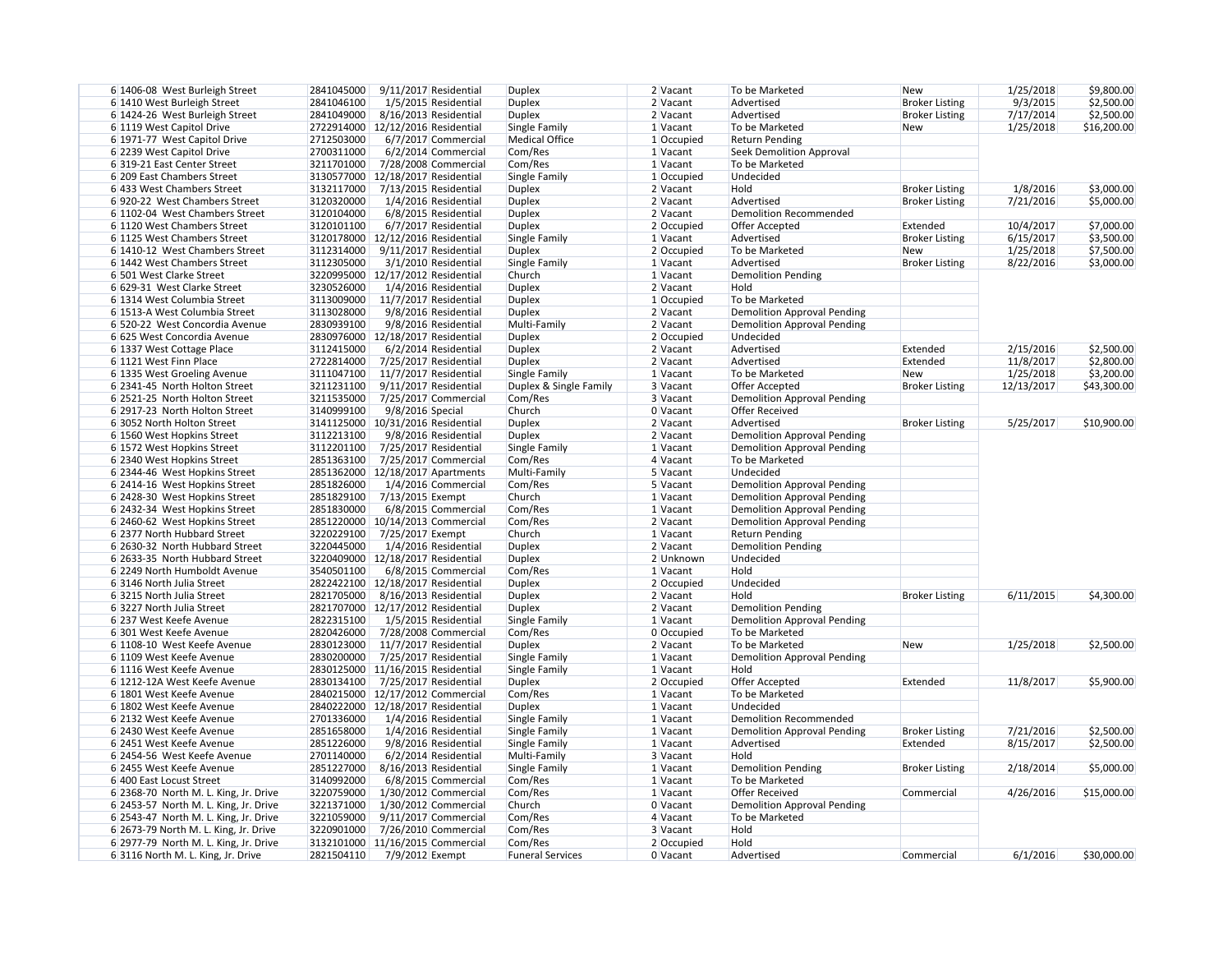| 6 3550 North M. L. King, Jr. Drive  | 2722006000 | 9/8/2016 Residential                | <b>Duplex</b>            | 2 Vacant     | <b>Demolition Approval Pending</b> |                       |            |            |
|-------------------------------------|------------|-------------------------------------|--------------------------|--------------|------------------------------------|-----------------------|------------|------------|
| 6 3557 North M. L. King, Jr. Drive  | 2722106000 | 1/4/2016 Residential                | <b>Duplex</b>            | 2 Vacant     | Offer Accepted                     | <b>Broker Listing</b> | 3/9/2017   | \$2,500.00 |
| 6322-40 West Meinecke Avenue        | 3221103100 | 6/8/2015 Apartments                 | Multi-Family             | 8 Vacant     | Hold                               |                       |            |            |
| 6 2912-14 North Mother Simpson Way  | 3129972100 | 10/8/2012 Residential               | <b>Duplex</b>            | 2 Vacant     | <b>Demolition Pending</b>          |                       |            |            |
| 6 2941 North Mother Simpson Way     | 3120705000 | 7/11/2016 Residential               | Single Family            | 1 Vacant     | Advertised                         | <b>Broker Listing</b> | 12/4/2017  | \$6,500.00 |
| 6 818-20 West Nash Street           | 2720565100 | 11/7/2017 Residential               | <b>Duplex</b>            | 2 Occupied   | To be Marketed                     |                       |            |            |
| 6 822-24 West Nash Street           | 2720566000 | 9/11/2017 Residential               | <b>Duplex</b>            | 2 Occupied   | Hold                               |                       |            |            |
| 6 1927 West Nash Street             | 2711324000 | 12/2/2013 Residential               | Single Family            | 1 Vacant     | Advertised                         | Extended              | 10/2/2014  | \$2,500.00 |
| 6 3043 North Palmer Street          | 3130809000 | 7/9/2012 Residential                | Single Family            | $1$ Vacant   | Hold                               |                       |            |            |
| 6 3051 North Palmer Street          |            |                                     | Single Family            | 1 Vacant     | Advertised                         |                       |            | \$2,500.00 |
|                                     | 3131635100 | 7/11/2016 Residential               |                          |              |                                    | <b>Broker Listing</b> | 1/6/2017   |            |
| 6 3160 North Palmer Street          | 2822732000 | 12/2/2013 Residential               | Duplex                   | 2 Vacant     | Hold                               |                       |            |            |
| 6 3260-62 North Palmer Street       | 2822511000 | 1/4/2016 Residential                | <b>Duplex</b>            | 2 Vacant     | Demolition Recommended             |                       |            |            |
| 6 3428 North Palmer Street          | 2822618000 | 9/8/2016 Residential                | Single Family            | $1$ Vacant   | Hold                               |                       |            |            |
| 6 3434 North Palmer Street          | 2822616000 | 9/11/2017 Residential               | Single Family            | $1$ Occupied | To be Marketed                     | <b>New</b>            | 1/25/2018  | \$4,900.00 |
| 6 3514 North Port Washington Avenue | 2731312000 | $1/4/2016$ Special                  | <b>Employment Agency</b> | 1 Vacant     | Hold                               |                       |            |            |
| 6 3724 North Port Washington Avenue | 2730126000 | 6/8/2015 Commercial                 | Com/Res                  | 4 Vacant     | <b>Demolition Pending</b>          |                       |            |            |
| 6 3737 North Port Washington Avenue |            | 2720303000 11/16/2015 Residential   | <b>Duplex</b>            | 2 Vacant     | Demolition Approval Pending        |                       |            |            |
| 6 3765-69 North Port Washington     | 2720401000 | 6/13/2016 Commercial                | Com/Res                  | 5 Vacant     | To be Marketed                     |                       |            |            |
| 6 3885 North Port Washington Avenue | 2722585000 | 9/14/2015 Commercial                | Com/Res                  | 2 Vacant     | <b>Demolition Approval Pending</b> |                       |            |            |
| 6 2526 North Richards Street        | 3211579000 | 9/15/2014 Residential               | Single Family            | 1 Vacant     | <b>Demolition Pending</b>          |                       |            |            |
| 6 2556-58 North Richards Street     | 3211584000 | 9/8/2016 Residential                | <b>Duplex</b>            | 4 Vacant     | <b>Demolition Approval Pending</b> |                       |            |            |
| 6 3167-69 North Richards Street     | 2822704000 | 6/7/2017 Residential                | <b>Duplex</b>            | 2 Vacant     | To be Marketed                     |                       |            |            |
| 63351 North Richards Street         | 2820910000 | 1/30/2012 Residential               | Single Family            | 1 Vacant     | Hold                               |                       |            |            |
| 6 119 East Ring Street              |            | 2821833000 12/17/2012 Residential   | Single Family            | 1 Vacant     | Hold                               |                       |            |            |
|                                     | 2831124000 | 1/5/2015 Residential                |                          | 2 Vacant     | <b>Demolition Recommended</b>      |                       |            |            |
| 6 531-33 West Ring Street           |            |                                     | <b>Duplex</b>            |              |                                    |                       |            |            |
| 6 1532 West Ring Street             | 2841407000 | 8/16/2013 Residential               | <b>Duplex</b>            | 2 Vacant     | Advertised                         | Extended              | 10/27/2016 | \$7,700.00 |
| 6 1533-35 West Ring Street          | 2841801000 | 9/8/2016 Residential                | <b>Duplex</b>            | 2 Vacant     | <b>Demolition Approval Pending</b> |                       |            |            |
| 6 2943-45 North Teutonia Avenue     | 3110112000 | 6/13/2016 Commercial                | Com/Res                  | 4 Vacant     | <b>Demolition Approval Pending</b> |                       |            |            |
| 6 3032 North Teutonia Avenue        | 3113025000 | 9/8/2016 Residential                | <b>Duplex</b>            | 2 Vacant     | Advertised                         | <b>Broker Listing</b> | 8/15/2017  | \$6,000.00 |
| 6 3554-56 North Teutonia Avenue     | 2711617000 | 6/29/2011 Residential               | Multi-Family             | 3 Vacant     | To be Marketed                     |                       |            |            |
| 63700-02 North Teutonia Avenue      | 2711327000 | 1/4/2016 Commercial                 | Com/Res                  | 4 Vacant     | To be Marketed                     |                       |            |            |
| 6 3825 North Teutonia Avenue        | 2701722000 | 8/16/2013 Commercial                | <b>Retail Office</b>     | 0 Vacant     | <b>Demolition Pending</b>          |                       |            |            |
| 6 3879-81 North Teutonia Avenue     |            | 2701743100 11/11/2014 Commercial    | Com/Res                  | 1 Vacant     | <b>Demolition Approval Pending</b> |                       |            |            |
| 6 1920 West Vienna Avenue           | 2712611000 | 9/11/2017 Residential               | <b>Duplex</b>            | $2$ Vacant   | Advertised                         | <b>New</b>            | 12/21/2017 | \$5,000.00 |
| 73101-03 North 20th Street          |            | 2850214000 12/18/2017 Residential   | <b>Duplex</b>            | 2 Vacant     | Undecided                          |                       |            |            |
| 73105 North 20th Street             | 2850212000 | 7/26/2010 Residential               | Single Family - 2        | 2 Vacant     | <b>Demolition Recommended</b>      |                       |            |            |
| 7 2900-02 North 21st Street         | 3101411000 | 7/13/2015 Residential               | Duplex & Single Family   | 3 Occupied   | <b>Demolition Pending</b>          |                       |            |            |
| 7 2958-60 North 21st Street         | 3100350000 | 9/11/2017 Residential               | Duplex                   | 2 Vacant     | Hold (MERI Listing)                | Extended              | 12/13/2017 | \$6,000.00 |
| 7 3018 North 21st Street            | 3100115000 | 1/4/2016 Residential                | Single Family            | 1 Vacant     | Demolition Pending                 |                       |            |            |
| 7 3047 North 21st Street            | 3100831000 | $9/11/2017$ Residential             | Duplex - 2               | $4$ Vacant   | <b>Demolition Approved</b>         |                       |            |            |
| 7 3055 North 21st Street            |            |                                     | <b>Duplex</b>            | 2 Vacant     | <b>Demolition Pending</b>          |                       | 3/3/2016   |            |
|                                     |            | 3100829000 11/16/2015 Residential   |                          |              |                                    | <b>Broker Listing</b> |            | \$2,850.00 |
| 7 3063 North 21st Street            | 3100827000 | 1/4/2016 Residential                | Single Family            | 1 Vacant     | Advertised                         | Extended              | 8/15/2017  | \$4,000.00 |
| 7 3066 North 21st Street            | 3100818000 | 6/7/2017 Residential                | Duplex                   | 2 Vacant     | <b>Demolition Pending</b>          |                       |            |            |
| 7 2970 North 22nd Street            | 3100339000 | 7/13/2015 Residential               | <b>Duplex</b>            | 2 Vacant     | <b>Seek Demolition Approval</b>    |                       |            |            |
| 73000 North 22nd Street             | 3100131000 | $11/7/2017$ Commercial              | Com/Res                  | 3 Vacant     | To be Marketed                     |                       |            |            |
| 7 3039 North 22nd Street            |            | 3100141100   10/31/2016 Residential | Single Family            | 1 Vacant     | Advertised                         | Extended              | 8/15/2017  | \$4,700.00 |
| 73075 North 22nd Street             |            | 3100845000 12/12/2016 Residential   | Single Family            | 1 Vacant     | Advertised                         | Extended              | 8/15/2017  | \$4,200.00 |
| 7 2901-03 North 23rd Street         | 3101385000 | 9/14/2015 Commercial                | Com/Res                  | 3 Vacant     | <b>Demolition Pending</b>          |                       |            |            |
| 7 2948 North 23rd Street            | 3100319000 | 9/8/2016 Residential                | Single Family            | 1 Vacant     | Demolition Approval Pending        |                       |            |            |
| 7 2958 North 23rd Street            | 3100322000 | 6/13/2016 Residential               | Duplex                   | 2 Vacant     | Seek Demolition Approval           |                       |            |            |
| 7 3014 North 23rd Street            | 3100154000 | 9/8/2016 Residential                | <b>Duplex</b>            | 2 Vacant     | Advertised                         | Extended              | 8/15/2017  | \$2,500.00 |
| 7 3038 North 23rd Street            | 3100160100 | 6/13/2016 Residential               | Single Family            | 1 Vacant     | Advertised                         | <b>Broker Listing</b> | 12/1/2016  | \$5,000.00 |
| 73224 North 23rd Street             |            | 2851074000 12/18/2017 Residential   | Single Family            | 1 Occupied   | Undecided                          |                       |            |            |
| 73237-39 North 23rd Street          |            | 2851020000 12/18/2017 Residential   | Duplex                   | $2$ Occupied | Undecided                          |                       |            |            |
| 73221 North 24th Place              | 2850732000 | 7/14/2014 Residential               | Multi-Family             | 3 Vacant     | Advertised                         | <b>Broker Listing</b> | 9/3/2015   | \$2,500.00 |
| 73236 North 24th Place              |            | 2850722000   10/31/2016 Residential |                          | $2$ Vacant   | Advertised                         | Extended              | 8/15/2017  | \$2,500.00 |
|                                     |            |                                     | <b>Duplex</b>            |              |                                    |                       |            |            |
| 7 3282-84 North 24th Place          | 2850316000 | 7/11/2016 Residential               | <b>Duplex</b>            | 2 Vacant     | Seek Demolition Approval           |                       |            |            |
| 7 3015 North 24th Street            | 3100517000 | 9/14/2015 Residential               | <b>Duplex</b>            | 2 Vacant     | Advertised                         | Extended              | 8/15/2017  | \$2,500.00 |
| 7 3018 North 24th Street            | 3100175000 | 7/26/2010 Residential               | Single Family            | 1 Vacant     | <b>Demolition Pending</b>          |                       |            |            |
| 7 3131-33 North 24th Street         |            | 2850930100 12/12/2016 Residential   | <b>Duplex</b>            | 2 Vacant     | Advertised                         | Extended              | 8/15/2017  | \$2,500.00 |
| 73161 North 24th Street             |            | 2850937000 10/31/2016 Residential   | Single Family            | 1 Vacant     | Offer Accepted                     |                       |            |            |
| 7 2911 North 25th Street            |            | 3109981000   12/17/2012 Residential | <b>Duplex</b>            | 2 Vacant     | <b>Demolition Pending</b>          | <b>Broker Listing</b> | 10/21/2015 | \$5,000.00 |
| 7 2946 North 25th Street            | 3101227000 | 7/14/2014 Residential               | Single Family            | 1 Vacant     | Advertised                         | Extended              | 8/15/2017  | \$4,800.00 |
|                                     |            |                                     |                          |              |                                    |                       |            |            |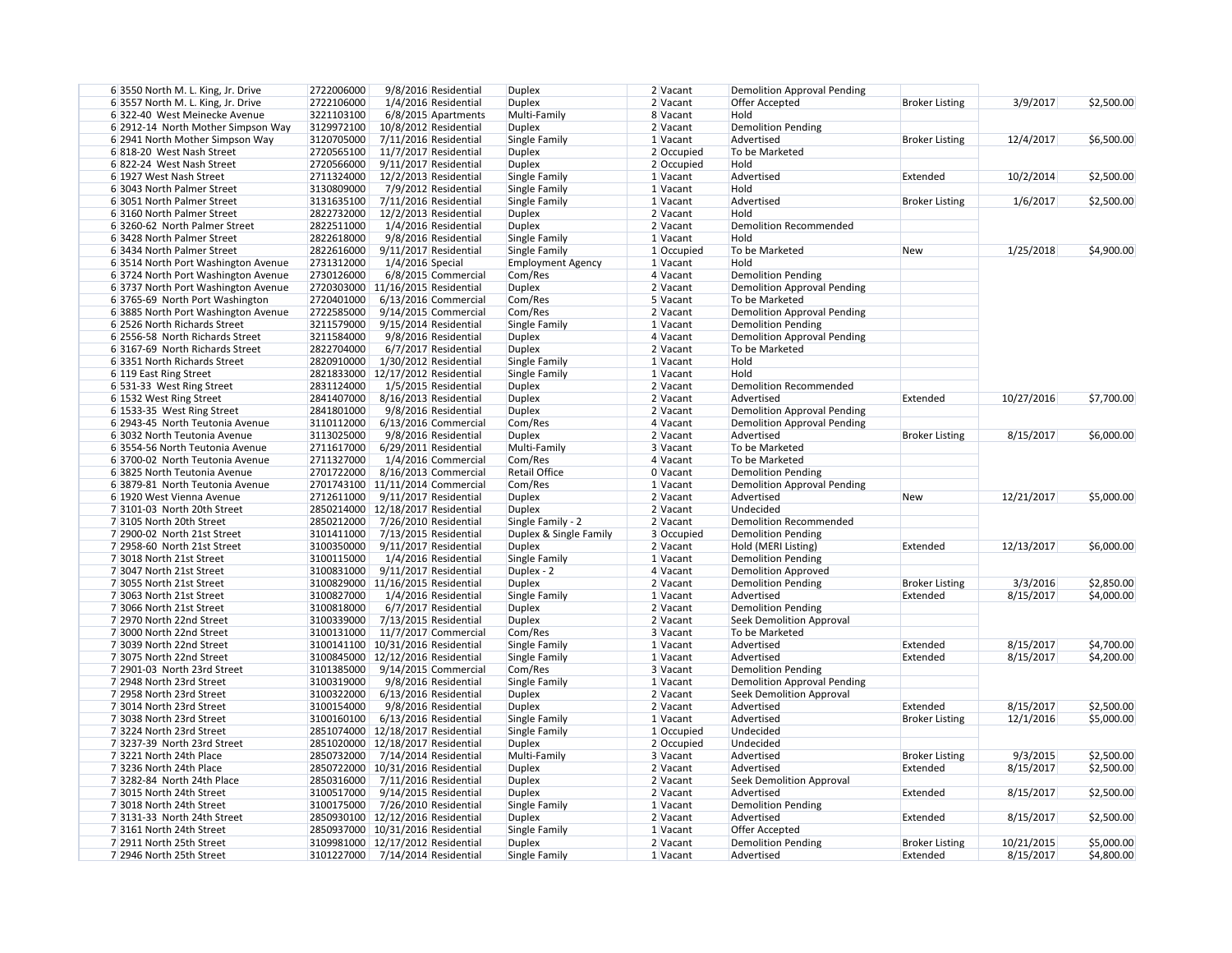| 7 2955 North 25th Street    | 3102313000<br>6/13/2016 Residential   | <b>Duplex</b>                  | 2 Vacant     | Advertised                              | <b>Broker Listing</b>             | 12/1/2016  | \$3,900.00  |
|-----------------------------|---------------------------------------|--------------------------------|--------------|-----------------------------------------|-----------------------------------|------------|-------------|
| 7 3068 North 25th Street    | 3100576000<br>7/9/2012 Residential    | <b>Duplex</b>                  | 2 Vacant     | <b>Demolition Pending</b>               |                                   |            |             |
| 73245 North 25th Street     | 2850750000<br>10/8/2012 Residential   | <b>Duplex</b>                  | 2 Vacant     | <b>Seek Demolition Approval</b>         |                                   |            |             |
| 73260 North 25th Street     | 2850330000<br>11/7/2017 Residential   | Single Family                  | 1 Vacant     | To be Marketed                          | <b>New</b>                        | 1/25/2018  | \$4,100.00  |
| 73261 North 25th Street     | 2850608000<br>12/2/2013 Residential   | <b>Duplex</b>                  | 2 Vacant     | <b>Demolition Pending</b>               | <b>Broker Listing</b>             | 10/21/2015 | \$2,500.00  |
| 73280 North 25th Street     | 2850334000 12/12/2016 Residential     | <b>Duplex</b>                  | 2 Vacant     | Advertised                              | Extended                          | 8/15/2017  | \$3,500.00  |
| 7 3283-85 North 25th Street | 2850603000 11/11/2014 Residential     | <b>Duplex</b>                  | 2 Vacant     | Advertised                              | <b>Broker Listing</b>             | 10/21/2015 | \$2,500.00  |
| 73711 North 25th Street     | 2700238000<br>9/11/2017 Residential   | Single Family                  | 1 Vacant     | Advertised                              | <b>New</b>                        | 12/21/2017 | \$12,300.00 |
| 7 2933 North 26th Street    | 3102115000<br>6/13/2016 Residential   | Single Family                  | 1 Vacant     | <b>Seek Demolition Approval</b>         |                                   |            |             |
| 7 3017-19 North 26th Street | 3102212000 12/17/2012 Residential     | <b>Duplex</b>                  | 2 Vacant     | <b>Seek Demolition Approval</b>         |                                   |            |             |
| 73060 North 26th Street     | 3101712000<br>8/16/2013 Residential   | <b>Duplex</b>                  | 1 Vacant     | Hold                                    |                                   |            |             |
| 7 3139-41 North 26th Street | 2850822000<br>7/25/2017 Residential   | <b>Duplex</b>                  | 2 Occupied   | Advertised                              | Extended                          | 11/8/2017  | \$3,300.00  |
| 73256 North 26th Street     | 2850610000 11/16/2015 Residential     | <b>Duplex</b>                  | 2 Vacant     | Advertised                              | <b>Broker Listing</b>             | 4/29/2016  | \$4,000.00  |
| 73347 North 26th Street     | 2851438000<br>1/30/2012 Residential   | Single Family                  | 1 Vacant     | <b>Demolition Pending</b>               |                                   |            |             |
| 73370 North 26th Street     | 2851124000<br>$11/7/2017$ Residential | Single Family                  | 1 Occupied   | To be Marketed                          |                                   |            |             |
| 7 3619 North 26th Street    | 2700129000<br>7/26/2010 Residential   | Single Family                  | 1 Vacant     | Advertised                              | <b>Broker Listing</b>             | 7/31/2017  | \$5,775.00  |
| 7 3631 North 26th Street    | 2700126000<br>10/8/2012 Residential   | <b>Duplex</b>                  | 2 Vacant     | Hold                                    |                                   |            |             |
| 7 2924 North 27th Street    | 3102120000<br>9/8/2016 Residential    | <b>Duplex</b>                  | 2 Vacant     | Advertised                              | Extended                          | 1/6/2017   | \$2,500.00  |
| 7 2927 North 27th Street    | 3090266000<br>9/8/2016 Residential    | <b>Duplex</b>                  | 2 Vacant     | <b>Demolition Pending</b>               |                                   |            |             |
| 7 2936A North 27th Street   | 3102123100<br>9/8/2016 Residential    | <b>Duplex</b>                  | 2 Vacant     | Advertised                              | Extended                          | 1/6/2017   | \$2,500.00  |
| 7 2937 North 27th Street    | 3090263000<br>1/30/2012 Residential   | Single Family                  | 1 Vacant     | Advertised                              | <b>Broker Listing</b>             | 10/21/2015 | \$3,500.00  |
| 7 2958 North 27th Street    | 3102303000<br>6/8/2015 Residential    | Single Family                  | 1 Vacant     | Advertised                              | <b>Broker Listing</b>             | 12/3/2015  | \$2,500.00  |
| 7 3009 North 27th Street    | 3090114000 12/17/2012 Residential     | Single Family                  | 1 Vacant     | Hold                                    |                                   |            |             |
| 7 3020 North 27th Street    | 3102202000<br>6/2/2014 Residential    | Single Family                  | 1 Vacant     | Advertised                              | <b>Broker Listing</b>             | 12/23/2014 | \$3,000.00  |
| 7 3043 North 27th Street    | 3090107000<br>7/9/2012 Residential    | Single Family                  | 1 Vacant     | <b>Demolition Approved</b>              | <b>Broker Listing</b>             | 11/10/2014 | \$2,500.00  |
| 7 3064-74 North 27th Street | 3101702000<br>12/2/2013 Commercial    | Com/Res                        | 12 Vacant    | <b>Demolition Pending</b>               | Commercial                        | 3/27/2015  | \$10,000.00 |
| 73259 North 27th Street     | 2860276000<br>6/13/2016 Residential   | <b>Duplex</b>                  | 2 Vacant     | Advertised                              | Extended                          | 8/15/2017  | \$6,200.00  |
| 7 3358-60 North 27th Street | 2851135000<br>9/15/2014 Residential   | <b>Duplex</b>                  | 2 Vacant     | Hold                                    |                                   |            |             |
| 7 3634 North 27th Street    | 2700151000<br>9/8/2016 Residential    | Single Family                  | 1 Vacant     | Advertised                              | Extended                          | 8/15/2017  | \$3,100.00  |
| 7 3923 North 27th Street    | 2690028000<br>7/25/2017 Residential   | <b>Duplex</b>                  | 2 Vacant     | Advertised                              | Extended                          | 12/5/2017  | \$6,900.00  |
| 7 2927-29 North 28th Street | 3090230000<br>12/2/2013 Residential   | <b>Duplex</b>                  | 2 Vacant     | <b>Demolition Approval Pending</b>      |                                   |            |             |
| 7 3033 North 28th Street    | 3090150000 12/12/2016 Residential     | <b>Duplex</b>                  | 2 Occupied   | Advertised                              | Extended                          | 6/15/2017  | \$2,900.00  |
| 7 3053 North 28th Street    | 3090145100<br>6/7/2017 Residential    | <b>Duplex</b>                  | 2 Vacant     | Advertised                              | Extended                          | 12/5/2017  | \$2,500.00  |
| 7 3136-38 North 28th Street | 2860214000 10/31/2016 Residential     | <b>Duplex</b>                  | 2 Vacant     | Advertised                              | Extended                          | 8/15/2017  | \$2,900.00  |
| 73225 North 28th Street     | 2860937000<br>9/11/2017 Residential   | <b>Duplex</b>                  | 2 Vacant     | To be Marketed                          | <b>New</b>                        | 1/25/2018  | \$3,600.00  |
| 73279 North 28th Street     | 2860924000 12/18/2017 Residential     | <b>Duplex</b>                  | 1 Occupied   | Undecided                               |                                   |            |             |
| 73313-15 North 28th Street  | 2860917000 9/15/2014 Residential      | <b>Duplex</b>                  | 2 Vacant     | Hold                                    |                                   |            |             |
| 7 2900-02 North 29th Street | 3090235000 10/31/2016 Residential     | <b>Duplex</b>                  | 2 Vacant     | Advertised                              | Extended                          | 8/15/2017  | \$2,500.00  |
| 7 2920-22 North 29th Street | 7/14/2014 Residential<br>3090240000   | <b>Duplex</b>                  | 2 Vacant     | Advertised                              | <b>Broker Listing</b>             | 10/21/2015 | \$5,000.00  |
| 7 2931 North 29th Street    | 3090211000 10/31/2016 Residential     | Single Family                  | 1 Vacant     | <b>Offer Accepted</b>                   |                                   |            |             |
| 7 2933-35 North 29th Street | 3090210000<br>7/13/2015 Residential   | <b>Duplex</b>                  | 2 Vacant     | <b>Demolition Pending</b>               |                                   |            |             |
| 7 2973-75 North 29th Street | 3090200000 11/16/2015 Residential     | <b>Duplex</b>                  | 2 Vacant     | <b>Demolition Recommended</b>           |                                   |            |             |
| 7 3008A North 29th Street   | 3090161000 12/12/2016 Residential     | <b>Duplex</b>                  | 2 Vacant     | Advertised                              | Extended                          | 8/15/2017  | \$5,300.00  |
| 73133 North 29th Street     | 2861115000 10/14/2013 Residential     | Single Family                  | 1 Vacant     | <b>Demolition Pending</b>               |                                   |            |             |
| 73154 North 29th Street     | 2861099000 12/17/2012 Residential     | Single Family                  | 1 Vacant     | <b>Demolition Recommended</b>           |                                   |            |             |
| 7 3169 North 29th Street    | 2861107000<br>1/5/2015 Residential    | <b>Duplex</b>                  | 2 Vacant     | Hold                                    |                                   |            |             |
| 73170 North 29th Street     | 2861103000<br>8/16/2013 Residential   | <b>Duplex</b>                  | 2 Vacant     | Hold                                    |                                   |            |             |
| 73203 North 29th Street     | 2861063000<br>1/5/2015 Residential    | Single Family                  | 1 Vacant     | To be Marketed                          |                                   |            |             |
| 73205 North 29th Street     | 2861062000<br>10/8/2012 Residential   | <b>Duplex</b>                  | 2 Vacant     | Advertised                              | <b>Broker Listing</b>             | 10/21/2015 | \$3,500.00  |
| 73237 North 29th Street     | 2861055100<br>$12/2/2013$ Residential | <b>Duplex</b>                  | 2 Vacant     | Advertised                              | Extended                          | 10/21/2015 | \$2,500.00  |
| 73268 North 29th Street     | 2861082000<br>7/14/2014 Residential   | Single Family                  | 1 Vacant     | Advertised                              | <b>Broker Listing</b>             | 10/21/2015 | \$5,400.00  |
| 73322 North 29th Street     | 2861006000<br>9/8/2016 Residential    | <b>Duplex</b>                  | 2 Vacant     | Advertised                              | Extended                          | 10/12/2017 | \$3,500.00  |
| 73332 North 29th Street     | 2861008000 12/18/2017 Residential     | <b>Duplex</b>                  | 2 Occupied   | Undecided                               |                                   |            |             |
| 73336 North 29th Street     | 2861009000<br>$11/7/2017$ Residential | <b>Duplex</b>                  | 2 Occupied   | To be Marketed                          |                                   |            |             |
| 7 2928-30 North 30th Street | 3090660000<br>9/8/2016 Residential    |                                | 2 Vacant     |                                         |                                   |            |             |
| 7 3004 North 30th Street    | 3090630100 10/31/2016 Residential     | <b>Duplex</b><br><b>Duplex</b> | $2$ Occupied | <b>Demolition Pending</b><br>Hold       |                                   |            |             |
| 73306 North 30th Street     | 2860720000<br>6/13/2016 Residential   | Single Family                  | 1 Vacant     | Advertised                              | Extended                          | 8/15/2017  | \$6,500.00  |
| 73161 North 31st Street     | 2860109100<br>9/11/2017 Special       | Warehouse                      | 2 Occupied   | To be Marketed                          |                                   |            |             |
| 73204 North 33rd Street     | 2860637000<br>7/26/2010 Residential   | Single Family                  | 1 Vacant     | Seek Demolition Approval                | <b>Broker Listing</b>             | 10/21/2015 | \$11,200.00 |
| 73212 North 33rd Street     | 2860635000<br>9/15/2014 Residential   |                                | 1 Vacant     |                                         |                                   | 2/18/2016  |             |
| 73119 North 34th Street     | 2860441000<br>6/2/2014 Residential    | Single Family                  |              | <b>Demolition Pending</b><br>Advertised | <b>Broker Listing</b><br>Extended |            | \$5,500.00  |
|                             | 2860409000                            | <b>Duplex</b>                  | 2 Vacant     | Advertised                              |                                   | 8/15/2017  | \$4,000.00  |
| 73215 North 34th Street     | 6/7/2017 Residential                  | <b>Duplex</b>                  | 2 Vacant     |                                         | Extended                          | 12/5/2017  | \$10,000.00 |
| 7 4767 North 34th Street    | 2300374000 12/12/2016 Residential     | <b>Duplex</b>                  | 2 Vacant     | <b>Demolition Pending</b>               |                                   |            |             |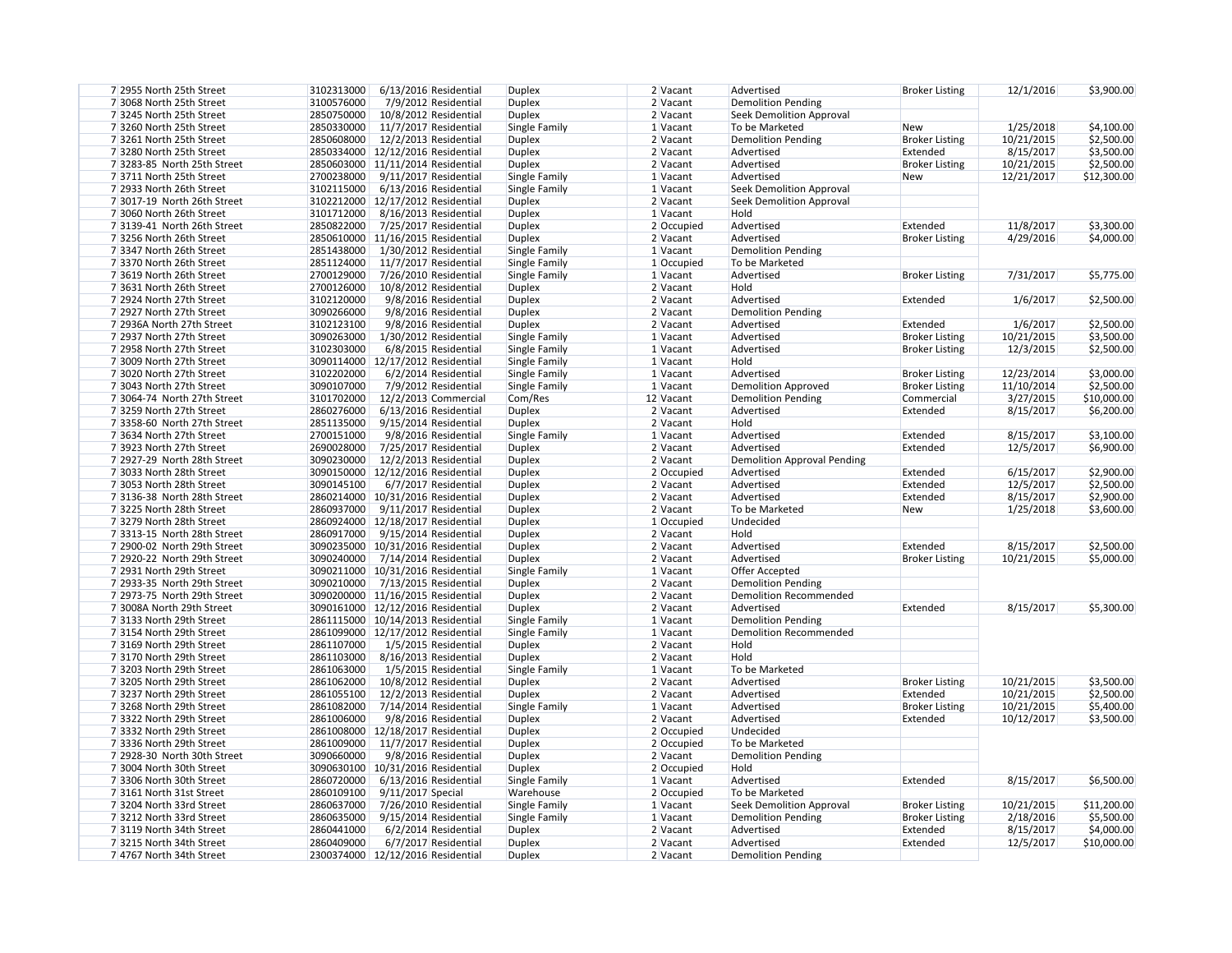| 7 2961-63 North 35th Street | 3080024000<br>11/7/2017 Residential | <b>Duplex</b>           | 2 Unknown    | <b>Return Pending</b>     |                       |            |              |
|-----------------------------|-------------------------------------|-------------------------|--------------|---------------------------|-----------------------|------------|--------------|
| 7 3043-45 North 35th Street | 3080011000<br>7/11/2016 Commercial  | Com/Res                 | 2 Vacant     | <b>Demolition Pending</b> |                       |            |              |
| 7 3051 North 35th Street    | 3080010000<br>9/8/2016 Special      | Com/Res                 | $1$ Vacant   | Demolition Pending        |                       |            |              |
| 73135 North 35th Street     | 2870411000<br>11/7/2017 Residential | Single Family           | 1 Vacant     | To be Marketed            |                       |            |              |
| 73138-40 North 35th Street  | 2860454000 12/18/2017 Residential   | <b>Duplex</b>           | 2 Occupied   | Undecided                 |                       |            |              |
| 73200 North 35th Street     | 2860414000<br>1/4/2016 Residential  | <b>Duplex</b>           | 2 Vacant     | Advertised                | <b>Broker Listing</b> | 7/21/2016  | \$5,000.00   |
| 7 4770 North 35th Street    | 2300345000<br>8/16/2013 Residential | <b>Duplex</b>           | 2 Occupied   | Hold                      |                       |            |              |
| 73243 North 36th Street     | 2871110000 11/16/2015 Residential   | Single Family           | 1 Vacant     | Demolition Approved       |                       |            |              |
| 73254 North 36th Street     | 2871136000 12/12/2016 Residential   | <b>Duplex</b>           | $2$ Vacant   | Advertised                | Extended              | 8/15/2017  | \$11,600.00  |
| 7 3308 North 36th Street    | 2871152000<br>6/7/2017 Residential  | Single Family           | 1 Vacant     | Offer Accepted            | Extended              | 12/13/2017 | \$28,000.00  |
| 7 3442 North 36th Street    | 2870626000<br>7/25/2017 Residential | Single Family           | 1 Occupied   | Advertised                | Extended              | 11/8/2017  | \$43,900.00  |
| 7 4703 North 36th Street    | 2291167000<br>6/13/2016 Residential | <b>Duplex</b>           | 2 Vacant     | Advertised                | <b>Broker Listing</b> | 10/13/2016 | \$7,000.00   |
| 7 4749 North 36th Street    | 2291179000   10/31/2016 Residential | <b>Duplex</b>           | 2 Vacant     | Advertised                | <b>Broker Listing</b> | 4/6/2017   | \$10,000.00  |
| 7 3000 North 37th Street    | 3080692000 11/7/2017 Residential    | Single Family           | 1 Occupied   | To be Marketed            |                       |            |              |
| 7 3043 North 37th Street    | 3080653000 10/31/2016 Residential   | Single Family           | $1$ Vacant   | Advertised                | Extended              | 12/18/2017 | \$6,200.00   |
| 7 2925 North 38th Street    | 3080779000<br>9/8/2016 Residential  | <b>Duplex</b>           | $2$ Vacant   | Advertised                | Extended              | 8/15/2017  | \$4,500.00   |
| 7 4037-39 North 38th Street | 2470619000<br>9/8/2016 Residential  | <b>Duplex</b>           | 2 Occupied   | Hold                      |                       |            |              |
| 7 4333 North 38th Street    | 2479943000<br>9/11/2017 Residential | Single Family           | $1$ Occupied | Advertised                | New                   | 12/21/2017 | \$12,700.00  |
| 7 4645-47 North 38th Street | 2290938000 12/18/2017 Residential   | Duplex                  | $2$ Occupied | Undecided                 |                       |            |              |
| 7 3061-63 North 39th Street | 3080604000<br>7/13/2015 Residential | <b>Duplex</b>           | $2$ Vacant   | Advertised                | <b>Broker Listing</b> | 1/8/2016   | \$3,000.00   |
| 7 4535 North 39th Street    | 2291509000                          |                         |              | Advertised                |                       |            |              |
| 7 4613 North 39th Street    | 7/11/2016 Residential<br>2290912000 | Single Family           | 1 Vacant     |                           | <b>Broker Listing</b> | 12/5/2017  | \$5,900.00   |
|                             | 9/14/2015 Residential               | Single Family           | $1$ Occupied | Hold                      |                       |            |              |
| 7 4647 North 39th Street    | 2290906000<br>9/11/2017 Residential | Single Family           | $1$ Occupied | <b>Return Pending</b>     |                       |            |              |
| 73154 North 40th Street     | 2870804000<br>6/8/2015 Residential  | <b>Duplex</b>           | $2$ Vacant   | Advertised                | <b>Broker Listing</b> | 10/22/2015 | \$7,000.00   |
| 73201 North 40th Street     | 2870029200<br>9/8/2016 Special      | Child Day Care Center   | 0 Vacant     | To be Marketed            |                       |            |              |
| 7 4454 North 40th Street    | 2299803000<br>11/7/2017 Residential | Single Family           | $1$ Vacant   | To be Marketed            | New                   | 1/25/2018  | \$6,000.00   |
| 7 4655 North 40th Street    | 2290869000<br>6/7/2017 Residential  | Single Family           | $1$ Occupied | Advertised                | Extended              | 9/14/2017  | \$20,500.00  |
| 7 3312-14 North 41st Street | 2870008000<br>7/25/2017 Residential | <b>Duplex</b>           | 2 Vacant     | Demolition Approved       |                       |            |              |
| 7 3324 North 41st Street    | 2870010000 12/18/2017 Residential   | <b>Duplex</b>           | 2 Vacant     | Undecided                 |                       |            |              |
| 7 3764 North 41st Street    | 2680079000<br>7/25/2017 Residential | <b>Duplex</b>           | $2$ Occupied | To be Marketed            | <b>New</b>            | 1/25/2018  | \$58,500.00  |
| 7 3960 North 41st Street    | 2680132000<br>9/11/2017 Residential | <b>Duplex</b>           | $2$ Occupied | Advertised                | New                   | 12/21/2017 | \$49,500.00  |
| 73133 North 42nd Street     | 2870539000   10/31/2016 Residential | <b>Duplex</b>           | 2 Vacant     | Advertised                | Extended              | 8/15/2017  | \$2,500.00   |
| 73252 North 42nd Street     | 2870079000 12/12/2016 Residential   | Single Family           | $1$ Vacant   | Offer Accepted            |                       |            |              |
| 73322 North 42nd Street     | 2871908000<br>11/7/2017 Residential | Single Family           | $1$ Vacant   | To be Marketed            |                       |            |              |
| 7 3925-27 North 42nd Street | 2680199100 12/18/2017 Residential   | <b>Duplex</b>           | $2$ Occupied | Undecided                 |                       |            |              |
| 7 3935 North 42nd Street    | 2680201000<br>8/16/2013 Exempt      | Single Family           | $1$ Vacant   | Demolition Pending        |                       |            |              |
| 7 4215 North 42nd Street    | 2470050000<br>11/7/2017 Residential | Single Family           | $1$ Occupied | To be Marketed            |                       |            |              |
| 7 4677 North 42nd Street    | 2290780000 12/18/2017 Residential   | Single Family           | 1 Vacant     | Undecided                 |                       |            |              |
| 73873 North 44th Street     | 2670423000<br>9/11/2017 Residential | Single Family           | 1 Occupied   | Advertised                | New                   | 12/21/2017 | \$52,300.00  |
| 7 2703 North 45th Street    | 3070962000 12/12/2016 Residential   | Single Family           | 1 Vacant     | <b>Demolition Pending</b> |                       |            |              |
| 7 2744 North 46th Street    | 3070971000 12/18/2017 Residential   | Single Family           | 1 Occupied   | Undecided                 |                       |            |              |
| 7 4526 North 46th Street    | 2281244000<br>1/4/2016 Residential  | Single Family           | $1$ Occupied | Hold                      |                       |            |              |
| 7 2929-31 North 47th Street | 3070010000 12/18/2017 Residential   | <b>Duplex</b>           | 2 Unknown    | Undecided                 |                       |            |              |
| 7 4113 North 47th Street    | 2480354000<br>6/13/2016 Residential | Single Family           | 1 Vacant     | Advertised                | Extended              | 6/22/2017  | \$32,300.00  |
| 7 4100 North 48th Street    | 2480357000<br>9/11/2017 Residential | Single Family           | $1$ Vacant   | To be Marketed            |                       |            |              |
| 7 4314 North 48th Street    | 2480018000 11/7/2017 Residential    | Single Family           | 1 Vacant     | To be Marketed            |                       |            |              |
| 7 4579 North 48th Street    | 2280702000 12/12/2016 Residential   | Single Family           | $1$ Vacant   | <b>Demolition Pending</b> |                       |            |              |
| 7 2876-78 North 49th Street | 3070319000 12/12/2016 Residential   | <b>Duplex</b>           | 2 Vacant     | Hold (MERI Listing)       | Extended              | 12/13/2017 | \$30,500.00  |
| 73158 North 49th Street     | 2880941000<br>9/11/2017 Residential | Single Family           | $1$ Vacant   | Demolition Pending        |                       |            |              |
| 7 4374 North 49th Street    | 2480058000<br>7/25/2017 Residential | Single Family           | $1$ Occupied | Advertised                | Extended              | 11/8/2017  | \$44,200.00  |
| 73218 North 50th Street     | 2880999000<br>9/11/2017 Residential | Single Family           | $1$ Vacant   | Advertised                | <b>New</b>            | 12/21/2017 | \$87,400.00  |
| 7 4563 North 50th Street    | 2280416000 12/12/2016 Residential   | Single Family           | 1 Vacant     | <b>Demolition Pending</b> |                       |            |              |
| 7 3612 North 56th Street    | 2660584000 11/10/2016 Residential   | Single Family           | $1$ Occupied | Offer Accepted            | <b>New</b>            | 5/25/2017  | \$104,000.00 |
| 7 4678 North 57th Street    | 2270191000<br>7/11/2016 Residential | <b>Residential Care</b> | 2 Vacant     | <b>Demolition Pending</b> |                       |            |              |
| 7 4934 North 58th Street    | 2100136000<br>9/8/2016 Residential  | Duplex & Single Family  | $3$ Vacant   | Demolition Pending        |                       |            |              |
| 7 5152 North 60th Street    | 2100004100<br>12/2/2013 Residential | Single Family           | $1$ Occupied | Advertised                | <b>New</b>            | 12/21/2017 | \$24,400.00  |
| 7 2422 West Auer Avenue     | 2850713000<br>9/8/2016 Residential  | Duplex                  | 2 Vacant     | Advertised                | Extended              | 8/15/2017  | \$2,800.00   |
| 7 2472-74 West Auer Avenue  | 2850736000<br>7/11/2016 Residential | Duplex                  | $2$ Vacant   | Offer Accepted            | <b>Broker Listing</b> | 8/15/2017  | \$10,000.00  |
| 7 2529-31 West Auer Avenue  | 2850834100<br>7/13/2015 Residential | <b>Duplex</b>           | 2 Vacant     | Advertised                | <b>Broker Listing</b> | 12/3/2015  | \$3,000.00   |
| 7 2607-09 West Auer Avenue  | 2850798000<br>9/8/2016 Residential  | <b>Duplex</b>           | 2 Vacant     | Hold                      | Extended              | 8/15/2017  | \$2,600.00   |
| 7 2613 West Auer Avenue     | 2850799000<br>8/16/2013 Residential | Single Family           | 1 Vacant     | Hold                      |                       |            |              |
| 7 2708 West Auer Avenue     | 2860266000 11/16/2015 Residential   | <b>Duplex</b>           | $2$ Vacant   | Advertised                | <b>Broker Listing</b> | 9/1/2016   | \$5,000.00   |
| 7 2919 West Auer Avenue     | 2861130000 12/18/2017 Residential   | Duplex                  | 2 Unknown    | Undecided                 |                       |            |              |
|                             |                                     |                         |              |                           |                       |            |              |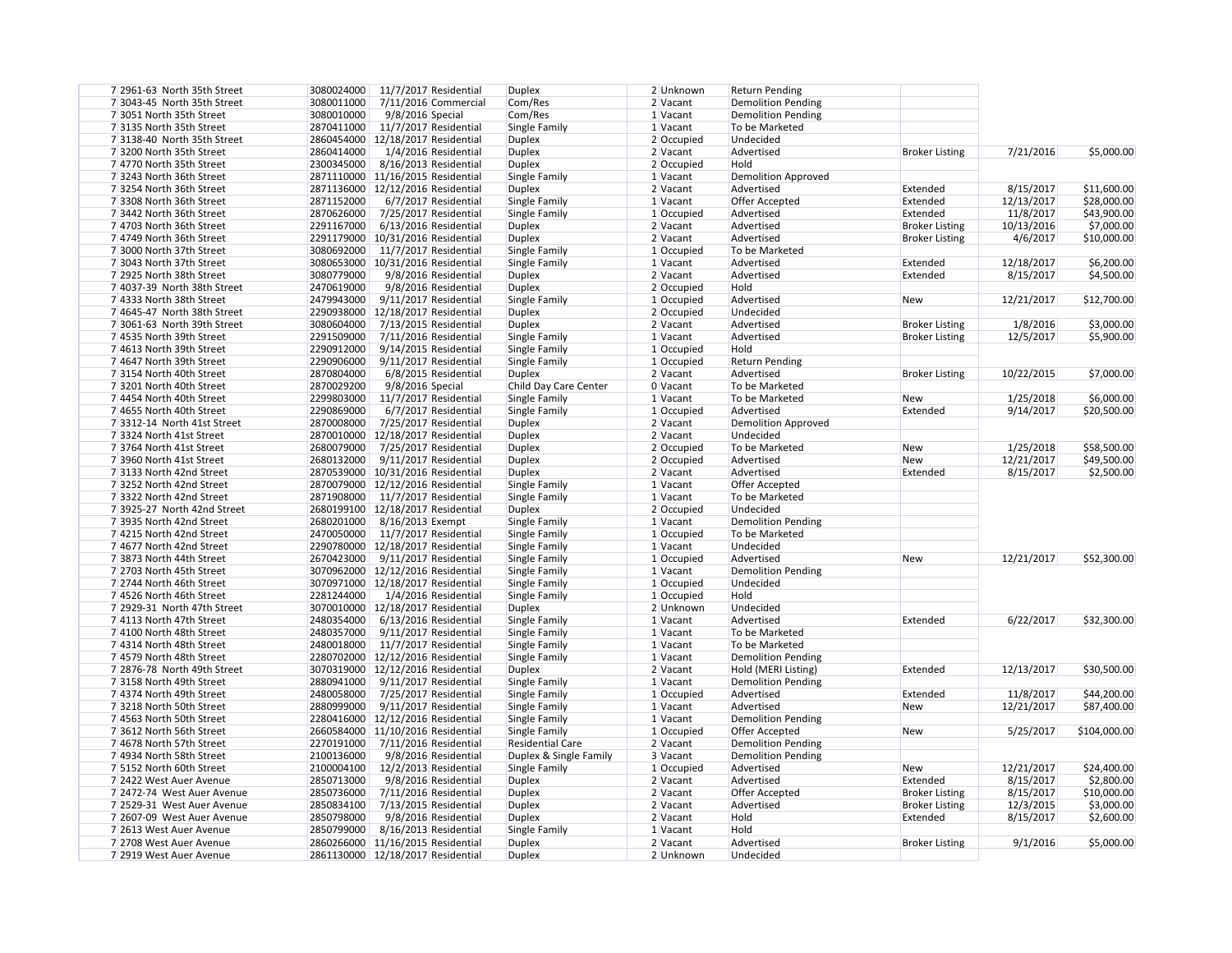| 7 3223 West Auer Avenue           | 2860643000<br>9/8/2016 Residential   | <b>Single Family</b>        | $1$ Occupied | Hold                        |                       |            |              |
|-----------------------------------|--------------------------------------|-----------------------------|--------------|-----------------------------|-----------------------|------------|--------------|
| 7 3313 West Auer Avenue           | 2860657000<br>7/25/2017 Residential  | Single Family               | 1 Vacant     | Advertised                  | Extended              | 12/5/2017  | \$2,800.00   |
| 7 3405 West Auer Avenue           | 2860427000   10/31/2016 Residential  | <b>Duplex</b>               | $2$ Vacant   | Advertised                  | Extended              | 8/15/2017  | \$7,300.00   |
| 7 4218 West Auer Avenue           | 2870151000 12/12/2016 Residential    | Single Family               | $1$ Occupied | Hold                        |                       |            |              |
| 7 4221 West Bonny Place           | 2870140000<br>1/4/2016 Residential   | Single Family               | 1 Vacant     | Advertised                  | <b>Broker Listing</b> | 7/21/2016  | \$2,500.00   |
| 7 4228 West Bonny Place           | 2870129000<br>9/11/2017 Residential  | <b>Duplex</b>               | 2 Occupied   | To be Marketed              | <b>New</b>            | 1/25/2018  | \$19,000.00  |
| 7 2408 West Burleigh Street       | 2850924000<br>10/8/2012 Residential  | Single Family               | $1$ Vacant   | Advertised                  | Extended              | 8/15/2017  | \$2,500.00   |
| 7 2432 West Burleigh Street       | 2850919000<br>10/8/2012 Residential  | Single Family               | 1 Vacant     | Advertised                  | Extended              | 12/20/2017 | \$8,700.00   |
|                                   | 2850888100<br>9/8/2016 Special       | Com/Res                     | $2$ Vacant   | Undecided                   |                       |            |              |
| 7 2454-56 West Burleigh Street    |                                      |                             |              |                             | Extended              |            |              |
| 7 2472-74 West Burleigh Street    | 2850884100 11/16/2015 Residential    | Multi-Family                | 3 Vacant     | Advertised                  |                       | 9/2/2016   | \$4,000.00   |
| 7 2510-12 West Burleigh Street    | 2850851000<br>6/8/2015 Residential   | <b>Duplex</b>               | $2$ Vacant   | Seek Demolition Approval    |                       |            |              |
| 7 2912 West Burleigh Street       | 2861122000 12/17/2012 Residential    | <b>Duplex</b>               | 2 Vacant     | Demolition Pending          |                       |            |              |
| 7 4500-06 West Burleigh Street    | 2880103000<br>11/7/2017 Commercial   | Com/Res                     | 8 Occupied   | To be Marketed              |                       |            |              |
| 7 2453 West Capitol Drive         | 2701201100 10/31/2016 Apartments     | Multi-Family                | 12 Vacant    | To be Marketed              |                       |            |              |
| 7 4704-06 West Center Street      | 3071021000<br>6/8/2015 Commercial    | Child Day Care              | $0$ Vacant   | To be Marketed              |                       |            |              |
| 7 5008-14 West Center Street      | 3070214000   12/18/2017 Apartments   | Com/Res                     | 7 Vacant     | Undecided                   |                       |            |              |
| 7 2455-57 West Chambers Street    | 3100581100 7/25/2017 Residential     | <b>Duplex</b>               | $2$ Vacant   | Advertised                  | Extended              | 12/5/2017  | \$4,100.00   |
| 7 3934 West Fond du Lac Avenue    | 2871531111 12/12/2016 Exempt         | <b>Commercial Mixed-Use</b> | 2 Occupied   | Undecided                   |                       |            |              |
| 7 4830 West Fond du Lac Avenue    | 2670480000 7/11/2016 Commercial      | <b>Family Services</b>      | $0$ Vacant   | Hold                        | Commercial            | 10/11/2016 | \$100,000.00 |
| 7 4943-47 West Fond du Lac Avenue | 2670205000<br>7/25/2017 Commercial   | <b>Commercial Mixed Use</b> | 3 Vacant     | To be Marketed              |                       |            |              |
| 7 5650 West Fond du Lac Avenue    | 2490001100 11/16/2015 Commercial     | Restaurant                  | $1$ Occupied | To be Marketed              |                       |            |              |
| 73531 West Hampton Avenue         | 2291107000 12/12/2016 Residential    | Single Family               | $1$ Vacant   | Offer Accepted              | <b>Broker Listing</b> | 5/25/2017  | \$17,900.00  |
| 73617 West Hampton Avenue         | 2291148000 10/31/2016 Residential    | <b>Duplex</b>               | 2 Vacant     | Demolition Approved         |                       |            |              |
| 7 3801-03 West Hampton Avenue     | 2290625200<br>7/20/2009 Commercial   | Tavern                      | 0 Vacant     | Demolition Pending          |                       |            |              |
| 7 4424 North Hopkins Street       | 2309987000 12/18/2017 Residential    | Single Family               | 1 Vacant     | Undecided                   |                       |            |              |
| 7 4451 North Hopkins Street       | 2290529000<br>11/7/2017 Residential  | Single Family               | $1$ Vacant   | To be Marketed              |                       |            |              |
| 7 4520-22 North Hopkins Street    | 2299993000<br>9/8/2016 Residential   | <b>Duplex</b>               | 2 Vacant     | Advertised                  | Extended              | 9/20/2017  | \$2,500.00   |
| 7 4622 North Hopkins Street       | 2291202100<br>9/15/2014 Residential  | Single Family               | 1 Vacant     | Advertised                  | Extended              | 10/12/2017 | \$3,000.00   |
| 7 4703-05 North Hopkins Street    | 2290618100<br>9/8/2016 Special       | Com/Res                     | 1 Vacant     | Demolition Pending          |                       |            |              |
|                                   |                                      |                             |              |                             |                       |            |              |
| 7 4739 North Hopkins Street       | 2290610000<br>7/11/2016 Residential  | Single Family               | 1 Vacant     | Advertised                  | <b>Broker Listing</b> | 6/16/2017  | \$12,000.00  |
| 7 2317-19 West Hopkins Street     | 2851011000<br>9/11/2017 Residential  | <b>Duplex</b>               | 2 Vacant     | Demolition Approved         |                       |            |              |
| 7 2431 West Hopkins Street        | 2851402100<br>$9/15/2014$ Commercial | Church                      | $0$ Vacant   | Demolition Pending          |                       |            |              |
| 7 2475 West Hopkins Street        | 2851702000 12/18/2017 Residential    | <b>Duplex</b>               | 2 Vacant     | Undecided                   |                       |            |              |
| 7 2501 West Hopkins Street        | 2851711000<br>6/2/2014 Commercial    | Com/Res                     | 1 Vacant     | Demolition Approval Pending |                       |            |              |
| 7 2926 West Locust Street         | 3090667100<br>1/5/2015 Residential   | Single Family               | 1 Vacant     | Advertised                  | <b>Broker Listing</b> | 8/15/2017  | \$6,700.00   |
| 7 4619 West Medford Avenue        | 2670738000<br>12/2/2013 Residential  | Single Family               | 1 Vacant     | Demolition Pending          |                       |            |              |
| 7 5700 West Melvina Street        | 2660040000 11/7/2017 Residential     | Single Family               | 1 Occupied   | To be Marketed              |                       |            |              |
| 7 4825 West Roosevelt Drive       | 2880901000 12/12/2016 Residential    | Single Family               | $1$ Occupied | Advertised                  | Extended              | 10/4/2017  | \$51,000.00  |
| 7 4415 North Sherman Blvd         | 2281409000 11/7/2017 Residential     | Single Family               | 1 Vacant     | To be Marketed              | <b>New</b>            | 1/25/2018  | \$11,400.00  |
| 73011 North Sherman Blvd.         | 3070610000 7/11/2016 Residential     | Single Family               | 1 Vacant     | Offer Accepted              |                       |            |              |
| 73200-10 North Sherman Blvd.      | 2870146000 7/26/2010 Residential     | Duplex - 2                  | $4$ Vacant   | <b>Return Pending</b>       | Extended              | 11/4/2013  | \$63,800.00  |
| 8 1327-29 South 20th Street       | 4342108000 12/12/2016 Residential    | <b>Duplex</b>               | $2$ Vacant   | Demolition Pending          |                       |            |              |
| 8 1547 South 22nd Street          | 4590172000 12/18/2017 Residential    | Single Family               | $1$ Vacant   | Undecided                   |                       |            |              |
| 8 1116-18 South 23rd Street       | 4340295000<br>9/11/2017 Residential  | Duplex                      | 2 Vacant     | Advertised                  | <b>New</b>            | 12/21/2017 | \$17,300.00  |
| 8 1905-A South 24th Street        | 4702794100 12/18/2017 Residential    | <b>Duplex</b>               | 2 Occupied   | <b>Return Pending</b>       |                       |            |              |
| 8 1125A South 25th Street         | 4340329000<br>6/7/2017 Residential   | Single Family               | 1 Vacant     | Demolition Pending          |                       |            |              |
| 8 1577 South 25th Street          | 4591389000 12/18/2017 Commercial     | Com/Res                     | 2 Occupied   | Undecided                   |                       |            |              |
| 8 1726-28 South 26th Street       | 4590317000<br>9/11/2017 Residential  | <b>Duplex</b>               | 2 Vacant     | To be Marketed              | <b>New</b>            | 1/25/2018  | \$4,000.00   |
| 8 1539 South 30th Street          | 4581218000 11/7/2017 Residential     | Single Family               | 1 Occupied   | To be Marketed              |                       |            |              |
| 8 1802 South 31st Street          | 4580445000<br>6/7/2017 Residential   | Single Family               | $1$ Occupied | Advertised                  | Extended              | 1/2/2018   | \$79,000.00  |
| 8821 South 37th Street            | 4360104000 12/12/2016 Residential    | Single Family               | 1 Vacant     | Offer Accepted              | <b>Broker Listing</b> | 5/25/2017  | \$40,000.00  |
| 8 1931-A West Burnham Street      | 4692247000<br>11/7/2017 Residential  | Duplex                      | $2$ Occupied | <b>Return Pending</b>       |                       |            |              |
| 8 2533 West Grant Street          | 4703623000<br>9/11/2017 Residential  | Single Family               | $1$ Vacant   | <b>Offer Received</b>       | <b>Broker Listing</b> | 12/13/2017 | \$16,900.00  |
|                                   | 4342115000                           |                             |              |                             |                       |            |              |
| 8 2034-38 West Greenfield Avenue  | 7/26/2010 Commercial                 | Restaurant                  | 2 Vacant     | <b>Offer Received</b>       | Commercial            | 1/22/2014  | \$20,000.00  |
| 8 1970 South Layton Blvd.         | 4700609000<br>9/11/2017 Residential  | Single Family               | $1$ Occupied | Advertised                  | <b>New</b>            | 12/21/2017 | \$76,700.00  |
| 8 1746 South Pearl Street         | 4601712000<br>9/11/2017 Residential  | Single Family               | 1 Vacant     | To be Marketed              |                       |            |              |
| 8 2101 West Rogers Street         | 4700804000<br>7/25/2017 Residential  | Single Family               | 1 Vacant     | Offer Accepted              | <b>Broker Listing</b> | 12/13/2017 | \$35,600.00  |
| 8 2237-39 West Scott Street       | 4340439000<br>8/16/2013 Residential  | <b>Duplex</b>               | 2 Vacant     | Seek Demolition Approval    |                       |            |              |
| 8 2411-13 West Scott Street       | 4340393000 12/12/2016 Residential    | <b>Duplex</b>               | 2 Vacant     | Advertised                  | <b>Broker Listing</b> | 9/12/2017  | \$26,500.00  |
| 8 3232-34 West Scott Street       | 4350288000 12/18/2017 Residential    | <b>Duplex</b>               | $2$ Occupied | Undecided                   |                       |            |              |
| 9 6560 North 53rd Street          | 1391512000 12/12/2016 Residential    | Single Family               | $1$ Occupied | Hold                        |                       |            |              |
| 9 6430 North 56th Street          | 1399800200 12/12/2016 Residential    | Single Family               | $1$ Vacant   | Advertised                  | <b>Broker Listing</b> | 10/11/2017 | \$15,500.00  |
| 9 5834-36 North 63rd Street       | 1740372000 9/11/2017 Residential     | Duplex                      | $2$ Occupied | Advertised                  | <b>New</b>            | 12/21/2017 | \$57,000.00  |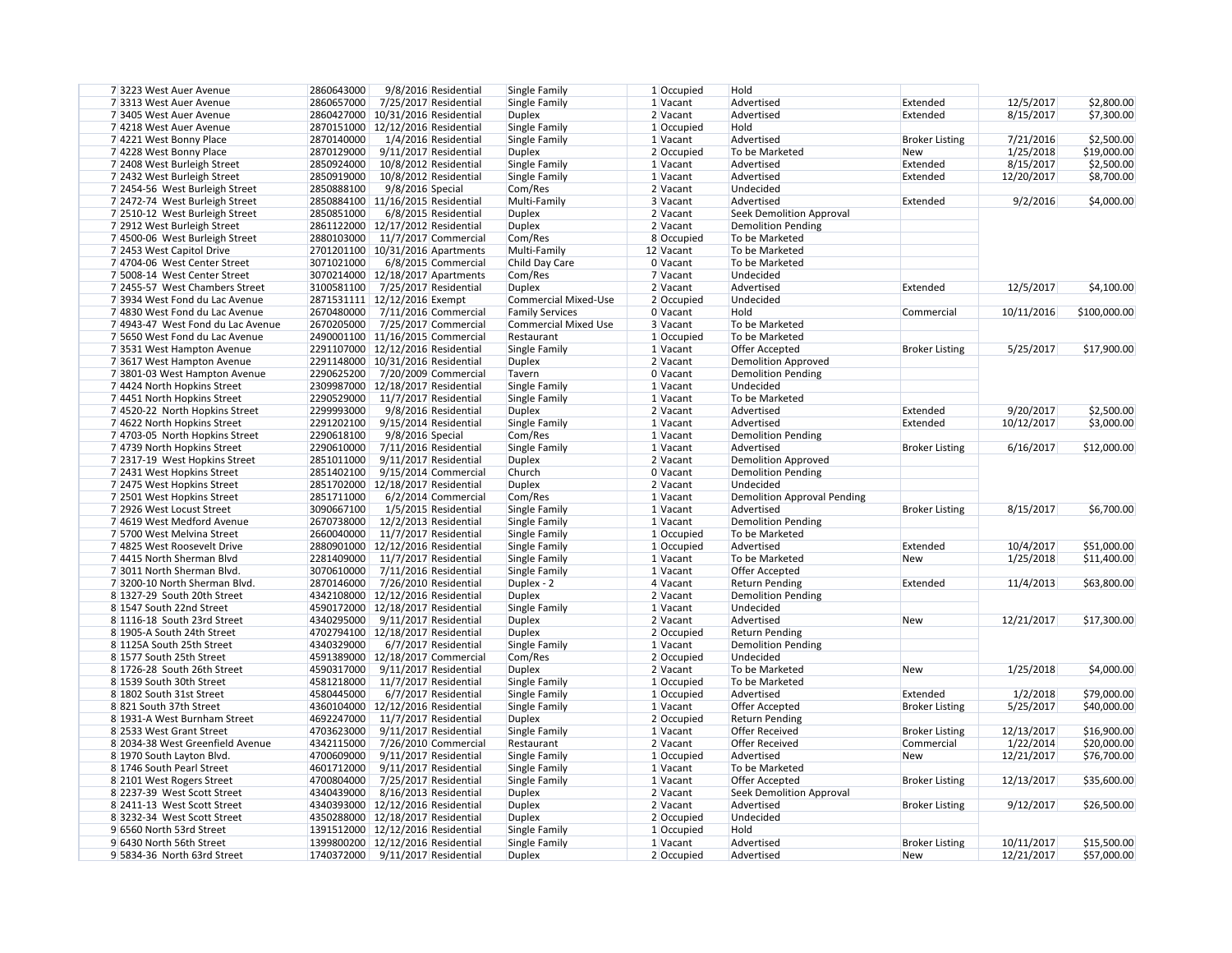| 9 7350 North 76th Street        |                              | 1069989111 11/7/2016 Commercial                | <b>Recreational Facility</b> | $1$ Occupied | Hold                        |                       |            |             |
|---------------------------------|------------------------------|------------------------------------------------|------------------------------|--------------|-----------------------------|-----------------------|------------|-------------|
| 98854-E North 95th Street       | 0340343000                   | 6/7/2017 Condominiums Condominium              |                              | 1 Vacant     | Advertised                  | <b>Broker Listing</b> | 10/4/2017  | \$15,500.00 |
| 98854-B North 95th Street       | 0340340000                   | 9/8/2016 Condominiums Condominium              |                              | 1 Vacant     | Hold                        |                       |            |             |
| 9 9060-M North 95th Street      |                              | 0340726000 12/18/2017 Condominiums Condominium |                              | $1$ Occupied | Undecided                   |                       |            |             |
| 98272 West Daphne Street        | 1430609000                   | 11/7/2017 Residential                          | Single Family                | 1 Vacant     | Demolition Approved         |                       |            |             |
| 9 5311 West Hassel Lane         |                              | 1399860100 12/18/2017 Residential              | Single Family                | $1$ Occupied | Undecided                   |                       |            |             |
| 9 5132 West Mill Road           |                              | 1399709100 12/17/2012 Commercial               | Com/Res                      | 1 Vacant     | Advertised                  | Commercial            | 12/8/2017  | \$65,000.00 |
| 98082 North Pingree Avenue      |                              | 0730062000 11/16/2015 Residential              | Single Family                | $1$ Occupied | Hold                        |                       |            |             |
| 9 6226 West Port Avenue         |                              | 0830322100 12/18/2017 Condominiums Condominium |                              | 1 Occupied   | <b>Return Pending</b>       |                       |            |             |
| 9 6976-B North Raintree Court   | 1210126000                   | 11/7/2017 Condominiums Condominium             |                              |              | To be Marketed              |                       |            |             |
|                                 |                              |                                                |                              | $1$ Vacant   |                             | <b>New</b>            | 1/25/2018  | \$23,000.00 |
| 9 6986-D North Raintree Court   |                              | 1210108000 12/18/2017 Condominiums Condominium |                              | 1 Occupied   | Undecided                   |                       |            |             |
| 9 6920-B North Raintree Drive   | 1210206000                   | 6/7/2017 Condominiums Condominium              |                              | 1 Vacant     | Offer Accepted              | <b>Broker Listing</b> | 12/18/2017 | \$17,550.00 |
| 98871-H North Swan Road         | 0340554000                   | 11/7/2017 Condominiums Condominium             |                              | 1 Occupied   | To be Marketed              |                       |            |             |
| 98877-H North Swan Road         | 0340564000                   | 7/11/2016 Condominiums Condominium             |                              | $1$ Vacant   | To be Marketed              | <b>New</b>            | 1/25/2018  | \$9,900.00  |
| 10 2759 North 52nd Street       |                              | 3061357000   12/17/2012 Residential            | Single Family                | $1$ Vacant   | Advertised                  | <b>Broker Listing</b> | 7/8/2015   | \$3,300.00  |
| 10 2574 North 53rd Street       |                              | 3290499000 12/18/2017 Residential              | Single Family                | 1 Unknown    | Undecided                   |                       |            |             |
| 10 2646 North 53rd Street       | 3290421000                   | 9/11/2017 Residential                          | Single Family                | $1$ Vacant   | Advertised                  | <b>Broker Listing</b> | 12/28/2017 | \$12,100.00 |
| 10 2674 North 53rd Street       | 3290417200                   | 9/8/2016 Special                               | Warehouse                    | $0$ Vacant   | To be Marketed              |                       |            |             |
| 10 2841 North 53rd Street       | 3061254000                   | 7/11/2016 Residential                          | Single Family                | $1$ Vacant   | Demolition Pending          |                       |            |             |
| 10 2951-53 North 54th Street    | 3060496000                   | 6/7/2017 Residential                           | <b>Duplex</b>                | $2$ Vacant   | Offer Accepted              | <b>Broker Listing</b> | 10/12/2017 | \$47,000.00 |
| 10 2510 North 55th Street       |                              | 3291426200 10/31/2016 Commercial               | Warehouse                    | 1 Vacant     | Undecided                   |                       |            |             |
| 10 2963 North 56th Street       | 3060259000                   | 11/7/2017 Residential                          | Single Family                | $1$ Occupied | To be Marketed              |                       |            |             |
| 10 2193 North 57th Street       | 3461455000                   | 11/7/2017 Residential                          | Single Family                | 1 Vacant     | To be Marketed              |                       |            |             |
|                                 |                              |                                                |                              |              |                             |                       |            |             |
| 10 2743 North 59th Street       | 3060609000                   | 9/8/2016 Special                               | Com/Res                      | $1$ Occupied | Undecided                   |                       |            |             |
| 10 3601 North 62nd Street       | 2650325000                   | 6/7/2017 Residential                           | Single Family                | $1$ Vacant   | Advertised                  | <b>Broker Listing</b> | 9/14/2017  | \$58,100.00 |
| 10 5725 West Burleigh Street    | 3060102000                   | 1/5/2015 Commercial                            | Com/Res                      | 1 Vacant     | Advertised                  | Commercial            | 12/4/2015  | \$30,000.00 |
| 10 6411 West Burleigh Street    | 3050804000                   | 7/25/2017 Commercial                           | Child Day Care Center        | $1$ Occupied | To be Marketed              |                       |            |             |
| 10 7115 West Capitol Drive      |                              | 2640123000 12/12/2016 Commercial               | Studio                       | $2$ Occupied | To be Marketed              |                       |            |             |
| 10 5100-02 West Center Street   | 3061395000                   | 6/8/2015 Commercial                            | Com/Res                      | 3 Vacant     | Advertised                  | Commercial            | 12/8/2015  | \$80,000.00 |
| 10 5124-26 West Center Street   | 3061400000                   | 7/13/2015 Commercial                           | Com/Res                      | 3 Vacant     | Advertised                  | Commercial            | 10/6/2015  | \$15,000.00 |
| 10 5128-30 West Center Street   | 3061401000                   | 7/26/2010 Commercial                           | Com/Res                      | $5$ Vacant   | <b>Offer Received</b>       | Commercial            | 5/25/2016  | \$25,000.00 |
| 10 5419 West Lisbon Avenue      | 3291425100                   | 9/8/2016 Special                               | Com/Res                      | $0$ Vacant   | To be Marketed              |                       |            |             |
| 10 5421-23 West Lisbon Avenue   | 3291424000                   | 9/8/2016 Special                               | <b>Retail Building</b>       | $0$ Vacant   | To be Marketed              |                       |            |             |
| 10 5811 West Lisbon Avenue      | 3290337000                   | 11/7/2017 Residential                          | Single Family                | 1 Unknown    | To be Marketed              |                       |            |             |
| 10 3619 West Mt Vernon Avenue   |                              | 4020537000 12/18/2017 Residential              | <b>Duplex</b>                | $2$ Vacant   | Undecided                   |                       |            |             |
| 10 3726 West Park Hill Avenue   |                              | 4020715000 10/31/2016 Residential              | Single Family                | $1$ Vacant   | <b>Offer Received</b>       |                       |            |             |
| 10 6228 West Stevenson Street   |                              | 4050562000 10/31/2016 Residential              | Single Family                |              | Advertised                  | <b>Broker Listing</b> | 4/6/2017   |             |
|                                 |                              |                                                |                              | 1 Vacant     | Undecided                   |                       |            | \$37,300.00 |
| 11 4923 West Crawford Avenue    |                              | 5550325000 12/18/2017 Residential              | Single Family                | $1$ Occupied |                             |                       |            |             |
| 11 4818 West Van Beck Avenue    | 5740204000                   | 9/8/2016 Residential                           | Single Family                | $1$ Vacant   | Offer Accepted              | <b>Broker Listing</b> | 3/24/2017  | \$86,400.00 |
| 12 1655 South 1st Street        | 4620168000                   | 7/13/2015 Commercial                           | Com/Res                      | $2$ Vacant   | <b>Demolition Approved</b>  |                       |            |             |
| 12 1622R South 3rd Street       | 4620028000                   | 7/20/2009 Residential                          | Single Family                | $1$ Vacant   | <b>Demolition Pending</b>   |                       |            |             |
| 12 1978 South 6th Street        | 4670321000                   | 7/25/2017 Commercial                           | Com/Res                      | 2 Occupied   | To be Marketed              |                       |            |             |
| 12 2045 South 6th Street        | 4681601000                   | 9/8/2016 Residential                           | Single Family                | 1 Vacant     | Hold                        |                       |            |             |
| 12 1646-A South 7th Street      | 4611523000                   | 12/2/2013 Residential                          | <b>Duplex</b>                | 2 Vacant     | Demolition Pending          |                       |            |             |
| 12 2010 South 7th Street        | 4681115000                   | $9/14/2015$ Residential                        | Single Family                | $1$ Vacant   | Seek Demolition Approval    |                       |            |             |
| 12 1545-47 South 8th Street     | 4611098000                   | 7/26/2010 Residential                          | <b>Duplex</b>                | 2 Occupied   | Hold                        |                       |            |             |
| 12 1543 South 9th Street        | 4611138000                   | 11/7/2017 Residential                          | Single Family                | 1 Occupied   | To be Marketed              |                       |            |             |
| 12 1729 South 11th Street       | 4610617000                   | 6/8/2015 Commercial                            | Com/Res                      | 8 Vacant     | <b>Demolition Pending</b>   | Commercial            | 9/23/2015  | \$35,000.00 |
| 12 1904 South 11th Street       | 4680052000                   | 11/7/2017 Residential                          | Single Family                | 1 Vacant     | To be Marketed              |                       |            |             |
| 12 2665-67 South 13th Street    | 4961411000                   | 9/8/2016 Special                               | Com/Res                      | $1$ Vacant   | Seek Demolition Approval    |                       |            |             |
|                                 |                              |                                                |                              |              |                             |                       |            |             |
| 12 2025 South 15th Place        | 4690845000                   | 9/8/2016 Residential                           | Single Family                | $1$ Vacant   | Advertised                  | <b>Broker Listing</b> | 3/24/2017  | \$2,500.00  |
| 12 1563 South 15th Street       | 4601138000                   | 7/25/2017 Residential                          | Single Family                | 1 Vacant     | <b>Offer Accepted</b>       | <b>Broker Listing</b> | 11/8/2017  | \$20,200.00 |
| 12 2029-31 South 16th Street    | 4691742000                   | 9/11/2017 Residential                          | <b>Duplex</b>                | $2$ Vacant   | Advertised                  | <b>New</b>            | 12/21/2017 | \$13,500.00 |
| 12 2370 South 16th Street       | 4960656000                   | 9/11/2017 Residential                          | Single Family                | 1 Vacant     | Advertised                  | New                   | 12/21/2017 | \$10,000.00 |
| 12 1234 South 17th Street       |                              | 4331848000 11/11/2014 Residential              | Single Family                | 1 Vacant     | Demolition Pending          | Extended              | 4/9/2015   | \$6,000.00  |
| 12 2130-A South 17th Street     | 4691907000                   | 6/7/2017 Residential                           | <b>Duplex</b>                | $2$ Vacant   | Demolition Approval Pending |                       |            |             |
| 12 1665 South 18th Street       | 4601541000                   | 9/11/2017 Residential                          | Single Family                | $1$ Vacant   | Advertised                  | New                   | 12/21/2017 | \$5,000.00  |
| 12 1131 South 19th Street       | 4331955000                   | 6/13/2016 Residential                          | <b>Duplex</b>                | 2 Vacant     | Offer Accepted              | <b>Broker Listing</b> | 5/5/2017   | \$7,800.00  |
| 12 2148-50 South 19th Street    |                              | 4692505000 11/7/2017 Residential               | Duplex & Single Family       | 3 Occupied   | To be Marketed              |                       |            |             |
| 12 2409 South 19th Street       |                              | 4960349000 12/18/2017 Residential              | <b>Duplex</b>                | 2 Vacant     | Undecided                   |                       |            |             |
| 12 1432 West Forest Home Avenue | 4690488110 11/13/1964 Exempt |                                                | Former Library Site          | $0$ Vacant   | To be Marketed              |                       |            |             |
| 12 1819 West Grant Street       | 4693016000                   | 7/11/2016 Residential                          | Single Family                | 1 Vacant     | Demolition Approval Pending |                       |            |             |
|                                 |                              |                                                |                              |              | To be Marketed              |                       |            |             |
| 12 1901 West Grant Street       |                              | 4693010000 12/12/2016 Commercial               | Com/Res                      | 3 Vacant     |                             |                       |            |             |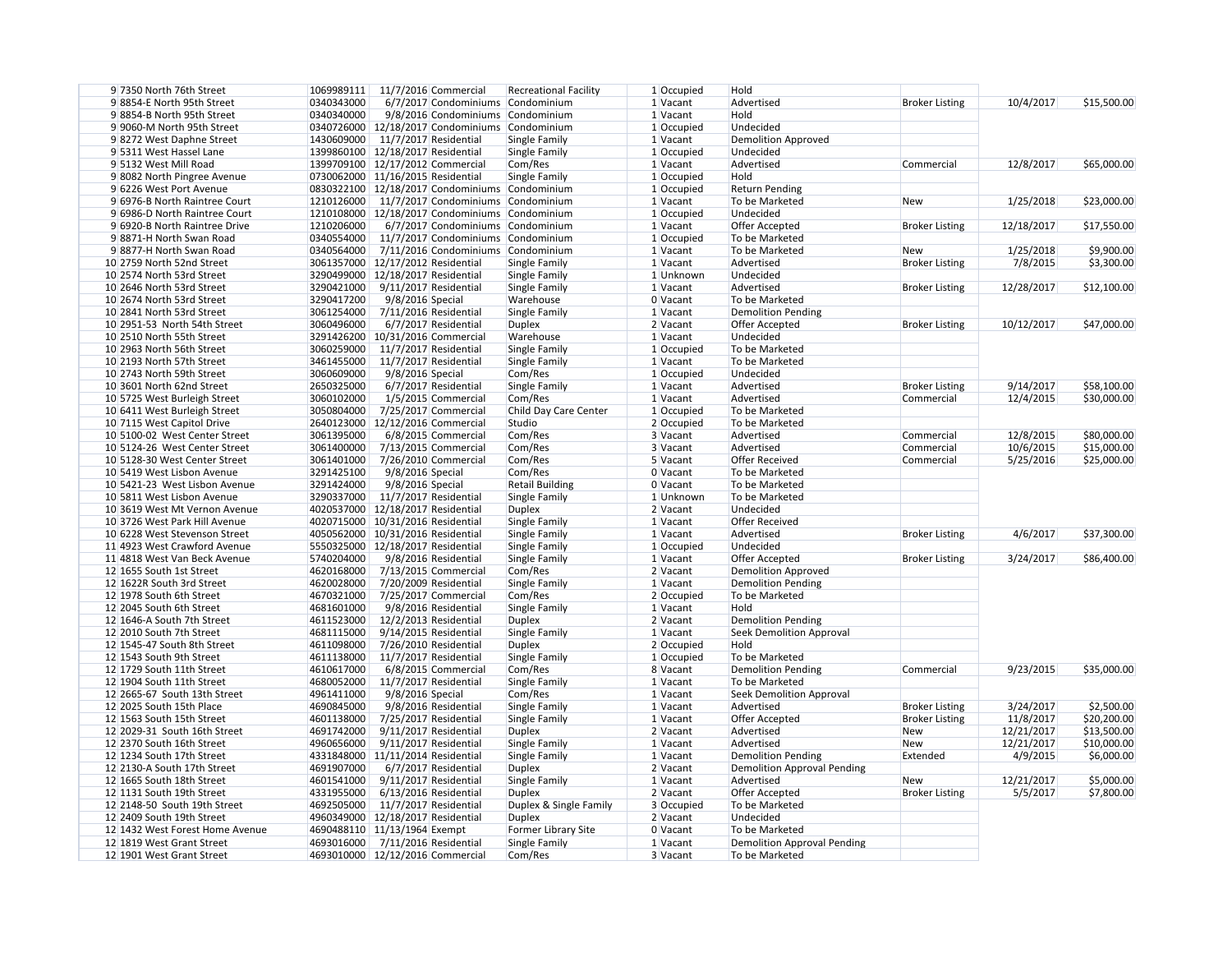| 12 730 West Greenfield Avenue         | 4320133000 12/12/2016 Residential |                         | <b>Duplex</b>               | 2 Vacant   | Advertised                         | <b>Broker Listing</b> | 9/14/2017  | \$3,500.00   |
|---------------------------------------|-----------------------------------|-------------------------|-----------------------------|------------|------------------------------------|-----------------------|------------|--------------|
| 12 1104 West Historic Mitchell Street | 4611346000                        | 7/13/2015 Commercial    | <b>Employment Agency</b>    | 0 Vacant   | Advertised                         | Commercial            | 2/5/2016   | \$85,000.00  |
| 12 1509-11 West Lincoln Avenue        | 4960607000                        | 7/13/2015 Commercial    | Com/Res                     | $2$ Vacant | <b>Demolition Pending</b>          |                       |            |              |
| 12 1016 West Madison Street           | 4320259000                        | 7/25/2017 Residential   | Single Family               | 1 Occupied | Hold                               |                       |            |              |
| 12 1217 West Madison Street           | 4320014000                        | 6/8/2015 Residential    | Single Family               | 1 Vacant   | <b>Demolition Approved</b>         |                       |            |              |
| 12 1211 West National Avenue          | 4320912000                        | 12/18/2017 Residential  | Single Family               | 1 Vacant   | Undecided                          |                       |            |              |
| 12 1313 West National Avenue          | 4332252000                        | 7/25/2017 Commercial    | Warehouse                   | $1$ Vacant | To be Marketed                     | Commercial            | 11/6/2017  | \$225,000.00 |
| 12 1331 West National Avenue          | 4332251000                        | 7/25/2017 Commercial    | <b>Used Car Dealer</b>      | 1 Occupied | To be Marketed                     | Commercial            | 11/6/2017  | \$225,000.00 |
|                                       | 4600887000                        | 11/7/2017 Residential   |                             |            | To be Marketed                     |                       |            |              |
| 12 1525A West Orchard Street          |                                   |                         | Single Family               | $1$ Vacant |                                    |                       |            |              |
| 12 728 West Pierce Street             | 4270041000                        | 6/7/2017 Residential    | Single Family               | 1 Vacant   | Offer Accepted                     | <b>New</b>            | 8/11/2017  | \$53,200.00  |
| 12 1501 West Scott Street             | 4330212000 12/18/2017 Commercial  |                         | Com/Res                     | $2$ Vacant | Undecided                          |                       |            |              |
| 12 1538 South Union Street            | 4601392000                        | 12/18/2017 Residential  | Single Family               | 1 Occupied | Undecided                          |                       |            |              |
| 12 1549 South Union Street            | 4601646000                        | 11/7/2017 Residential   | Single Family               | $1$ Vacant | To be Marketed                     |                       |            |              |
| 12 1330-32 West Washington Street     | 4330126000                        | 9/11/2017 Residential   | Multi-Family                | 3 Vacant   | <b>Return Pending</b>              |                       |            |              |
| 12 1337-39 West Washington Street     | 4330115000                        | 7/11/2016 Residential   | Single Family               | 1 Vacant   | <b>Seek Demolition Approval</b>    |                       |            |              |
| 13 4260 South 4th Street              | 5800834000                        | 11/7/2017 Residential   | Single Family               | 1 Occupied | <b>Return Pending</b>              |                       |            |              |
| 13 5652 South 13th Street             | 6719978110                        | 7/9/2012 Industrial     | Manufacturing/Warehou       | 0 Occupied | To be Marketed                     |                       |            |              |
| 13 3318 South 20th Street             | 5350995000                        | 11/7/2017 Residential   | Single Family               | 1 Occupied | To be Marketed                     |                       |            |              |
| 13 3774 South 27th Street             | 5529938000                        | 8/16/2013 Commercial    | Tavern & Mobile Home        | 72 Vacant  | Advertised                         | Commercial            | 6/15/2015  | \$600,000.00 |
| 13 4270 South Howell Avenue           | 5810619000                        | 1/5/2015 Commercial     | <b>Commercial Mixed-Use</b> | 0 Vacant   | <b>Offer Received</b>              | Commercial            | 11/13/2015 | \$125,000.00 |
| 14 2125-27 South 5th Place            | 4671019000                        | 6/13/2016 Residential   | <b>Duplex</b>               | $2$ Vacant | <b>Demolition Recommended</b>      |                       |            |              |
|                                       |                                   |                         |                             |            |                                    |                       |            |              |
| 14 2209-11 South 5th Place            | 4671025000                        | 9/11/2017 Residential   | <b>Duplex</b>               | 2 Vacant   | Advertised                         | <b>New</b>            | 12/21/2017 | \$13,300.00  |
| 14 2433 South 5th Street              | 4980568000                        | 12/18/2017 Residential  | Single Family               | 1 Occupied | Undecided                          |                       |            |              |
| 14 2429 South 6th Street              | 4970417000                        | 7/25/2017 Commercial    | Com/Res                     | 2 Vacant   | <b>Demolition Pending</b>          |                       |            |              |
| 14 3001 South 8th Street              | 5070858000                        | 12/18/2017 Residential  | <b>Duplex</b>               | 2 Occupied | Undecided                          |                       |            |              |
| 14 3060-62 South 13th Street          | 5071224000                        | 9/8/2016 Special        | Com/Res                     | 2 Vacant   | To be Marketed                     |                       |            |              |
| 14 421 West Arthur Avenue             | 4980304000                        | 9/8/2016 Residential    | <b>Duplex</b>               | 2 Vacant   | <b>Demolition Pending</b>          |                       |            |              |
| 14 374 East Bay Street                | 4660140000                        | 12/2/2013 Residential   | Single Family               | 1 Occupied | Hold                               | Extended              | 11/13/2014 | \$43,500.00  |
| 14 2459 South Chase Avenue            | 4989984110                        | 11/7/2017 Residential   | Single Family               | 1 Vacant   | To be Marketed                     |                       |            |              |
| 14 812 East Conway Street             | 4991842000                        | 7/25/2017 Residential   | Single Family               | $1$ Vacant | Hold                               |                       |            |              |
| 14 2106 East Holt Avenue              | 5400222000                        | 9/11/2017 Residential   | Single Family               | 1 Vacant   | <b>Demolition Approved</b>         |                       |            |              |
| 14 3454 South Quincy Avenue           | 5380100000                        | 10/31/2016 Residential  | Single Family               | $1$ Vacant | Offer Accepted                     | <b>New</b>            | 8/11/2017  | \$71,400.00  |
| 15 2407 North 8th Street              | 3231452000 10/31/2016 Residential |                         | <b>Duplex</b>               | 2 Occupied | Offer Accepted                     | Extended              | 10/13/2017 | \$11,000.00  |
| 15 2439 North 8th Street              | 3231446000                        | 9/11/2017 Residential   | <b>Duplex</b>               | 2 Vacant   | Advertised                         | <b>New</b>            | 12/21/2017 | \$3,300.00   |
| 15 2609 North 8th Street              |                                   | 10/31/2016 Residential  |                             |            | <b>Demolition Pending</b>          |                       |            |              |
|                                       | 3231521000                        |                         | Single Family               | 1 Vacant   |                                    |                       |            |              |
| 15 2673-A North 8th Street            | 3231508000                        | 1/5/2015 Residential    | <b>Duplex</b>               | 2 Vacant   | <b>Demolition Pending</b>          |                       |            |              |
| 15 2461 North 9th Street              | 3230117000 11/7/2017 Residential  |                         | Single Family - 2           | 2 Unknown  | To be Marketed                     |                       |            |              |
| 15 2670 North 9th Street              | 3231537000                        | 12/2/2013 Residential   | Duplex                      | 2 Vacant   | <b>Demolition Pending</b>          |                       |            |              |
| 15 2733 North 9th Street              | 3123408100 12/18/2017 Residential |                         | Single Family               | 1 Unknown  | Undecided                          |                       |            |              |
| 15 2759 North 9th Street              | 3123403110 10/31/2016 Residential |                         | Single Family               | $1$ Vacant | <b>Demolition Pending</b>          |                       |            |              |
| 15 2826 North 9th Street              | 3120503000 12/12/2016 Residential |                         | <b>Duplex</b>               | 2 Vacant   | <b>Demolition Pending</b>          |                       |            |              |
| 15 2833 North 9th Street              | 3123414000 11/11/2014 Residential |                         | <b>Duplex</b>               | 2 Vacant   | <b>Seek Demolition Approval</b>    | Extended              | 4/9/2015   | \$4,900.00   |
| 15 2333A North 10th Street            | 3231274000                        | 9/11/2017 Residential   | Single Family               | 1 Occupied | Hold                               |                       |            |              |
| 15 2353-55 North 10th Street          | 3231267000                        | 7/11/2016 Residential   | <b>Duplex</b>               | 2 Vacant   | Advertised                         | <b>Broker Listing</b> | 6/15/2017  | \$9,500.00   |
| 15 2457B North 10th Street            | 3231227000                        | 9/8/2016 Residential    | Single Family               | $1$ Vacant | <b>Demolition Pending</b>          |                       |            |              |
| 15 2557 North 10th Street             | 3231054100                        | 7/25/2017 Residential   | <b>Duplex</b>               | $1$ Vacant | <b>Demolition Pending</b>          |                       |            |              |
| 15 2735-37 North 10th Street          | 3122416000                        | 1/4/2016 Residential    | <b>Duplex</b>               | 2 Vacant   | Advertised                         | <b>Broker Listing</b> | 7/21/2016  | \$3,800.00   |
|                                       |                                   |                         |                             |            | Hold                               |                       |            |              |
| 15 2740 North 10th Street             | 3121209000                        | 7/26/2010 Residential   | Single Family               | 1 Occupied |                                    | Extended              | 8/26/2015  | \$9,200.00   |
| 15 2743 North 10th Street             | 3122415000                        | 9/14/2015 Residential   | <b>Duplex</b>               | 2 Vacant   | Advertised                         | Extended              | 2/18/2016  | \$3,000.00   |
| 15 2750 North 10th Street             | 3121206000                        | 12/17/2012 Residential  | Single Family               | $1$ Vacant | Advertised                         | Extended              | 10/26/2016 | \$4,000.00   |
| 15 2816 North 10th Street             | 3121223000                        | 6/13/2016 Residential   | Single Family               | $1$ Vacant | Advertised                         | <b>Broker Listing</b> | 12/1/2016  | \$3,500.00   |
| 15 2846-48 North 10th Street          | 3122459000                        | 6/29/2011 Residential   | <b>Duplex</b>               | 2 Vacant   | <b>Demolition Pending</b>          | <b>Broker Listing</b> | 2/6/2015   | \$9,000.00   |
| 15 2871 North 10th Street             | 3122425110                        | 11/16/2015 Residential  | Single Family               | $1$ Vacant | <b>Demolition Approval Pending</b> |                       |            |              |
| 15 2528 North 11th Street             | 3231077000                        | 10/31/2016 Residential  | <b>Duplex</b>               | 2 Vacant   | Advertised                         | <b>Broker Listing</b> | 4/6/2017   | \$3,600.00   |
| 15 2532-A North 11th Street           | 3231078000                        | 12/18/2017 Residential  | Duplex & Single Family      | 3 Unknown  | Undecided                          |                       |            |              |
| 15 2537-39 North 11th Street          | 3231100000                        | $9/15/2014$ Residential | Multi-Family                | $2$ Vacant | Advertised                         | <b>Broker Listing</b> | 9/3/2015   | \$2,500.00   |
| 15 2540 North 11th Street             | 3231080000                        | 9/8/2016 Residential    | Single Family               | 1 Vacant   | <b>Demolition Pending</b>          |                       |            |              |
| 15 2757 North 11th Street             | 3122232100                        | 9/8/2016 Residential    | <b>Duplex</b>               | 2 Vacant   | <b>Demolition Pending</b>          |                       |            |              |
| 15 2841-43 North 11th Street          | 3122210000                        | 6/13/2016 Residential   | <b>Duplex</b>               | 2 Vacant   | Hold                               |                       |            |              |
| 15 2854 North 11th Street             | 3123125000                        | 12/17/2012 Residential  | <b>Duplex</b>               | 2 Vacant   | <b>Demolition Pending</b>          | <b>Broker Listing</b> | 2/6/2015   | \$5,500.00   |
|                                       |                                   |                         |                             |            |                                    |                       |            |              |
| 15 2865-67 North 11th Street          | 3122202000                        | 1/5/2015 Residential    | <b>Duplex</b>               | 2 Vacant   | Advertised                         | Extended              | 12/28/2017 | \$2,500.00   |
| 15 1845-47 North 12th Street          | 3520770000                        | 7/9/2012 Commercial     | Com/Res                     | 1 Vacant   | Hold                               |                       |            |              |
| 15 2750 North 12th Street             | 3123224000                        | 7/11/2016 Residential   | Single Family               | 1 Vacant   | <b>Demolition Pending</b>          |                       |            |              |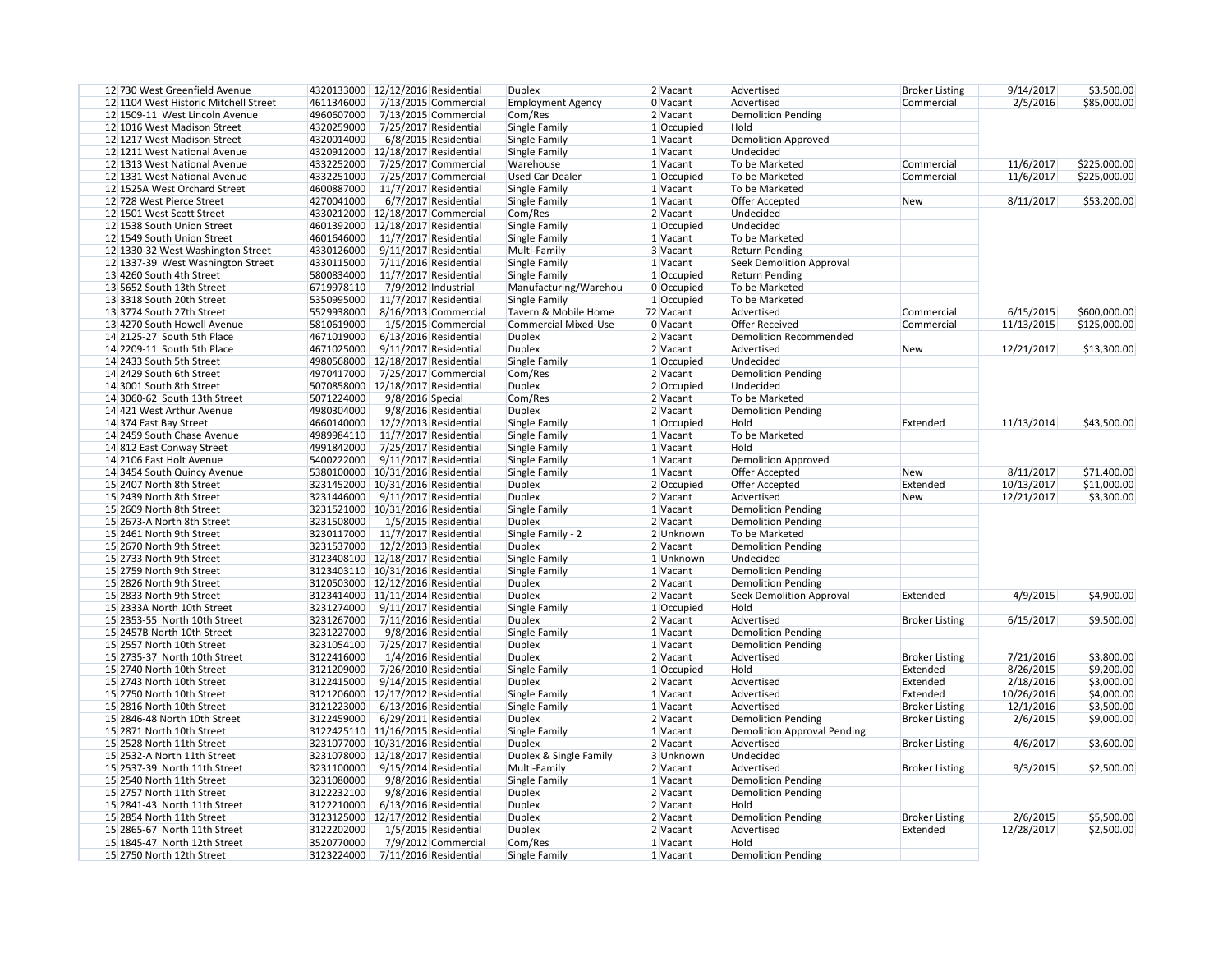| 15 2836-38 North 12th Street | 3123221000<br>1/30/2012 Residential   | <b>Duplex</b>     | $2$ Vacant   | Demolition Approved           | <b>Broker Listing</b> | 2/6/2015   | \$5,600.00  |
|------------------------------|---------------------------------------|-------------------|--------------|-------------------------------|-----------------------|------------|-------------|
| 15 2842 North 12th Street    | 3123222000<br>$9/11/2017$ Residential | <b>Duplex</b>     | 2 Occupied   | To be Marketed                | New                   | 1/25/2018  | \$5,000.00  |
| 15 2823 North 13th Street    | 3119975000   12/18/2017 Residential   | Single Family     | 1 Vacant     | Undecided                     |                       |            |             |
| 15 2851-53 North 13th Street | 3110802000<br>9/8/2016 Residential    | <b>Duplex</b>     | 2 Vacant     | Demolition Approval Pending   |                       |            |             |
| 15 2473 North 14th Street    | 3242014000<br>$1/4/2016$ Apartments   | Multi-Family      | 4 Vacant     | Offer Accepted                | Extended              | 10/9/2017  | \$10,000.00 |
| 15 2516 North 14th Street    | 3242101000<br>7/25/2017 Residential   | Multi-Family      | 3 Vacant     | <b>Demolition Pending</b>     |                       |            |             |
| 15 2545 North 14th Street    | 3242205000 10/31/2016 Residential     | Single Family     | 1 Vacant     | Advertised                    | Extended              | 8/15/2017  | \$2,500.00  |
| 15 2569 North 14th Street    | 3249974000<br>7/11/2016 Residential   | Single Family - 2 | $2$ Vacant   | Advertised                    | <b>Broker Listing</b> | 1/6/2017   | \$5,500.00  |
| 15 2325 North 15th Street    | 3242308000<br>9/11/2017 Residential   | <b>Duplex</b>     | 2 Vacant     | Advertised                    | Extended              | 12/13/2017 | \$3,000.00  |
| 15 2439 North 15th Street    | 3249871000<br>3/1/2010 Residential    | <b>Duplex</b>     | $2$ Vacant   | Advertised                    | <b>Broker Listing</b> | 12/4/2017  | \$6,800.00  |
| 15 2511 North 15th Street    | 3249984110   12/12/2016 Residential   | Single Family     | $1$ Vacant   | <b>Demolition Pending</b>     |                       |            |             |
| 15 2564 North 15th Street    | 3249971000<br>7/25/2017 Residential   | Single Family     | 1 Vacant     | Advertised                    | Extended              | 12/28/2017 | \$6,000.00  |
| 15 2577-79 North 15th Street | 3249965100<br>11/7/2017 Residential   | <b>Duplex</b>     | 2 Unknown    | To be Marketed                |                       |            |             |
| 15 2654 North 15th Street    | 3240505000<br>10/14/2013 Residential  | <b>Duplex</b>     | 2 Vacant     | Hold                          | <b>Broker Listing</b> | 4/10/2014  | \$3,500.00  |
| 15 2774-76 North 15th Street | 3110513000<br>7/13/2015 Apartments    | Multi-Family      | $4$ Vacant   | Demolition Recommended        |                       |            |             |
| 15 2812-14 North 15th Street | 3110509110                            |                   | 2 Vacant     | Advertised                    | <b>Broker Listing</b> | 9/3/2015   |             |
|                              | $6/2/2014$ Residential                | <b>Duplex</b>     |              |                               |                       |            | \$2,500.00  |
| 15 2524 North 16th Street    | 3242121000<br>7/13/2015 Residential   | Single Family     | $1$ Vacant   | Demolition Recommended        |                       |            |             |
| 15 2845 North 16th Street    | 3112052100<br>1/4/2016 Residential    | Single Family     | 1 Vacant     | Advertised                    | <b>Broker Listing</b> | 7/21/2016  | \$2,500.00  |
| 15 2327 North 17th Street    | 3240619000 10/31/2016 Residential     | Single Family     | $1$ Vacant   | Advertised                    | <b>Broker Listing</b> | 5/25/2017  | \$4,100.00  |
| 15 2347 North 17th Street    | 3240614000<br>9/8/2016 Residential    | Single Family     | 1 Vacant     | Advertised                    | Extended              | 8/15/2017  | \$4,300.00  |
| 15 2445 North 17th Street    | 3240713100<br>6/8/2015 Residential    | <b>Duplex</b>     | 2 Vacant     | Advertised                    | <b>Broker Listing</b> | 10/22/2015 | \$2,600.00  |
| 15 2531 North 17th Street    | 3241074100<br>1/5/2015 Residential    | Single Family     | 1 Vacant     | Demolition Pending            |                       |            |             |
| 15 2648 North 17th Street    | 3240811100<br>$6/13/2016$ Residential | Single Family     | 1 Vacant     | <b>Demolition Recommended</b> | <b>Broker Listing</b> | 12/1/2016  | \$4,000.00  |
| 15 2737-39 North 17th Street | 3111898100 12/17/2012 Residential     | <b>Duplex</b>     | 2 Vacant     | Advertised                    | <b>Broker Listing</b> | 2/12/2016  | \$2,500.00  |
| 15 2741-43 North 17th Street | 3111899000<br>7/25/2017 Residential   | <b>Duplex</b>     | 2 Vacant     | Demolition Pending            |                       |            |             |
| 15 2813 North 17th Street    | 3111723000<br>7/25/2017 Residential   | Single Family     | $1$ Vacant   | Offer Accepted                | Extended              | 11/8/2017  | \$5,600.00  |
| 15 2877 North 17th Street    | 3111739000<br>9/8/2016 Residential    | <b>Duplex</b>     | 2 Vacant     | <b>Demolition Pending</b>     |                       |            |             |
| 15 2138 North 18th Street    | 3512620000<br>9/11/2017 Residential   | <b>Duplex</b>     | 2 Vacant     | Demolition Approved           |                       |            |             |
| 15 2448-50 North 18th Street | 3240736000<br>$1/4/2016$ Apartments   | Multi-Family      | $4$ Vacant   | Demolition Pending            | <b>Broker Listing</b> | 6/9/2016   | \$2,500.00  |
| 15 2526-28 North 18th Street | 3241057000 12/12/2016 Residential     | <b>Duplex</b>     | 2 Vacant     | Advertised                    | Extended              | 8/15/2017  | \$5,800.00  |
| 15 2556-B North 18th Street  | 3241050000 11/11/2014 Residential     | Single Family     | 1 Vacant     | <b>Demolition Pending</b>     |                       |            |             |
| 15 2556-A North 18th Street  | 3241049100<br>7/13/2015 Residential   | <b>Duplex</b>     | 2 Vacant     | Demolition Approved           |                       |            |             |
| 15 2770 North 18th Street    | 3111872100<br>$11/7/2017$ Residential | <b>Duplex</b>     | 2 Unknown    | To be Marketed                |                       |            |             |
| 15 2800-02 North 18th Street | 3111719000<br>10/8/2012 Residential   | <b>Duplex</b>     | 2 Vacant     | <b>Demolition Pending</b>     |                       |            |             |
| 15 2801-03 North 18th Street | 3111760000<br>$9/11/2017$ Residential | <b>Duplex</b>     | 2 Vacant     | Advertised                    | <b>New</b>            | 12/21/2017 | \$2,700.00  |
| 15 2845-47 North 18th Street | 3111771000<br>$9/11/2017$ Residential | <b>Duplex</b>     | 2 Vacant     | To be Marketed                | New                   | 1/25/2018  | \$7,000.00  |
| 15 2615 North 19th Street    | 3240940000<br>1/4/2016 Residential    | Single Family     | $1$ Vacant   | Advertised                    | <b>Broker Listing</b> | 7/21/2016  | \$2,500.00  |
| 15 2634 North 19th Street    | 7/20/2009 Residential<br>3240889000   | Single Family     | 1 Vacant     | Seek Demolition Approval      |                       |            |             |
| 15 2638 North 19th Street    | 3240888000 12/12/2016 Residential     | Duplex            | 2 Vacant     | Advertised                    | Extended              | 8/15/2017  | \$4,100.00  |
| 15 2654 North 19th Street    | 3240884000<br>9/14/2015 Residential   | <b>Duplex</b>     | 2 Vacant     | <b>Demolition Pending</b>     |                       |            |             |
| 15 2745 North 19th Street    | 3111816000<br>7/14/2014 Residential   | Single Family     | $1$ Vacant   | <b>Demolition Pending</b>     |                       |            |             |
| 15 2849 North 19th Street    | 3111788100   11/21/2016 Residential   | <b>Duplex</b>     | 2 Vacant     | Advertised                    | Extended              | 10/12/2017 | \$7,100.00  |
| 15 2377 North 20th Street    | 3251226000<br>8/16/2013 Residential   |                   |              | Advertised                    | <b>Broker Listing</b> |            |             |
|                              |                                       | Single Family     | $1$ Vacant   | Advertised                    |                       | 9/3/2015   | \$2,500.00  |
| 15 2655 North 20th Street    | 3250638000<br>1/30/2012 Residential   | Single Family     | $1$ Vacant   |                               | <b>Broker Listing</b> | 9/3/2015   | \$2,500.00  |
| 15 2725-27 North 20th Street | 3100450000<br>3/1/2010 Residential    | <b>Duplex</b>     | 2 Vacant     | Demolition Pending            | <b>Broker Listing</b> | 6/30/2015  | \$3,375.00  |
| 15 2773 North 20th Street    | 3100262000<br>7/25/2017 Residential   | Single Family     | $1$ Vacant   | Offer Accepted                | Extended              | 12/28/2017 | \$4,000.00  |
| 15 2857 North 20th Street    | 3101306000<br>6/8/2015 Residential    | Single Family     | $1$ Vacant   | Advertised                    | <b>Broker Listing</b> | 12/3/2015  | \$4,800.00  |
| 15 2007 North 21st Street    | 3500502100<br>6/8/2015 Residential    | Single Family     | 1 Vacant     | Advertised                    | <b>Broker Listing</b> | 4/26/2017  | \$4,000.00  |
| 15 2216 North 21st Street    | 3500821100 12/18/2017 Residential     | Single Family     | $1$ Vacant   | Undecided                     |                       |            |             |
| 15 2433-A North 21st Street  | 3250475100<br>11/7/2017 Residential   | <b>Duplex</b>     | 2 Occupied   | To be Marketed                |                       |            |             |
| 15 2445 North 21st Street    | 3250468000<br>8/16/2013 Residential   | Single Family     | 1 Vacant     | <b>Demolition Pending</b>     | <b>Broker Listing</b> | 2/15/2016  | \$2,500.00  |
| 15 2549 North 21st Street    | 3250807100<br>7/25/2017 Residential   | Single Family     | 1 Vacant     | Offer Accepted                | <b>New</b>            | 10/6/2017  | \$5,700.00  |
| 15 2552 North 21st Street    | 3250822000<br>9/8/2016 Residential    | <b>Duplex</b>     | 2 Vacant     | Advertised                    | Extended              | 8/15/2017  | \$2,500.00  |
| 15 2630 North 21st Street    | 3250617100<br>1/4/2016 Residential    | Single Family     | 1 Vacant     | <b>Demolition Pending</b>     | <b>Broker Listing</b> | 7/21/2016  | \$2,500.00  |
| 15 2631 North 21st Street    | 3250671000<br>1/4/2016 Residential    | Single Family     | 1 Vacant     | <b>Demolition Pending</b>     |                       |            |             |
| 15 2639 North 21st Street    | 3250673100<br>7/25/2017 Residential   | Single Family - 2 | $2$ Occupied | Demolition Approved           |                       |            |             |
| 15 2832 North 21st Street    | 3101602111<br>1/4/2016 Residential    | Single Family     | 1 Vacant     | Demolition Pending            |                       |            |             |
| 15 2815 North 22nd Street    | 3101633000<br>11/7/2017 Residential   | Single Family     | 1 Vacant     | To be Marketed                |                       |            |             |
| 15 2871 North 22nd Street    | 3101343000 12/18/2017 Residential     | <b>Duplex</b>     | 1 Occupied   | Undecided                     |                       |            |             |
| 15 1927 North 23rd Street    | 3501604000<br>$9/11/2017$ Residential | Single Family     | 1 Occupied   | To be Marketed                | <b>New</b>            | 1/25/2018  | \$6,600.00  |
| 15 2018 North 23rd Street    | 3500013000<br>9/11/2017 Residential   | <b>Duplex</b>     | 2 Vacant     | Demolition Approved           |                       |            |             |
| 15 2410 North 23rd Street    | 3250445100<br>12/12/2016 Residential  | Single Family     | $1$ Vacant   | Advertised                    | <b>Broker Listing</b> | 6/15/2017  | \$6,700.00  |
| 15 2438 North 23rd Street    | 3250430000<br>1/4/2016 Residential    | Single Family     | 1 Vacant     | Advertised                    | <b>Broker Listing</b> | 7/21/2016  | \$4,000.00  |
|                              |                                       |                   |              |                               |                       |            |             |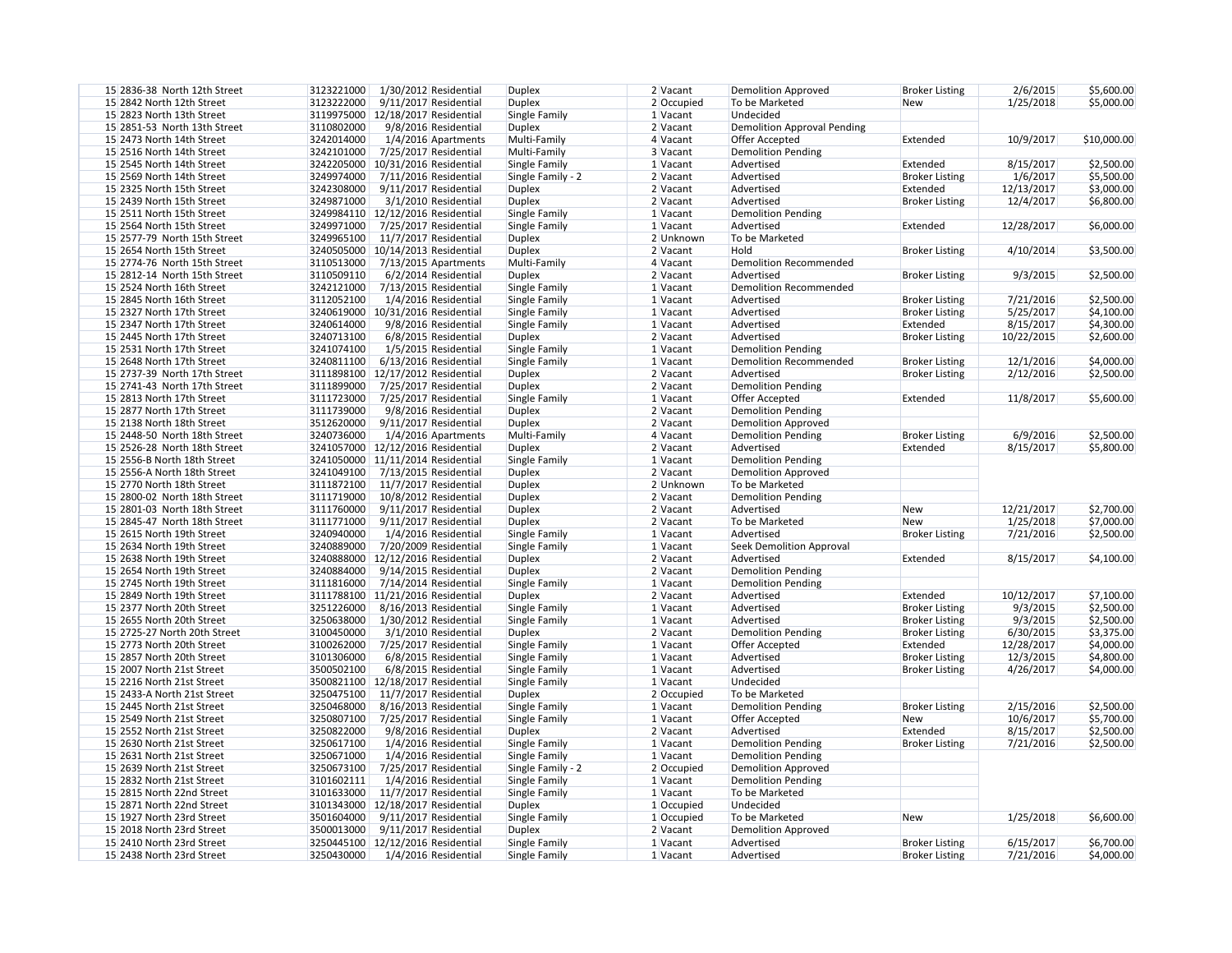| 15 2450 North 23rd Street    | 3250423100<br>$9/11/2017$ Residential | Single Family          | 1 Vacant   | <b>Demolition Approved</b>         |                       |            |             |
|------------------------------|---------------------------------------|------------------------|------------|------------------------------------|-----------------------|------------|-------------|
| 15 2550B North 23rd Street   | 3250786000<br>7/11/2016 Residential   | Single Family          | 1 Vacant   | <b>Demolition Pending</b>          |                       |            |             |
| 15 2558 North 23rd Street    | 3250783000 12/12/2016 Residential     | Single Family          | 1 Vacant   | Advertised                         | Extended              | 8/15/2017  | \$3,300.00  |
| 15 2802 North 23rd Street    | 3101637110<br>1/4/2016 Commercial     | Church                 | 3 Vacant   | To be Marketed                     |                       |            |             |
| 15 2843 North 23rd Street    | 3101371100 10/31/2016 Residential     | Single Family          | 1 Vacant   | Offer Accepted                     | Extended              | 8/15/2017  | \$5,700.00  |
| 15 2866 North 23rd Street    | 3101357000<br>1/5/2015 Residential    | Single Family          | 1 Vacant   | Advertised                         | <b>Broker Listing</b> | 9/3/2015   | \$2,500.00  |
| 15 2028 North 24th Place     | 3502396000<br>6/29/2011 Residential   | <b>Duplex</b>          | 2 Vacant   | <b>Demolition Pending</b>          |                       |            |             |
| 15 2060 North 24th Place     | 3502388100<br>9/11/2017 Residential   | Single Family          | 1 Vacant   | Advertised                         | New                   | 12/21/2017 | \$14,100.00 |
| 15 2618 North 24th Place     | 3251323000<br>7/25/2017 Residential   | Single Family          | 1 Occupied | Offer Accepted                     | Extended              | 11/8/2017  | \$5,400.00  |
| 15 2659 North 24th Place     | 3251341000 11/16/2015 Residential     | <b>Duplex</b>          | 3 Vacant   | To be Marketed                     |                       |            |             |
| 15 2830 North 24th Place     | 3102542000 10/14/2013 Residential     | <b>Duplex</b>          | 2 Vacant   | <b>Demolition Approval Pending</b> |                       |            |             |
| 15 2051-53 North 24th Street | 3502417000<br>11/7/2017 Residential   | <b>Duplex</b>          | 2 Unknown  | To be Marketed                     |                       |            |             |
| 15 2060 North 24th Street    | 3502421100<br>6/29/2011 Commercial    | Tavern                 | 1 Vacant   | <b>Demolition Pending</b>          |                       |            |             |
| 15 2131 North 24th Street    | 3502180000<br>6/8/2015 Residential    | <b>Duplex</b>          | 2 Vacant   | Hold                               |                       |            |             |
| 15 2135 North 24th Street    | 3502179100<br>$11/7/2017$ Residential | <b>Duplex</b>          | 2 Vacant   | To be Marketed                     |                       |            |             |
| 15 2658 North 24th Street    | 3250723000<br>9/8/2016 Residential    | <b>Duplex</b>          | 2 Vacant   | Advertised                         | Extended              | 1/6/2017   | \$2,500.00  |
| 15 2744 North 24th Street    | 3100212000<br>$6/2/2014$ Residential  | Single Family          | 1 Vacant   | Hold                               | <b>Broker Listing</b> | 12/23/2014 | \$3,200.00  |
| 15 2846 North 24th Street    | 3101373100                            |                        | 1 Vacant   | Seek Demolition Approval           | <b>Broker Listing</b> | 11/10/2014 | \$2,500.00  |
|                              | 7/26/2010 Residential                 | Single Family          |            |                                    |                       |            |             |
| 15 2632-34 North 25th Street | 3251360000 10/31/2016 Residential     | <b>Duplex</b>          | 2 Vacant   | Advertised                         | Extended              | 8/15/2017  | \$2,500.00  |
| 15 2737 North 25th Street    | 3101896000<br>6/8/2015 Residential    | <b>Duplex</b>          | 2 Occupied | Hold                               | Extended              | 10/22/2015 | \$2,500.00  |
| 15 2821 North 25th Street    | 3100006100<br>9/14/2015 Residential   | Single Family          | $1$ Vacant | <b>Demolition Pending</b>          | <b>Broker Listing</b> | 2/18/2016  | \$3,400.00  |
| 15 2828 North 25th Street    | 3102516000<br>9/15/2014 Residential   | <b>Duplex</b>          | 2 Vacant   | <b>Demolition Approval Pending</b> |                       |            |             |
| 15 1429-31 North 26th Street | 3641777000<br>7/25/2017 Residential   | <b>Duplex</b>          | 2 Vacant   | Advertised                         | <b>Broker Listing</b> | 11/8/2017  | \$4,100.00  |
| 15 1853 North 26th Street    | 3501378000<br>7/25/2017 Residential   | <b>Duplex</b>          | 2 Vacant   | <b>Return Pending</b>              |                       |            |             |
| 15 1861-63 North 26th Street | 3501376100 12/12/2016 Residential     | <b>Duplex</b>          | 2 Vacant   | <b>Demolition Pending</b>          |                       |            |             |
| 15 2413 North 26th Street    | 3251072000<br>$9/15/2014$ Residential | Single Family          | 1 Vacant   | <b>Demolition Approval Pending</b> |                       |            |             |
| 15 2417 North 26th Street    | 3251071000<br>1/4/2016 Residential    | Single Family          | 1 Vacant   | <b>Demolition Approved</b>         |                       |            |             |
| 15 2444 North 26th Street    | 3250118000<br>6/13/2016 Residential   | Single Family          | 1 Vacant   | <b>Demolition Pending</b>          |                       |            |             |
| 15 2769 North 26th Street    | 3101920000<br>8/16/2013 Residential   | Single Family          | 1 Vacant   | <b>Demolition Approval Pending</b> |                       |            |             |
| 15 2814-16 North 26th Street | 3101817100<br>9/8/2016 Residential    | Duplex                 | 2 Vacant   | Advertised                         | Extended              | 1/6/2017   | \$2,500.00  |
| 15 2865 North 26th Street    | 3102415000<br>1/4/2016 Residential    | <b>Duplex</b>          | 2 Vacant   | Demolition Recommended             |                       |            |             |
| 15 2426 North 27th Street    | 3251082000<br>11/7/2017 Residential   | Multi-Family           | 3 Occupied | To be Marketed                     |                       |            |             |
| 15 2440 North 27th Street    | 3251086000<br>12/2/2013 Residential   | Single Family          | 1 Vacant   | Demolition Recommended             |                       |            |             |
| 15 2472 North 27th Street    | 3251094100   11/14/2011 Residential   | Single Family          | 1 Vacant   | <b>Demolition Approval Pending</b> |                       |            |             |
| 15 2476-78 North 27th Street | 3251095000<br>9/8/2016 Residential    | <b>Duplex</b>          | 2 Vacant   | Advertised                         | Extended              | 1/6/2017   | \$2,500.00  |
| 15 2641-43 North 27th Street | 3260009000<br>9/11/2017 Commercial    | Com/Res                | 4 Occupied | To be Marketed                     |                       |            |             |
| 15 2778 North 27th Street    | 3101914100 10/31/2016 Residential     | Single Family          | 1 Vacant   | <b>Demolition Pending</b>          |                       |            |             |
| 15 2842 North 27th Street    | 3100024000 12/17/2012 Residential     | Duplex                 | 2 Vacant   | Advertised                         | <b>Broker Listing</b> | 10/21/2015 | \$3,000.00  |
| 15 2868 North 27th Street    | 3102425112 11/16/2015 Commercial      | Com/Res                | 2 Vacant   | Advertised                         | <b>Broker Listing</b> | 9/1/2016   | \$3,000.00  |
| 15 1825 North 28th Street    | 3490948000<br>7/13/2015 Residential   | <b>Duplex</b>          | 2 Vacant   | Advertised                         | <b>Broker Listing</b> | 1/8/2016   | \$3,000.00  |
| 15 2225 North 28th Street    | 3491808100 11/16/2015 Residential     | Single Family          | 1 Vacant   | <b>Demolition Pending</b>          |                       |            |             |
| 15 2652 North 28th Street    | 3260030000<br>9/15/2014 Residential   | Single Family          | 1 Vacant   | Advertised                         | <b>Broker Listing</b> | 8/15/2017  | \$3,000.00  |
| 15 2772 North 28th Street    | 3090427000   10/14/2013 Residential   | <b>Duplex</b>          | 2 Vacant   | Advertised                         | <b>Broker Listing</b> | 3/5/2015   | \$4,000.00  |
| 15 2826 North 28th Street    | 3090316000<br>9/8/2016 Residential    | Single Family          | $1$ Vacant | Advertised                         | Extended              | 8/15/2017  | \$2,500.00  |
| 15 1519 North 29th Street    | 3650789000<br>11/7/2017 Residential   |                        | 3 Unknown  | To be Marketed                     |                       |            |             |
|                              |                                       | Duplex & Single Family |            |                                    |                       |            |             |
| 15 1635 North 29th Street    | 3650650000<br>9/11/2017 Residential   | Duplex                 | 2 Vacant   | <b>Demolition Approved</b>         |                       |            |             |
| 15 1903 North 29th Street    | 3490874100<br>7/25/2017 Residential   | Single Family          | 1 Vacant   | Advertised                         | <b>Broker Listing</b> | 11/8/2017  | \$5,000.00  |
| 15 1908 North 29th Street    | 3490893110<br>11/7/2017 Residential   | Single Family          | 1 Vacant   | Undecided                          |                       |            |             |
| 15 2160 North 29th Street    | 3492108000   10/14/2013 Residential   | Single Family          | 1 Vacant   | <b>Demolition Pending</b>          |                       |            |             |
| 15 2453 North 29th Street    | 3261287000<br>9/16/2011 Residential   | Duplex                 | 2 Vacant   | <b>Demolition Approval Pending</b> |                       |            |             |
| 15 2633 North 29th Street    | 3260129000<br>9/14/2015 Residential   | <b>Duplex</b>          | 2 Vacant   | Seek Demolition Approval           | Extended              | 6/21/2016  | \$2,500.00  |
| 15 2657 North 29th Street    | 3260122000<br>6/13/2016 Residential   | <b>Duplex</b>          | 2 Vacant   | <b>Demolition Pending</b>          |                       |            |             |
| 15 2863 North 29th Street    | 3090368000 12/12/2016 Residential     | Single Family          | 1 Vacant   | <b>Seek Demolition Approval</b>    | Extended              | 8/15/2017  | \$3,800.00  |
| 15 2874-76 North 29th Street | 3090362000<br>8/16/2013 Residential   | <b>Duplex</b>          | 2 Vacant   | <b>Demolition Recommended</b>      |                       |            |             |
| 15 2011-17 North 30th Street | 3491753100 10/31/2016 Commercial      | Warehouse              | 0 Vacant   | Undecided                          |                       |            |             |
| 15 2657 North 30th Street    | 3260518000 12/12/2016 Residential     | Single Family          | 1 Vacant   | <b>Demolition Pending</b>          |                       |            |             |
| 15 1519-21 North 32nd Street | 3651115000<br>7/11/2016 Residential   | Multi-Family           | 4 Vacant   | Advertised                         | Extended              | 1/6/2017   | \$3,000.00  |
| 15 1523-25 North 32nd Street | 3651114000 12/18/2017 Residential     | <b>Duplex</b>          | 2 Unknown  | Undecided                          |                       |            |             |
| 15 1644 North 32nd Street    | 3650949000<br>7/13/2015 Residential   | Single Family          | 1 Vacant   | Advertised                         | <b>Broker Listing</b> | 1/8/2016   | \$3,000.00  |
| 15 2016 North 32nd Street    | 3491502000 12/12/2016 Residential     | Single Family          | 1 Vacant   | Advertised                         | <b>Broker Listing</b> | 6/15/2017  | \$4,000.00  |
| 15 2023-25 North 32nd Street | 3490521100<br>7/14/2014 Residential   | Multi-Family           | 3 Vacant   | Offer Accepted                     | <b>Broker Listing</b> | 9/3/2015   | \$2,500.00  |
| 15 2032 North 32nd Street    | 3490508100<br>$12/2/2013$ Residential | Duplex                 | 2 Vacant   | <b>Demolition Approval Pending</b> |                       |            |             |
| 15 1500-02 North 33rd Street | 3651122000 12/12/2016 Residential     | <b>Duplex</b>          | 2 Vacant   | Advertised                         | <b>Broker Listing</b> | 5/25/2017  | \$8,000.00  |
|                              |                                       |                        |            |                                    |                       |            |             |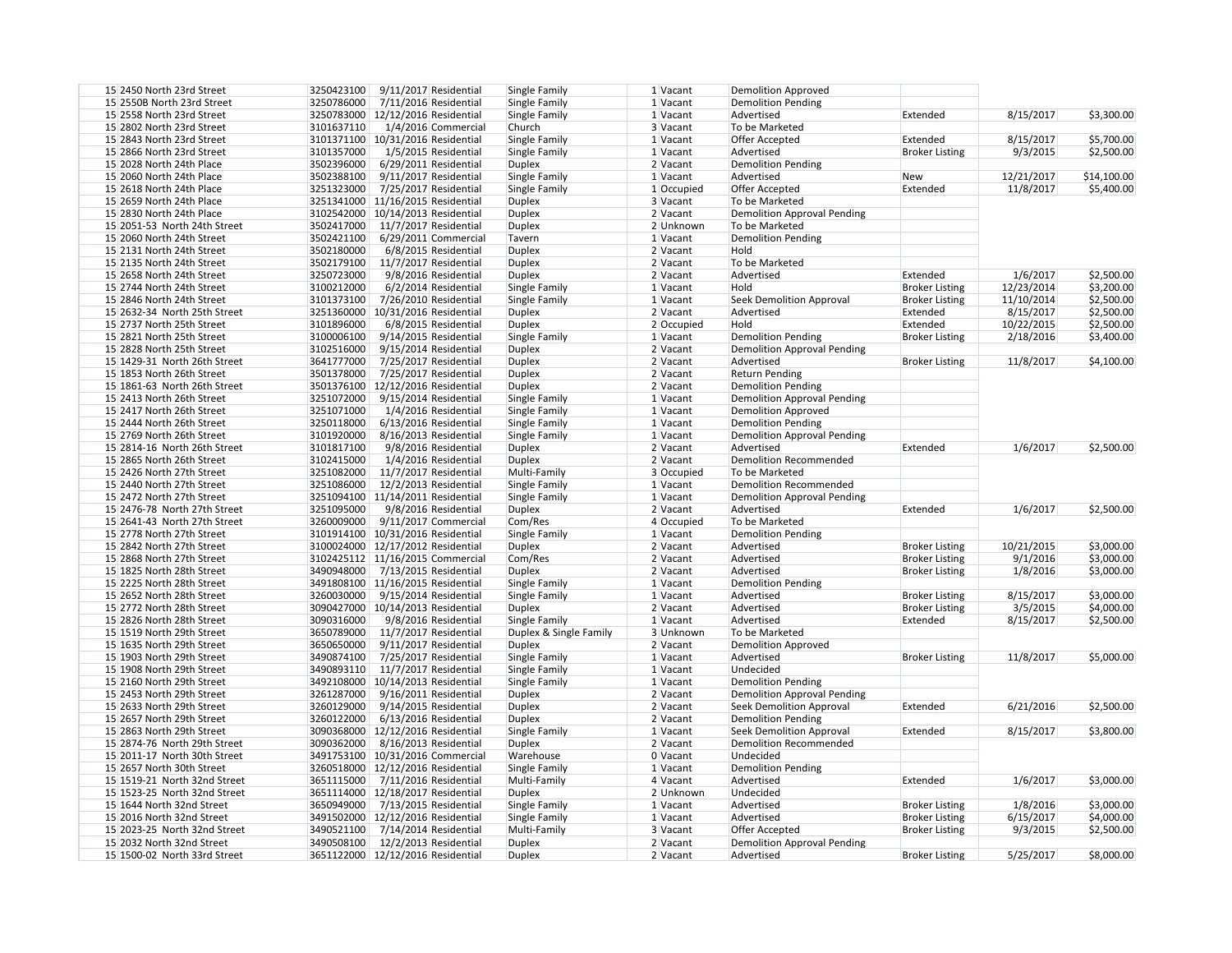| 15 2237-39 North 33rd Street | 3490247000                            |               |              | To be Marketed                |                        | 1/25/2018  |             |
|------------------------------|---------------------------------------|---------------|--------------|-------------------------------|------------------------|------------|-------------|
|                              | 11/7/2017 Apartments<br>3260884000    | Multi-Family  | 4 Vacant     | Advertised                    | <b>New</b><br>Extended |            | \$2,500.00  |
| 15 2458 North 33rd Street    | 6/8/2015 Residential                  | Duplex        | 2 Vacant     |                               |                        | 9/10/2015  | \$2,500.00  |
| 15 2549-51 North 33rd Street | 3260308100<br>7/13/2015 Residential   | Multi-Family  | 3 Vacant     | Advertised                    | <b>Broker Listing</b>  | 12/3/2015  | \$5,000.00  |
| 15 2806 North 33rd Street    | 3099992000<br>$9/11/2017$ Residential | Single Family | 1 Vacant     | Advertised                    | Extended               | 12/13/2017 | \$2,700.00  |
| 15 2833-35 North 33rd Street | 3091012000 10/31/2016 Apartments      | Multi-Family  | 4 Vacant     | Demolition Recommended        |                        |            |             |
| 15 2018-20 North 34th Street | 3491523000 11/16/2015 Residential     | Duplex        | 2 Vacant     | <b>Demolition Recommended</b> |                        |            |             |
| 15 2578 North 34th Street    | 3261456000<br>$9/11/2017$ Residential | <b>Duplex</b> | 2 Occupied   | <b>Return Pending</b>         |                        |            |             |
| 15 2622A North 34th Street   | 3261449000<br>7/14/2014 Residential   | Duplex        | 2 Vacant     | Advertised                    | <b>Broker Listing</b>  | 9/3/2015   | \$2,500.00  |
| 15 2634 North 34th Street    | 3261446000<br>$9/11/2017$ Residential | Single Family | 1 Vacant     | Advertised                    | <b>New</b>             | 12/21/2017 | \$2,600.00  |
| 15 2767-69 North 34th Street | 3090840000 12/12/2016 Residential     | Duplex        | $2$ Vacant   | Advertised                    | <b>Broker Listing</b>  | 5/25/2017  | \$7,600.00  |
| 15 2868 North 34th Street    | 3091038000   12/18/2017 Residential   | <b>Duplex</b> | 2 Unknown    | Undecided                     |                        |            |             |
| 15 1719-21 North 35th Street | 3480024000 12/12/2016 Residential     | Duplex        | 2 Vacant     | Offer Accepted                | <b>Broker Listing</b>  | 6/15/2017  | \$4,000.00  |
| 15 1932-34 North 35th Street | 3491552100<br>10/8/2012 Apartments    | Multi-Family  | 4 Vacant     | Demolition Pending            |                        |            |             |
| 15 2126 North 35th Street    | 3490286000<br>1/4/2016 Residential    | <b>Duplex</b> | 2 Vacant     | Advertised                    | <b>Broker Listing</b>  | 7/21/2016  | \$5,000.00  |
| 15 2405-07 North 35th Street | 3271265000 11/16/2015 Residential     | <b>Duplex</b> | 2 Vacant     | Demolition Recommended        |                        |            |             |
| 15 2464-66 North 35th Street | 3261553000<br>1/5/2015 Residential    | <b>Duplex</b> | 2 Vacant     | Advertised                    | <b>Broker Listing</b>  | 9/3/2015   | \$2,500.00  |
| 15 2511 North 35th Street    | 3270343000<br>7/14/2014 Residential   | Single Family | 1 Vacant     | Hold                          | Extended               | 2/9/2015   | \$2,500.00  |
| 15 2528 North 35th Street    | 3261503100 12/12/2016 Residential     | <b>Duplex</b> | 2 Vacant     | Demolition Approved           |                        |            |             |
| 15 2560 North 35th Street    | 3261511000   12/12/2016 Residential   | <b>Duplex</b> | 2 Occupied   | Advertised                    | Extended               | 6/15/2017  | \$6,000.00  |
| 15 2576 North 35th Street    | 3261515000   10/31/2016 Residential   | <b>Duplex</b> | 2 Vacant     | Advertised                    | Extended               | 8/15/2017  | \$2,500.00  |
| 15 2610 North 35th Street    | 3261424100<br>7/11/2016 Residential   |               | 2 Vacant     | Hold                          | <b>Broker Listing</b>  |            | \$3,000.00  |
|                              |                                       | <b>Duplex</b> |              |                               |                        | 12/1/2016  |             |
| 15 2635-37 North 35th Street | 3271534000<br>1/5/2015 Residential    | <b>Duplex</b> | 2 Vacant     | Advertised                    | Extended               | 7/2/2015   | \$2,500.00  |
| 15 2836-38 North 35th Street | 3091068000 11/14/2011 Residential     | <b>Duplex</b> | 2 Vacant     | Demolition Pending            |                        |            |             |
| 15 2854 North 35th Street    | 3091072000<br>7/9/2012 Residential    | <b>Duplex</b> | 2 Vacant     | Advertised                    | <b>Broker Listing</b>  | 2/18/2014  | \$3,250.00  |
| 15 2858 North 35th Street    | 3091073000 11/11/2014 Residential     | Single Family | 1 Vacant     | Advertised                    | <b>Broker Listing</b>  | 9/3/2015   | \$2,500.00  |
| 15 1346-48 North 36th Street | 3660906000<br>6/13/2016 Residential   | <b>Duplex</b> | 2 Vacant     | Advertised                    | <b>Broker Listing</b>  | 4/24/2017  | \$6,300.00  |
| 15 1963-65 North 36th Street | 3480330000<br>9/11/2017 Residential   | Multi-Family  | 3 Vacant     | To be Marketed                | <b>New</b>             | 1/25/2018  | \$7,800.00  |
| 15 2114-16 North 36th Street | 3481117000<br>6/13/2016 Residential   | <b>Duplex</b> | 2 Vacant     | Advertised                    | Extended               | 8/15/2017  | \$2,700.00  |
| 15 2153-55 North 36th Street | 3481067100<br>11/7/2017 Residential   | Duplex        | 2 Vacant     | Seek Demolition Approval      |                        |            |             |
| 15 2406-08 North 36th Street | 3271268000<br>7/11/2016 Residential   | <b>Duplex</b> | 2 Vacant     | Advertised                    | <b>New</b>             | 11/10/2017 | \$2,700.00  |
| 15 2412 North 36th Street    | 3271269000<br>11/7/2017 Apartments    | Multi-Family  | 4 Vacant     | To be Marketed                | <b>New</b>             | 1/25/2018  | \$11,600.00 |
| 15 2514 North 36th Street    | 3270350100 10/31/2016 Residential     | Single Family | 1 Vacant     | <b>Offer Accepted</b>         | Extended               | 8/15/2017  | \$7,700.00  |
| 15 2515 North 36th Street    | 3270313000 10/14/2013 Residential     | Single Family | 1 Vacant     | Demolition Pending            |                        |            |             |
| 15 2625 North 36th Street    | 3271569100<br>7/11/2016 Residential   | Single Family | 1 Vacant     | Hold                          |                        |            |             |
| 15 2661-A North 36th Street  | 3271578000<br>1/4/2016 Residential    | Single Family | 1 Vacant     | Advertised                    | Extended               | 8/15/2017  | \$3,000.00  |
| 15 2835 North 36th Street    | 3080884000 12/18/2017 Residential     | Single Family | 1 Vacant     | Undecided                     |                        |            |             |
| 15 1726-28 North 37th Street | 3660370000 6/2/2014 Residential       | Duplex        | $2$ Vacant   | Demolition Recommended        |                        |            |             |
| 15 2016-18 North 37th Street | 3480231000 11/16/2015 Residential     | <b>Duplex</b> | $2$ Vacant   | Advertised                    | <b>Broker Listing</b>  | 4/26/2017  | \$5,000.00  |
|                              | 3481096000                            |               |              | Advertised                    |                        | 12/21/2017 | \$25,000.00 |
| 15 2176 North 37th Street    | $9/11/2017$ Residential               | Single Family | $1$ Occupied |                               | <b>New</b>             |            |             |
| 15 2547 North 37th Street    | 3271621000<br>6/7/2017 Residential    | Single Family | 1 Vacant     | Advertised                    | Extended               | 12/5/2017  | \$2,700.00  |
| 15 2639-41 North 37th Street | 3271608000 12/12/2016 Residential     | <b>Duplex</b> | 2 Vacant     | <b>Return Pending</b>         |                        |            |             |
| 15 2646-48 North 37th Street | 3271551000<br>$9/15/2014$ Residential | <b>Duplex</b> | 2 Vacant     | Advertised                    | Extended               | 12/9/2016  | \$2,500.00  |
| 15 2722-24 North 37th Street | 3080928000   12/12/2016 Residential   | <b>Duplex</b> | 2 Vacant     | Advertised                    | Extended               | 8/15/2017  | \$6,800.00  |
| 15 2824-26 North 37th Street | 3080896000<br>9/11/2017 Residential   | <b>Duplex</b> | 2 Occupied   | Advertised                    | <b>New</b>             | 12/21/2017 | \$16,100.00 |
| 15 2845-47 North 37th Street | 3080851000<br>7/25/2017 Residential   | <b>Duplex</b> | 2 Vacant     | Advertised                    | Extended               | 12/28/2017 | \$5,300.00  |
| 15 2877-79 North 37th Street | 3080845000<br>$9/11/2017$ Residential | <b>Duplex</b> | 2 Occupied   | Advertised                    | <b>New</b>             | 12/21/2017 | \$25,700.00 |
| 15 1349-51 North 38th Street | 3660531000 12/18/2017 Residential     | Duplex        | 2 Unknown    | Undecided                     |                        |            |             |
| 15 1510 North 38th Street    | 3661815000<br>7/11/2016 Residential   | Single Family | 1 Vacant     | Demolition Approved           |                        |            |             |
| 15 1527 North 38th Street    | 3661849000<br>12/2/2013 Residential   | Single Family | 1 Vacant     | Demolition Approval Pending   |                        |            |             |
| 15 2009 North 38th Street    | 3480264100<br>8/16/2013 Residential   | Single Family | 1 Vacant     | Advertised                    | <b>Broker Listing</b>  | 2/18/2014  | \$2,500.00  |
| 15 2014 North 38th Street    | 3480252000<br>11/7/2017 Residential   | <b>Duplex</b> | 2 Vacant     | Seek Demolition Approval      |                        |            |             |
| 15 2024 North 38th Street    | 3480254000<br>1/4/2016 Residential    | Single Family | 1 Vacant     | Demolition Pending            |                        |            |             |
| 15 2413A North 38th Street   | 3271018100<br>6/8/2015 Residential    | <b>Duplex</b> | 2 Occupied   | Hold                          |                        |            |             |
| 15 2453-55 North 38th Street | 3271009000<br>6/2/2014 Residential    | <b>Duplex</b> | 2 Vacant     | Advertised                    | <b>Broker Listing</b>  | 9/3/2015   | \$2,500.00  |
| 15 2458-60 North 38th Street | 3270932000 10/31/2016 Residential     | <b>Duplex</b> | 2 Vacant     | Advertised                    | Extended               | 8/15/2017  | \$2,500.00  |
| 15 2469 North 38th Street    | 3271005000 11/16/2015 Residential     | <b>Duplex</b> | $2$ Vacant   | <b>Demolition Pending</b>     |                        |            |             |
|                              |                                       |               |              |                               |                        |            |             |
| 15 2530 North 38th Street    | 3271639000<br>8/16/2013 Residential   | <b>Duplex</b> | 2 Vacant     | Advertised                    | <b>Broker Listing</b>  | 3/26/2014  | \$2,500.00  |
| 15 1429 North 39th Street    | 3661753000   10/31/2016 Residential   | <b>Duplex</b> | 2 Vacant     | Advertised                    | Extended               | 4/6/2017   | \$2,500.00  |
| 15 1862 North 39th Street    | 3481409000 12/18/2017 Residential     | Single Family | 1 Vacant     | Undecided                     |                        |            |             |
| 15 2040 North 39th Street    | 3480274000<br>11/7/2017 Residential   | <b>Duplex</b> | 2 Unknown    | To be Marketed                |                        |            |             |
| 15 2205 North 39th Street    | 3480417000 12/18/2017 Residential     | <b>Duplex</b> | 2 Unknown    | Undecided                     |                        |            |             |
| 15 2212 North 39th Street    | 3480979000<br>9/11/2017 Residential   | Single Family | 1 Vacant     | Advertised                    | <b>New</b>             | 12/21/2017 | \$2,600.00  |
| 15 2528-30 North 39th Street | 3271063000<br>11/7/2017 Residential   | <b>Duplex</b> | 2 Unknown    | To be Marketed                |                        |            |             |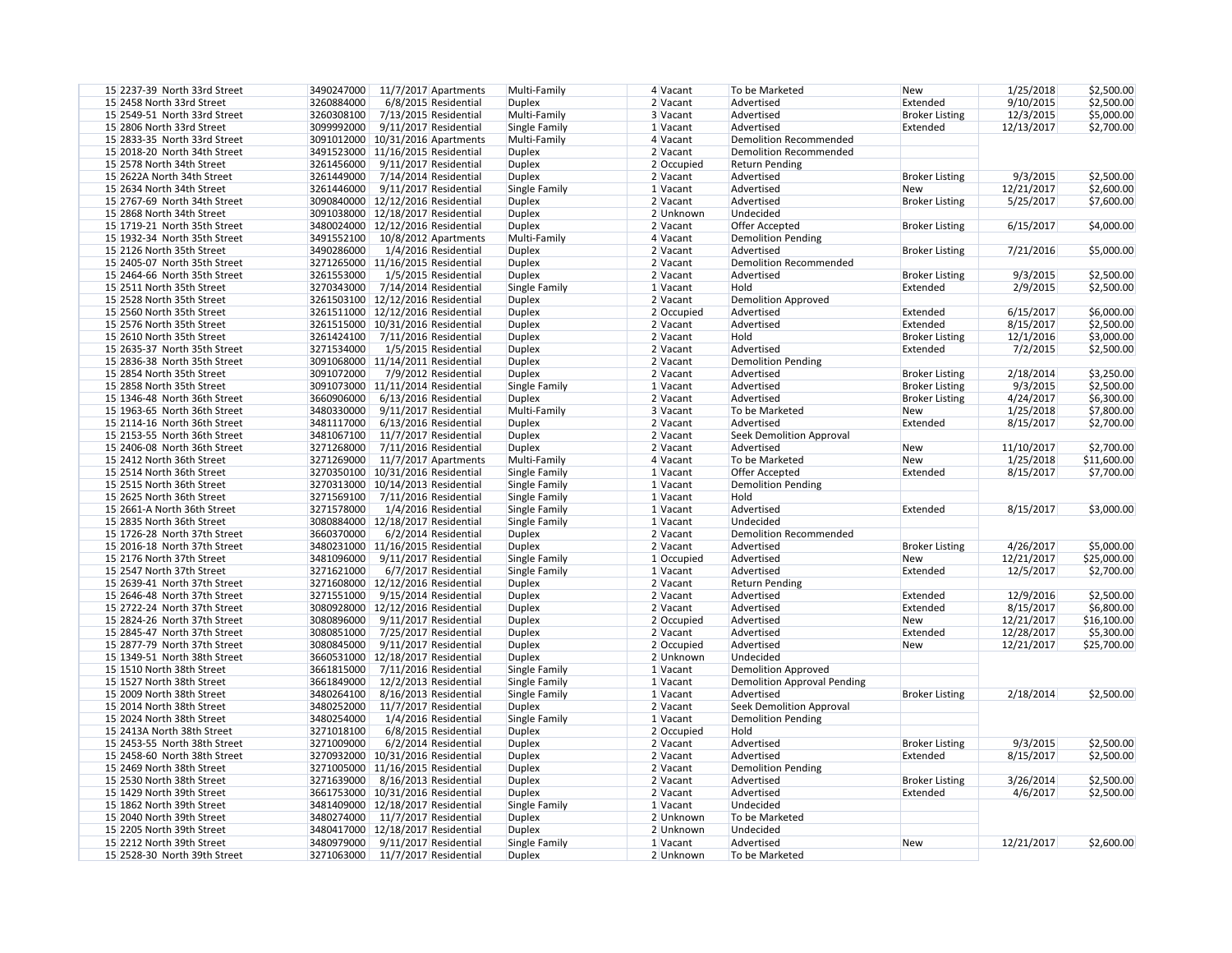| 15 2723-25 North 39th Street       | 3080394000 12/17/2012 Residential     | <b>Duplex</b> | 2 Vacant     | <b>Demolition Pending</b>          |                       |            |             |
|------------------------------------|---------------------------------------|---------------|--------------|------------------------------------|-----------------------|------------|-------------|
| 15 2007-09 North 40th Street       | 3480727000<br>9/11/2017 Residential   | <b>Duplex</b> | 2 Occupied   | <b>Return Pending</b>              |                       |            |             |
| 15 2039-41 North 40th Street       | 3480720000<br>7/14/2014 Residential   | <b>Duplex</b> | 2 Vacant     | Advertised                         | <b>Broker Listing</b> | 9/3/2015   | \$2,500.00  |
| 15 2455-57 North 40th Street       | 3270556000<br>9/8/2016 Residential    | <b>Duplex</b> | 2 Vacant     | <b>Demolition Pending</b>          |                       |            |             |
| 15 2475-77 North 40th Street       | 3270552000<br>10/31/2016 Residential  | <b>Duplex</b> | $2$ Vacant   | Advertised                         | <b>Broker Listing</b> | 5/25/2017  | \$4,500.00  |
| 15 2502 North 40th Street          | 3270716000<br>9/11/2017 Residential   | Single Family | $1$ Vacant   | Advertised                         | Extended              | 12/13/2017 | \$2,500.00  |
| 15 2506-08 North 40th Street       | 3270717000<br>7/11/2016 Residential   | <b>Duplex</b> | 2 Vacant     | Advertised                         | Extended              | 1/6/2017   | \$2,500.00  |
| 15 2022-24 North 41st Street       | 3480734000<br>10/31/2016 Residential  | <b>Duplex</b> | 2 Vacant     | <b>Demolition Approved</b>         | Extended              | 10/4/2017  | \$2,500.00  |
| 15 2028-30 North 41st Street       | 3480735000<br>1/4/2016 Residential    | <b>Duplex</b> | 2 Vacant     | <b>Demolition Approved</b>         | <b>Broker Listing</b> | 8/7/2017   | \$2,500.00  |
| 15 2171 North 41st Street          | 3480527000<br>9/8/2016 Residential    | Single Family | 1 Vacant     | Advertised                         | Extended              | 12/5/2017  | \$2,900.00  |
| 15 2242-44 North 41st Street       | 3480432000<br>9/14/2015 Residential   | <b>Duplex</b> | 2 Vacant     | <b>Demolition Recommended</b>      |                       |            |             |
| 15 2247 North 41st Street          | 3480455000<br>7/25/2017 Residential   | <b>Duplex</b> | 2 Vacant     | Advertised                         | Extended              | 12/28/2017 | \$5,800.00  |
| 15 2663 North 41st Street          | 3271328000 10/31/2016 Residential     | <b>Duplex</b> | 2 Vacant     | Advertised                         | Extended              | 8/15/2017  | \$2,500.00  |
| 15 2813-15 North 41st Street       | 3080488000<br>9/11/2017 Residential   | <b>Duplex</b> | $2$ Occupied | Advertised                         | <b>New</b>            | 12/21/2017 | \$45,000.00 |
| 15 2852 North 41st Street          | 3080470000 12/18/2017 Residential     | Single Family | $1$ Occupied | Undecided                          |                       |            |             |
| 15 2335 North 44th Street          | 3280626000<br>1/4/2016 Residential    | Single Family | 1 Vacant     | Offer Accepted                     | Extended              | 3/6/2017   | \$25,000.00 |
| 15 2341 North 44th Street          | 3280625000<br>6/13/2016 Residential   | <b>Duplex</b> | $2$ Vacant   | <b>Demolition Pending</b>          |                       |            |             |
| 15 2343-45 North 44th Street       | 3280624000<br>8/16/2013 Residential   | <b>Duplex</b> | $2$ Vacant   | Advertised                         | <b>Broker Listing</b> | 8/15/2017  | \$4,900.00  |
|                                    | 3281422000                            |               |              | Advertised                         |                       |            |             |
| 15 2403 North 44th Street          | 7/25/2017 Residential                 | Single Family | $1$ Vacant   |                                    | Extended              | 12/28/2017 | \$28,000.00 |
| 15 2407-09 North 44th Street       | 3281421000 12/12/2016 Residential     | <b>Duplex</b> | 2 Vacant     | Advertised                         | Extended              | 8/4/2017   | \$10,900.00 |
| 15 2454-56 North 44th Street       | 3282008000<br>11/7/2017 Residential   | <b>Duplex</b> | 2 Occupied   | To be Marketed                     |                       |            |             |
| 15 2533-35 North 44th Street       | 3280768000<br>12/18/2017 Residential  | <b>Duplex</b> | 2 Unknown    | Undecided                          |                       |            |             |
| 15 2455-57 North 45th Street       | 3281433000<br>9/11/2017 Residential   | <b>Duplex</b> | 2 Occupied   | <b>Return Pending</b>              |                       |            |             |
| 15 2618 North 46th Street          | 3281651000<br>9/11/2017 Residential   | Single Family | 1 Vacant     | Advertised                         | Extended              | 12/13/2017 | \$26,500.00 |
| 15 2477 North 47th Street          | 3281058000<br>9/11/2017 Residential   | Single Family | 1 Vacant     | Advertised                         | <b>New</b>            | 12/21/2017 | \$44,300.00 |
| 15 2658-60 North 48th Street       | 3280409000<br>11/7/2017 Residential   | Duplex        | 2 Occupied   | To be Marketed                     |                       |            |             |
| 15 2544-46 North 49th Street       | 3281024000 12/18/2017 Residential     | <b>Duplex</b> | 2 Unknown    | Undecided                          |                       |            |             |
| 15 2111 West Brown Street          | 3501005100<br>7/25/2017 Residential   | Single Family | 1 Occupied   | Offer Accepted                     | Extended              | 11/8/2017  | \$7,200.00  |
| 15 3730-32 West Brown Street       | 3480250000 12/12/2016 Residential     | <b>Duplex</b> | 2 Vacant     | Offer Accepted                     | <b>Broker Listing</b> | 6/15/2017  | \$5,000.00  |
| 15 3826 West Brown Street          | 3480267000<br>11/7/2017 Residential   | <b>Duplex</b> | 2 Vacant     | To be Marketed                     | <b>New</b>            | 1/25/2018  | \$2,500.00  |
| 15 830-32 West Center Street       | 3120524000<br>9/8/2016 Special        | Com/Res       | $1$ Vacant   | To be Marketed                     |                       |            |             |
| 15 2501-03 West Center Street      | 3251375000<br>6/7/2017 Residential    | <b>Duplex</b> | 2 Vacant     | <b>Demolition Approval Pending</b> |                       |            |             |
| 15 2509 West Center Street         | 3251373000 12/18/2017 Commercial      | Tavern        | 1 Unknown    | Undecided                          |                       |            |             |
| 15 2517-19 West Center Street      | 3251371000<br>6/7/2017 Residential    | <b>Duplex</b> | 2 Vacant     | <b>Demolition Pending</b>          |                       |            |             |
| 15 2600-02 West Center Street      | 3101932000<br>8/16/2013 Residential   | Multi-Family  | 3 Vacant     | <b>Demolition Pending</b>          |                       |            |             |
| 15 2604-06 West Center Street      | 3101933000<br>7/25/2017 Residential   | Multi-Family  | 3 Vacant     | <b>Demolition Pending</b>          |                       |            |             |
| 15 3416-18 West Center Street      | 3090857000<br>7/13/2015 Residential   | Multi-Family  | 3 Vacant     | <b>Demolition Pending</b>          |                       |            |             |
| 15 3420-22 West Center Street      | 3090858000 11/16/2015 Commercial      | Com/Res       | 2 Vacant     | <b>Demolition Approval Pending</b> |                       |            |             |
| 15 3820 West Center Street         | 7/20/2009 Commercial<br>3080987000    | Garment       | 0 Vacant     | <b>Demolition Pending</b>          |                       |            |             |
| 15 5033-35 West Center Street      | 3280338000<br>11/7/2017 Commercial    | Com/Res       | 6 Occupied   | To be Marketed                     |                       |            |             |
| 15 1321 West Cherry Street         | 3631409000<br>1/4/2016 Residential    | Single Family | 1 Vacant     | <b>Demolition Pending</b>          |                       |            |             |
| 15 2231 West Cherry Street         | 3643112000 12/17/2012 Residential     | <b>Duplex</b> | 2 Vacant     | Demolition Recommended             |                       |            |             |
| 15 2309 West Cherry Street         | 3641976000<br>6/8/2015 Residential    | Single Family | 1 Vacant     | Hold                               | Extended              | 10/22/2015 | \$2,500.00  |
| 15 3219 West Cherry Street         | 3651148000 12/12/2016 Residential     | Single Family | $1$ Vacant   | <b>Demolition Pending</b>          |                       |            |             |
|                                    |                                       | <b>Duplex</b> | 2 Vacant     |                                    |                       |            |             |
| 15 3301-03 West Cherry Street      | 3651162000<br>10/31/2016 Residential  |               |              | <b>Demolition Approved</b>         |                       |            |             |
| 15 916 West Clarke Street          | 3230018000<br>7/25/2017 Residential   | Single Family | $1$ Vacant   | <b>Demolition Pending</b>          |                       |            |             |
| 15 921-23 West Clarke Street       | 3230050000<br>9/8/2016 Residential    | <b>Duplex</b> | 2 Vacant     | To be Marketed                     | New                   | 1/25/2018  | \$9,000.00  |
| 15 1725 West Clarke Street         | 3241043100<br>1/4/2016 Residential    | Single Family | $1$ Vacant   | Advertised                         | <b>Broker Listing</b> | 7/21/2016  | \$3,800.00  |
| 15 1734 West Clarke Street         | 3240858000 10/31/2016 Residential     | Multi-Family  | 5 Vacant     | Advertised                         | Extended              | 4/6/2017   | \$2,500.00  |
| 15 2024-26 West Clarke Street      | 3250625000<br>11/7/2017 Residential   | <b>Duplex</b> | $2$ Occupied | To be Marketed                     |                       |            |             |
| 15 2130 West Clarke Street         | 3250661000 10/31/2016 Residential     | <b>Duplex</b> | 2 Vacant     | Advertised                         | Extended              | 8/15/2017  | \$2,500.00  |
| 15 2200-02 West Clarke Street      | 3250703000 12/18/2017 Residential     | <b>Duplex</b> | 2 Vacant     | Undecided                          |                       |            |             |
| 15 2213-15 West Clarke Street      | 3250777000<br>6/8/2015 Residential    | <b>Duplex</b> | 2 Vacant     | Advertised                         | Extended              | 9/10/2015  | \$3,500.00  |
| 15 2724-26 West Clarke Street      | 3260019000<br>10/14/2013 Residential  | <b>Duplex</b> | 2 Vacant     | <b>Demolition Approval Pending</b> |                       |            |             |
| 15 2920 West Clarke Street         | 3260138000 12/17/2012 Residential     | <b>Duplex</b> | $2$ Vacant   | <b>Demolition Pending</b>          |                       |            |             |
| 15 2442-44 West Fond du Lac Avenue | 3250953000<br>6/8/2015 Commercial     | Com/Res       | 2 Vacant     | Leased                             |                       |            |             |
| 15 2606-08 West Fond du Lac Avenue | 3251398100<br>7/26/2010 Exempt        | Church        | 0 Vacant     | <b>Demolition Pending</b>          |                       |            |             |
| 15 1323-25 West Galena Street      | 3630181000<br>7/13/2015 Commercial    | Com/Res       | $1$ Vacant   | <b>Demolition Approval Pending</b> |                       |            |             |
| 15 2208 West Galena Street         | 3643045000<br>11/7/2017 Residential   | Single Family | $1$ Vacant   | To be Marketed                     |                       |            |             |
| 15 3932 West Galena Street         | 3661037000<br>11/7/2017 Residential   | Single Family | 1 Vacant     | To be Marketed                     |                       |            |             |
| 15 2402 West Garfield Avenue       | 3502089100<br>$9/11/2017$ Residential | Single Family | 1 Occupied   | To be Marketed                     | <b>New</b>            | 1/25/2018  | \$15,000.00 |
| 15 2416 West Garfield Avenue       | 3502092100<br>10/14/2013 Residential  | Single Family | 1 Vacant     | <b>Demolition Approval Pending</b> | <b>Broker Listing</b> | 4/10/2014  | \$2,500.00  |
| 15 2432 West Garfield Avenue       | 3502095000<br>7/13/2015 Commercial    | Com/Res       | 4 Vacant     | Hold (MERI Listing)                | Commercial            | 12/10/2015 | \$30,000.00 |
|                                    |                                       |               |              |                                    |                       |            |             |